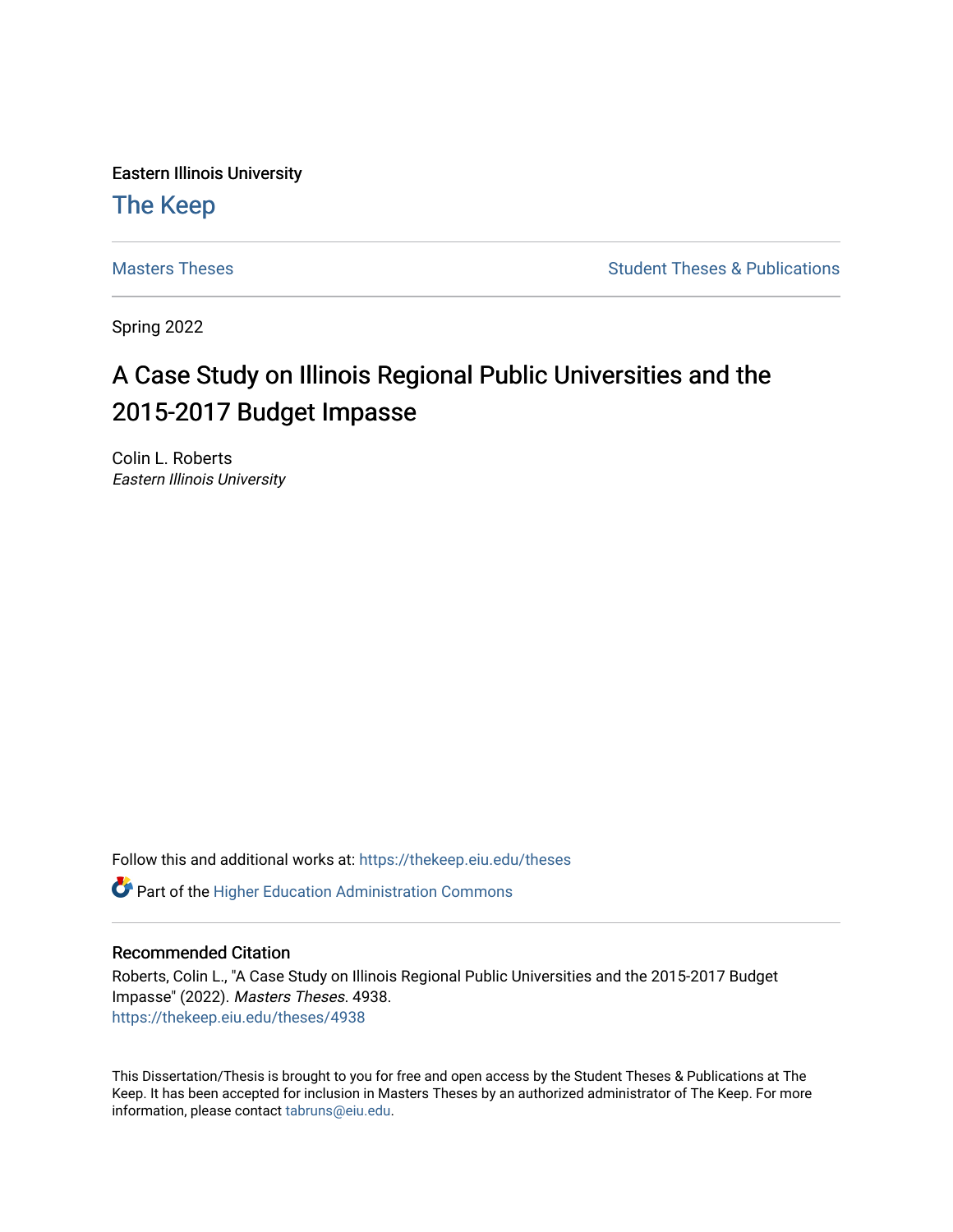# **A Case Study on Illinois Regional Public Universities**

**and the 2015-2017 Budget Impasse**

Colin L. Roberts

Counseling and Higher Education

Eastern Illinois University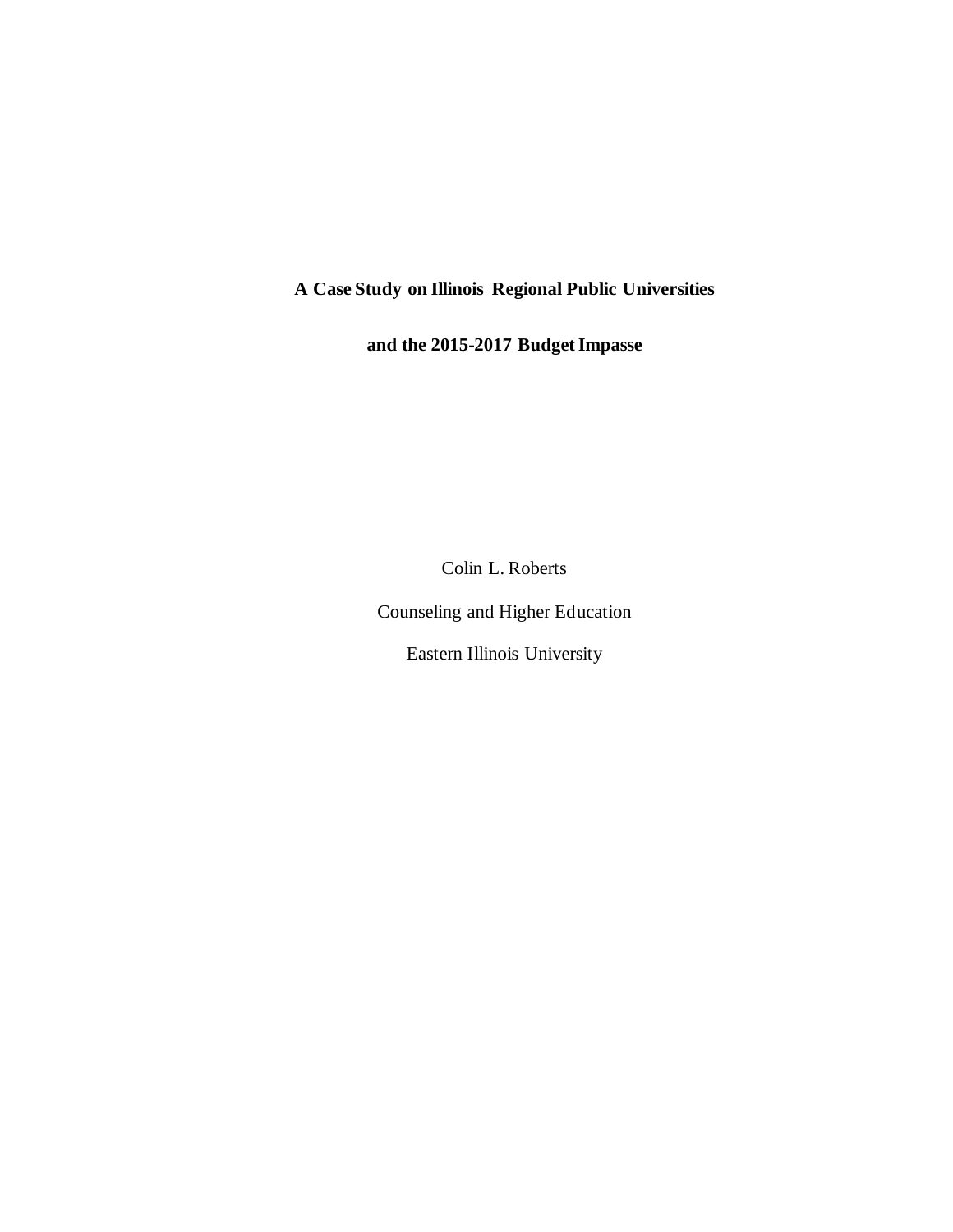### **ABSTRACT**

<span id="page-2-0"></span>This study explores the lived experiences of administrators who led their institutions through the two-year Illinois budget impasse. This study also reviewed archival evidence of measures taken by public regional universities in Illinois to mitigate the loss of state appropriations. Previous research has shown that the business model of public higher education in the United States is undergoing disruption. Changing demographics, enrollment concerns, and rising tuition were just some of these issues pressuring public institutions of higher education. The temporary loss of state appropriations exacerbated these issues and had long-lasting effects even after the Illinois budget impasse ended. In order to understand the Illinois budget impasse and its affects on regional public universities in Illinois, four administrators from two public universities in Illinois were interviewed, two from each university. In addition, archival documents including Board of Trustee meeting minutes and student publications were researched in order to supplement information shared during the interviews. The study reveals that the loss of state appropriations for public universities forced them to use reserve funds to cover costs, reduce spending, downsize personnel, and adopt cultures of austerity that continue even after state appropriations are made available again.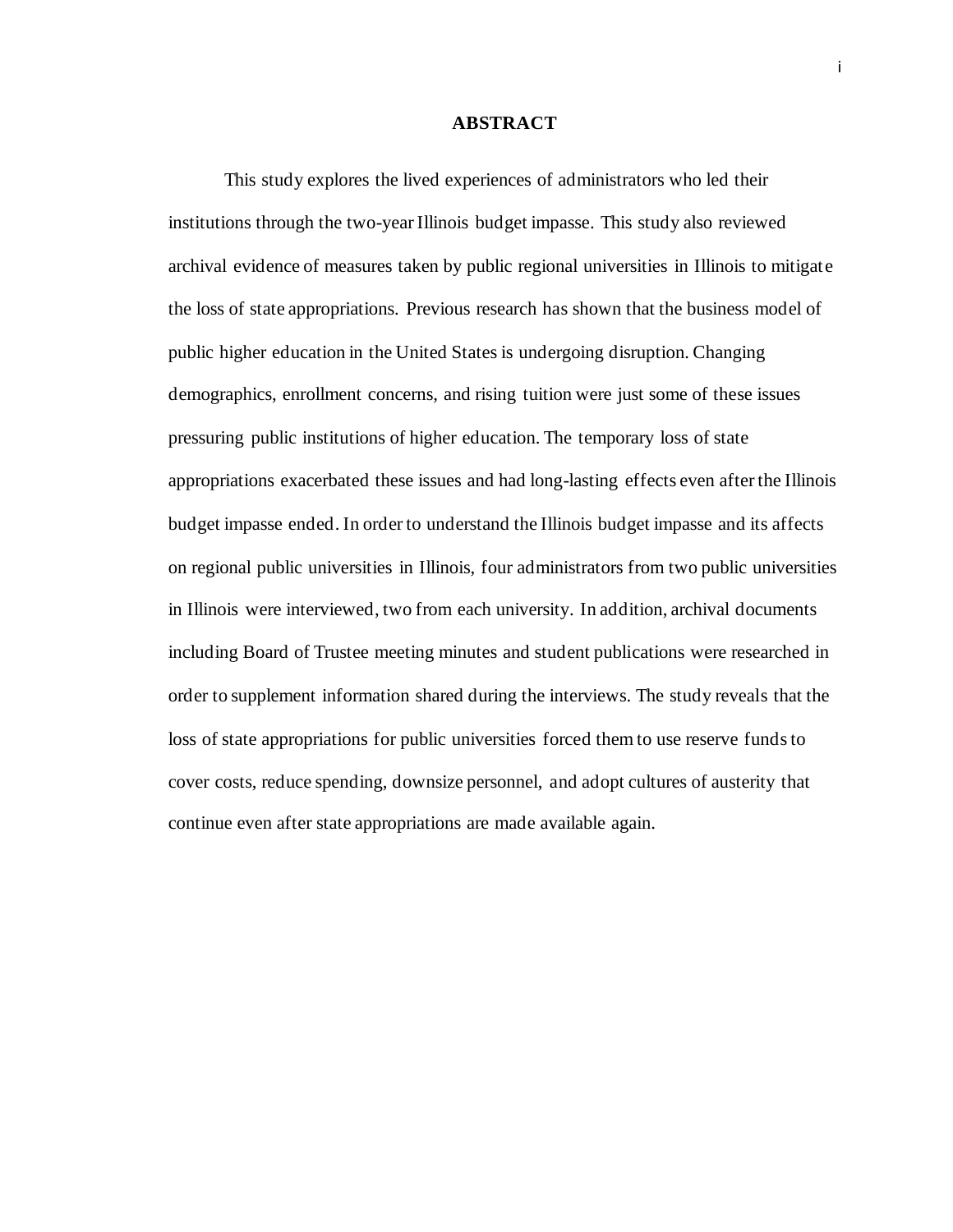# **ACKNOWLEDGEMENT**

<span id="page-3-0"></span>I would like to thank the extremely supportive and passionate faculty of the CSA program at Eastern Illinois University. Not only do they care deeply about the student affairs profession, but my own personal development and success.

I would also like to thank my family and loved ones, who without their unconditional support I would not have been able to research and explore my passions.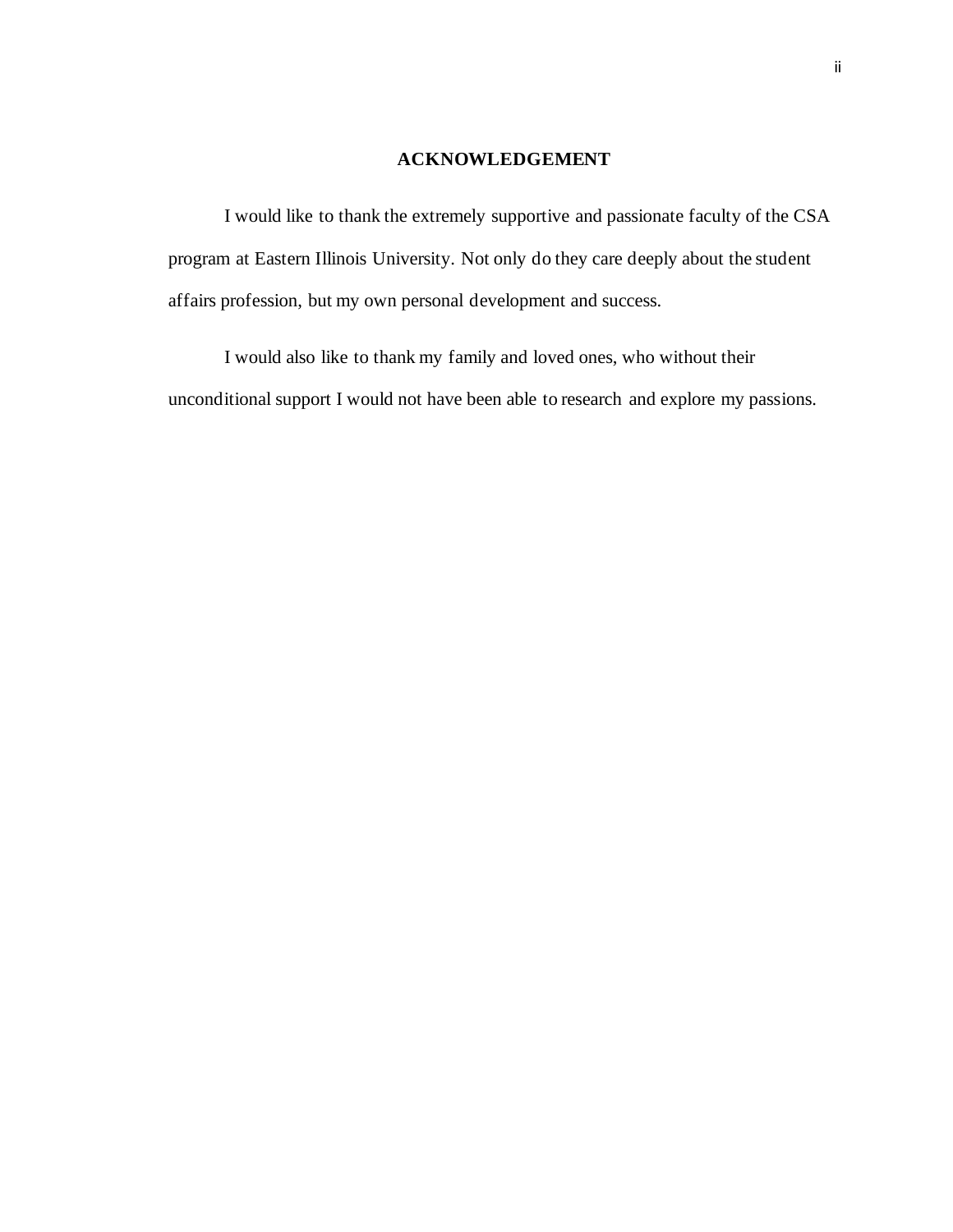# **TABLE OF CONTENTS**

<span id="page-4-0"></span>

| $\label{eq:interadd} \textit{Introduction}$ |
|---------------------------------------------|
|                                             |
|                                             |
|                                             |
|                                             |
|                                             |
|                                             |
|                                             |
|                                             |
|                                             |
|                                             |
|                                             |
|                                             |
|                                             |
|                                             |
|                                             |
|                                             |
|                                             |
|                                             |
|                                             |
|                                             |
|                                             |
|                                             |
|                                             |
|                                             |
|                                             |
|                                             |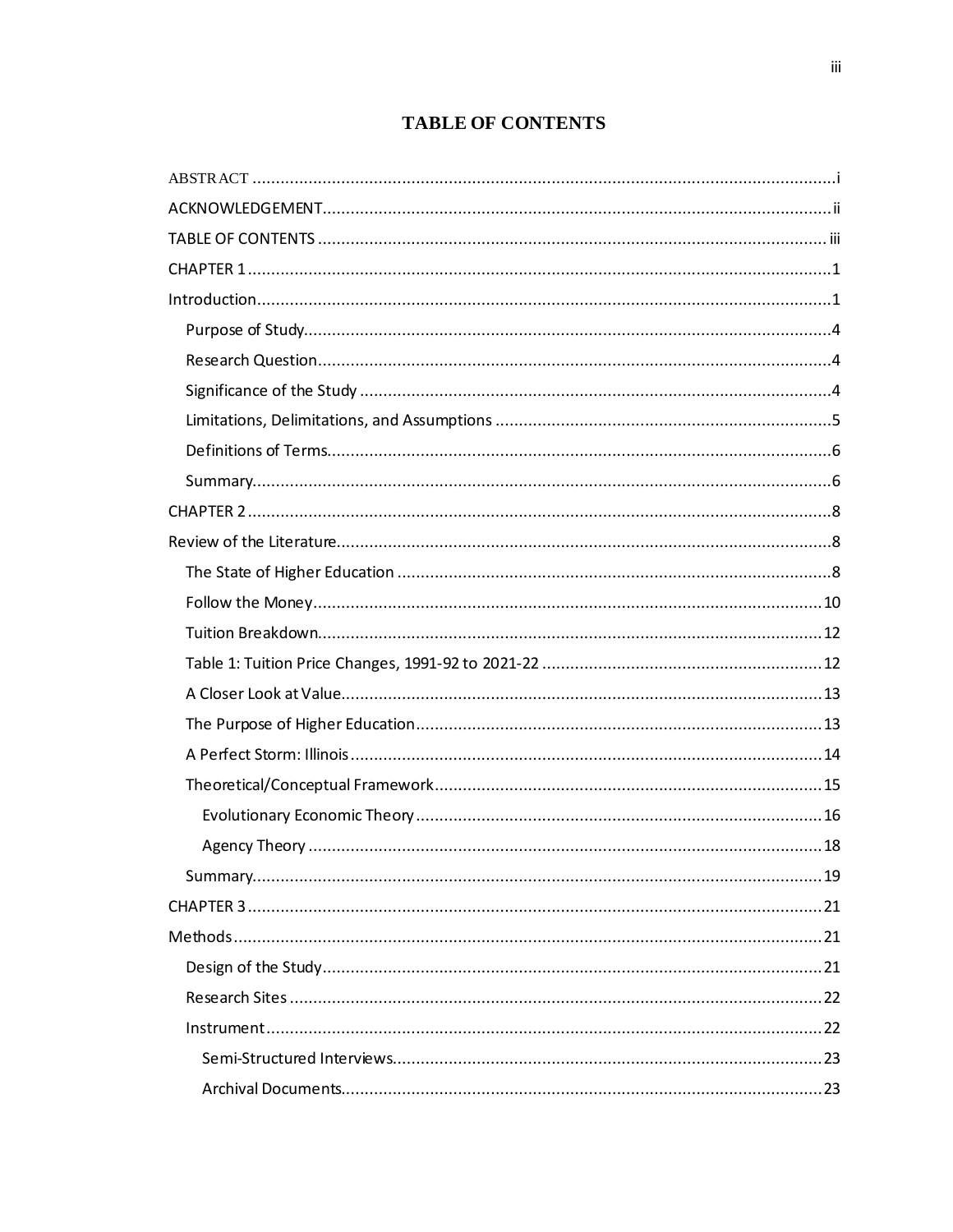| Research Question #1 -- How did two regional public universities in Illinois adapt to reduced |  |
|-----------------------------------------------------------------------------------------------|--|
|                                                                                               |  |
| Table 2: University A and University B Reported Total Fall Enrollment 2010-201531             |  |
|                                                                                               |  |
|                                                                                               |  |
|                                                                                               |  |
|                                                                                               |  |
| Research Question #2 - How are these universities planning to operate with reduced            |  |
|                                                                                               |  |
| Research Question #3 - What future do administrators and policy makers envision for the       |  |
|                                                                                               |  |
|                                                                                               |  |
|                                                                                               |  |
|                                                                                               |  |
|                                                                                               |  |
|                                                                                               |  |
|                                                                                               |  |
|                                                                                               |  |
|                                                                                               |  |
|                                                                                               |  |
|                                                                                               |  |
|                                                                                               |  |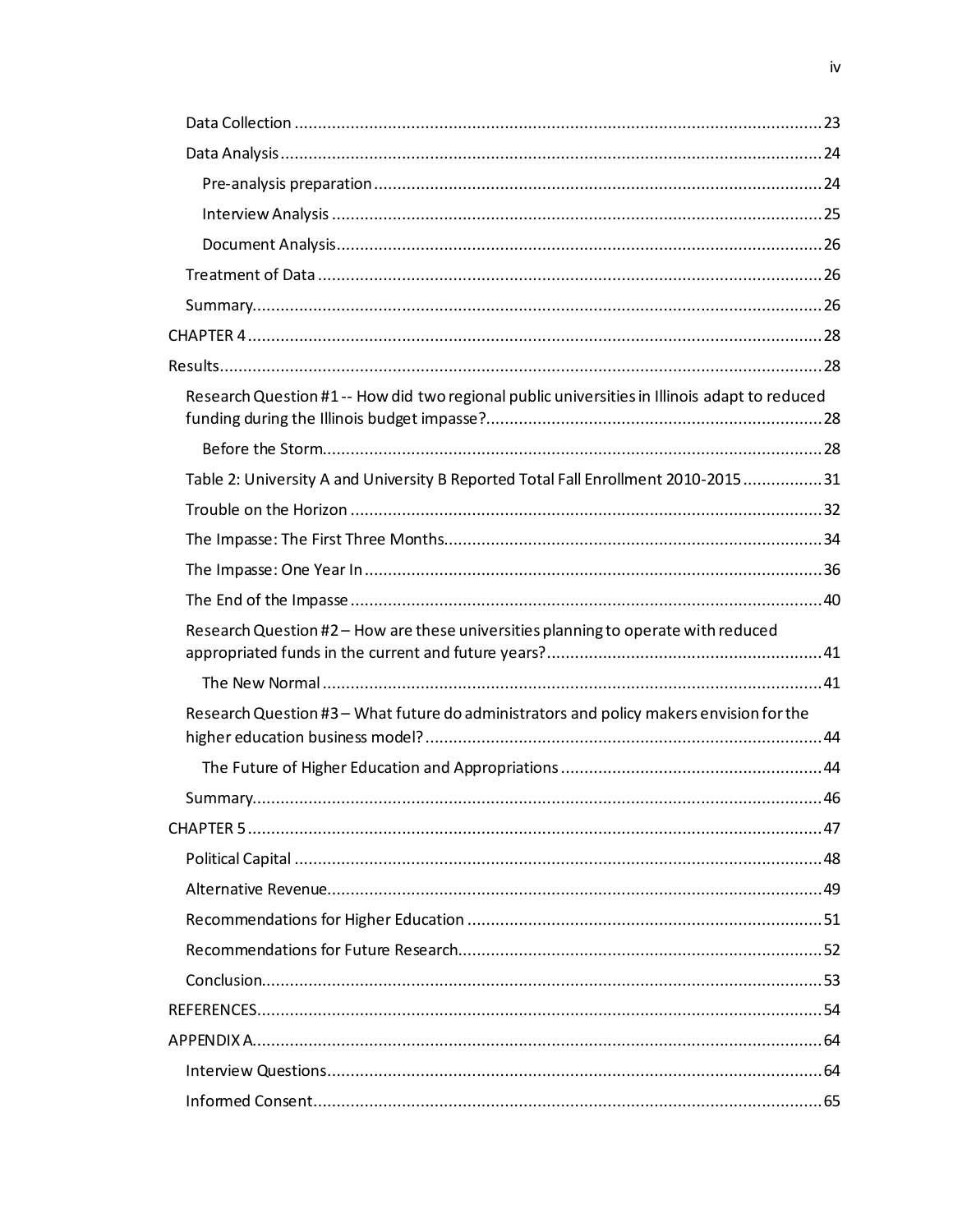#### **CHAPTER 1**

# **Introduction**

<span id="page-6-1"></span><span id="page-6-0"></span>The higher education business model is under significant stress, particularly those institutions of higher education that rely on state funding (Toner, 2015). The reasons for these stressors are many and varied. Universities and colleges rely on multiple revenue streams to operate, including tuition, donations, auxiliary revenue, and most importantly for public universities, state funding (AAU, 2021). In recent decades funding from state governments has declined in real dollars. Through this period, public colleges and universities endeavored to offset declining appropriations by increasing revenue through enrollment growth and tuition increases. This strategy is difficult to sustain as American universities forecast a sharp decline in the number of high-school age graduates expected in 2026 and beyond (Grawe, 2018). This demographic shift will present a new challenge that higher education institutions will have to address in order to protect these revenue streams. But cutbacks in state funding hamper the ability of universities to adequately address this challenge. This is especially significant for public universities, the focus of this study, which make up 50% of nonprofit colleges in the United States (Education Unlimited, 2015). Public universities receive anywhere from 30% to 50% of their annual operating costs from state appropriations and the loss of any state funding would cut revenue by similar proportions (Pew, 2019). The current trend of declining funding has led some to predict that state fiscal support could completely disappear by 2059 (Mortenson, 2012). Stable funding for public universities is crucial to their operations as well as their ability to address the decline in enrollment and other market disruptions (Carey, 2020).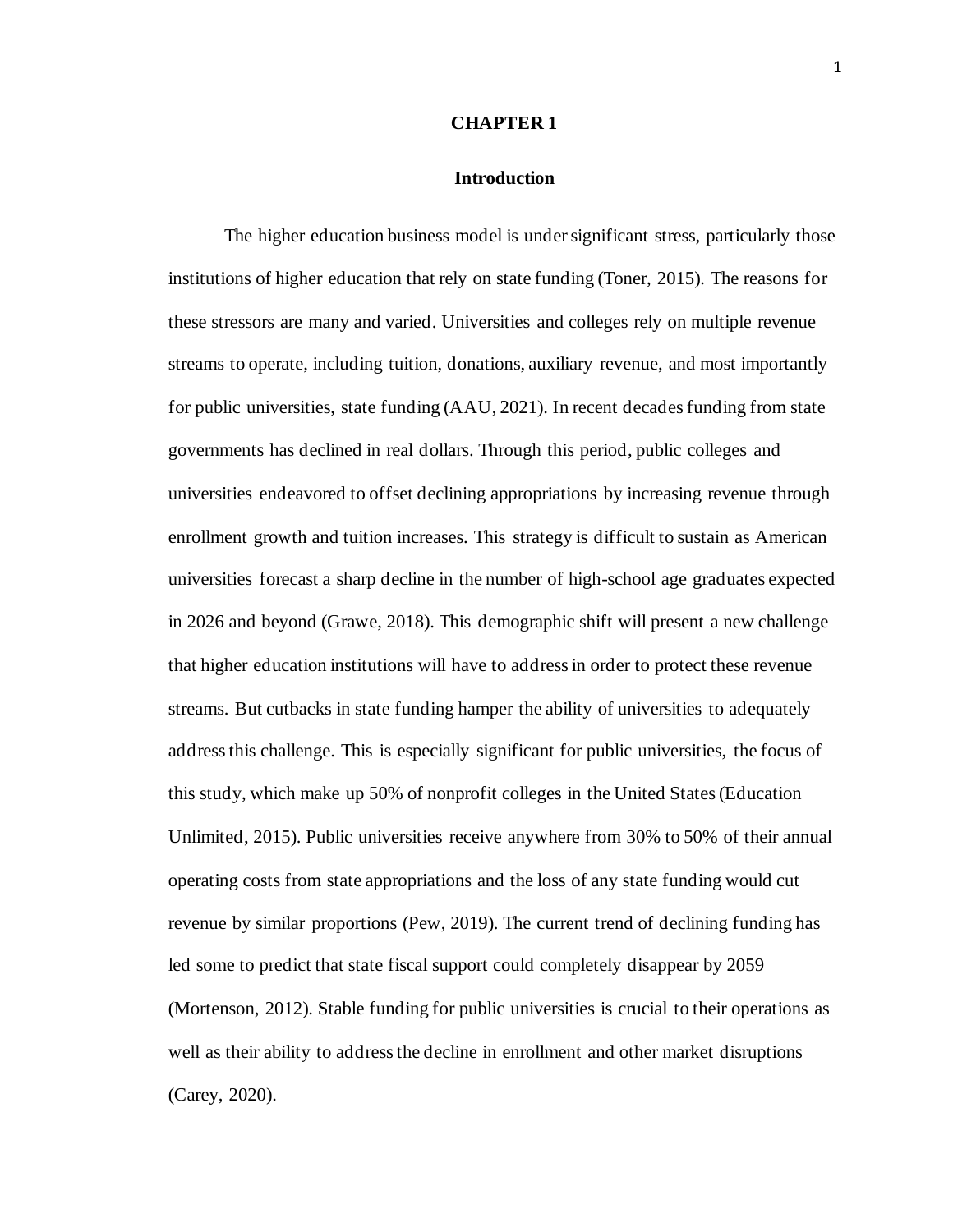Harvard was the first institution of higher education founded in the United States (Hudson, 1939). Over the next four centuries higher education in the U.S evolved with regard to both its role in society and the manner in which it operates. The colonial colleges of the 1700's were the first to emerge, followed by state chartered colleges during the 1800's, followed by public universities in their current iteration formed in the late-19<sup>th</sup> century and throughout the  $20<sup>th</sup>$  century (Thelin, J. R., et al., 2022). Since the 2008 recession, however, state funding for public universities across the country has fallen sharply from previous decades (Murakami, 2020) and signals a new era in the history of public higher education. Between 2008 and 2018, state appropriations for public universities on the whole declined by \$6 billion (Mitchell et al., 2019). During the same period the Higher Education Price Index, the primary measure of inflation in the cost to deliver post-secondary education, rose by 29% (Common Fund, 2018). In addition, states are now spending less per student, resulting in reductions in a variety of student services and the elimination of key faculty positions (Mitchell et al., 2019).

These state funding issues have been offset to some degree by an increase in federal funding, however, there is a distinct difference between state and federal funding. Whereas state funding is largely appropriated for operational costs of public colleges and universities, federal funding underwrites specific research and provides financial assistance to individual students through such grants as the Pell Grant (Pew Charitable Trusts, 2015). When state funding fails to keep up with operating costs and inflation, institutions of higher education are forced to look elsewhere to make up for the lost revenue. One strategy is to raise tuition (Kerkvliet & Nowell, 2014). Growing tuition rates among public universities, having increased 13% between 2010 and 2020 (NCES,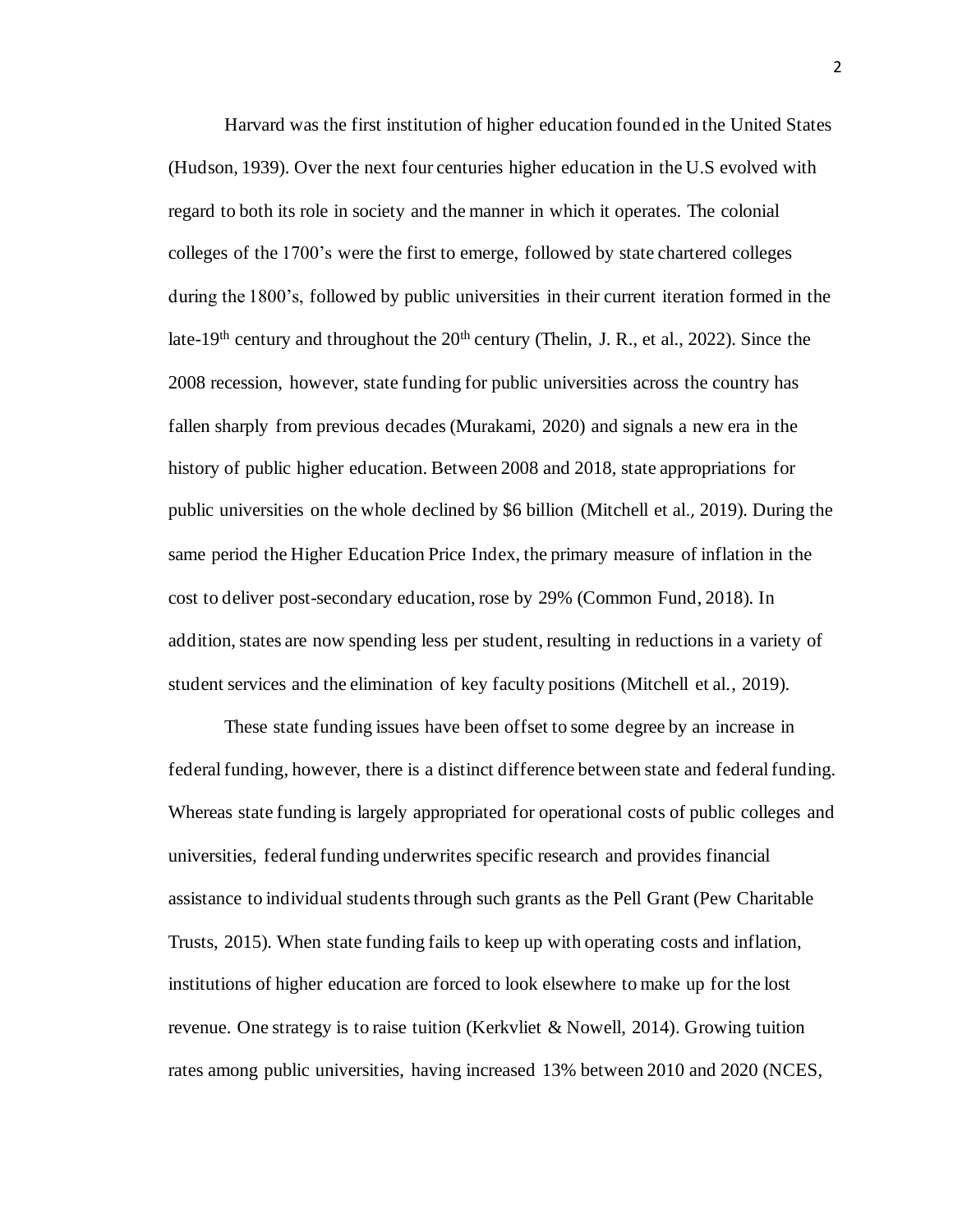2019) have forced some students to consider avoiding college altogether. Higher education institutions that try to discount their tuition, sometimes 50% or more, handicap their own revenue growth while failing to address the very causes for the tuition increase in the first place (Pavlov & Katsamakas, 2020).

In fiscal years 2016 and 2017, the state of Illinois experienced an unprecedented two-year budget impasse (State of Illinois Comptroller, 2021). Budget appropriations in the state of Illinois require the approval of both the General Assembly and the Governor. In 2015 a political stalemate emerged between the General Assembly and the Governor, resulting in a lack of an appropriated state budget, structural spending problems, extensive borrowing, budgetary loopholes that prevented balanced spending, and stagnant revenue (Dabrowski, 2020). Many of Illinois's institutions of higher education were negatively impacted during the impasse, particularly regional state universities. Schools such as Western Illinois University and Southern Illinois University Carbondale were on the brink of closure and continue to struggle with staying open in 2020 (Dabrowski, 2020). In addition, five state universities, Northern Illinois University, Eastern Illinois University, Southern Illinois University, Governors State University, and Northeastern State University were downgraded to a 'junk' credit rating by credit agencies, increasing the cost these institutions paid to borrow money (Dabrowski, 2017). Although the state of Illinois has consistently passed annual budgets in the years since the impasse, appropriations for public universities in Illinois are not expected to recover to preimpasse levels in the next decade. Beyond the state of Illinois, some have predicted that closures for institutes of higher education will triple over the coming years and mergers will double (Woodhouse, 2015). This is similar to Frey's prediction that half of all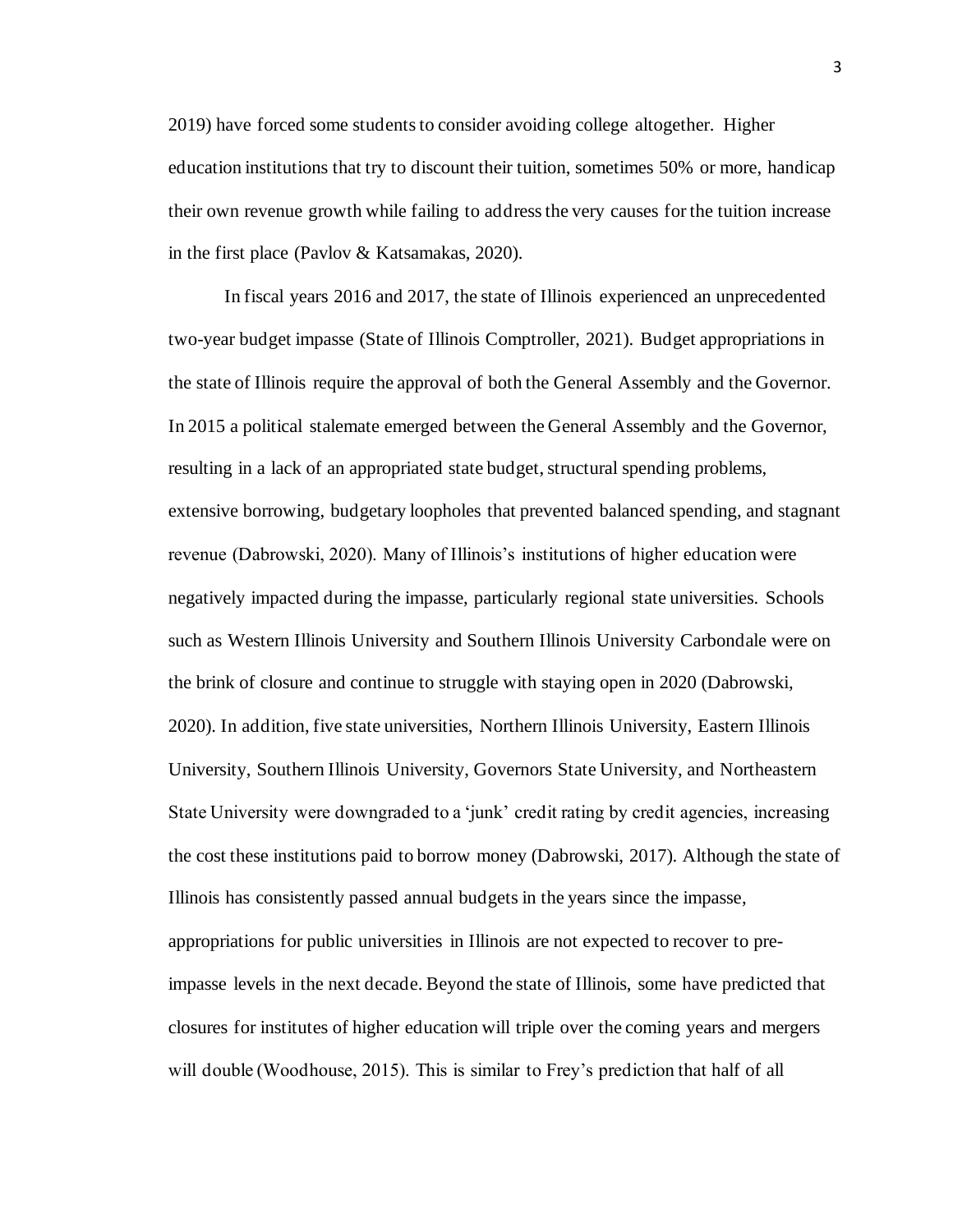colleges would close by 2030 (Frey, 2013). The state of public higher education in the United States is fast approaching a funding crisis and may in fact already be there. If this funding crisis goes unaddressed, public universities will face challenging financial pressures in the coming decades due to stagnant state funding. This is in addition to demographic pressures on enrollment (Grawe, N., 2018).

# <span id="page-9-0"></span>**Purpose of Study**

The purpose of the study is to examine how two public universities in Illinois managed the financial challenges that emerged during an unprecedented interruption of state appropriations and to discuss implications for future practices.

# <span id="page-9-1"></span>**Research Question**

This study focused on the following three research questions regarding the Illinois state budget impasse:

- 1. How did two regional public universities in Illinois adapt to reduced funding during the Illinois budget impasse?
- 2. How are these universities planning to operate with reduced appropriated funds in current and future years?
- 3. What future do administrators and policy makers envision for the higher education business model?

# <span id="page-9-2"></span>**Significance of the Study**

Regional public institutes of higher education are key drivers of access and economic development and represent one of the United States last great exports (Startz, D., 2017). Universities and colleges have still not fully recovered from the 2008 recession (Whitford, 2020), and have struggled with staying open in the face of shrinking state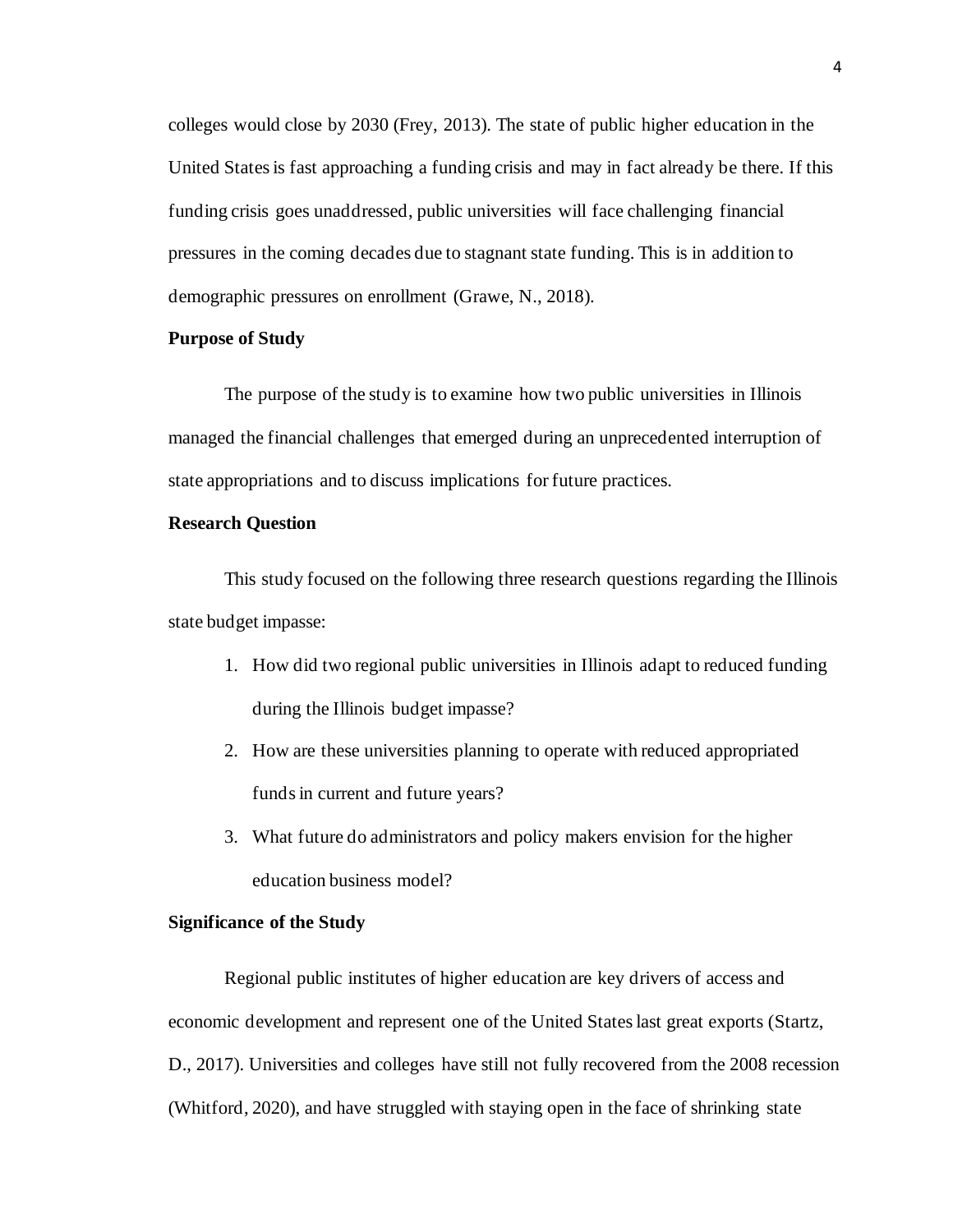appropriations and reduced enrollment (Marcus, 2019). With the collapse and closure of additional higher education institutions, systematic planning and response to fiscal pressure is needed in order to avert a future where higher education in the United States and the export service is represents is compromised. This study aims to identify how administrators and leaders within the field respond to significant financial crisis, and how to ensure that higher education not only survives but preserves the ability to addresses other financial challenges in the industry.

Some have predicted a consolidation of universities and colleges into a number of exclusive institutions and university systems (Horn, 2018). However, a diverse and competitive higher education market will offer students a variety of choices in regard to their post-secondary education and ensure greater accessibility. Administrators can take note of what leaders at public universities in Illinois, a state beset by budget woes, have been doing to offset the cuts in revenue that they have experienced (PBS, 2017) and avoid mass consolidation into wealthier university systems.

#### <span id="page-10-0"></span>**Limitations, Delimitations, and Assumptions**

Several potential limitations for this study have been identified. First, as an intrinsic case study, some of the data will be drawn from semi-structured interviews with individuals who served as administrative employees at regional public universities in Illinois. The data from these interviews is by definition subjective. Accuracy of data from the interviews and its analysis required a level of transparency and accountability on the part of the research participants, of which the discussion of finances may obstruct. The interview was supplemented by primary and secondary source for financial data, but the richness of the subjective interview data added depth to the understanding of these cases.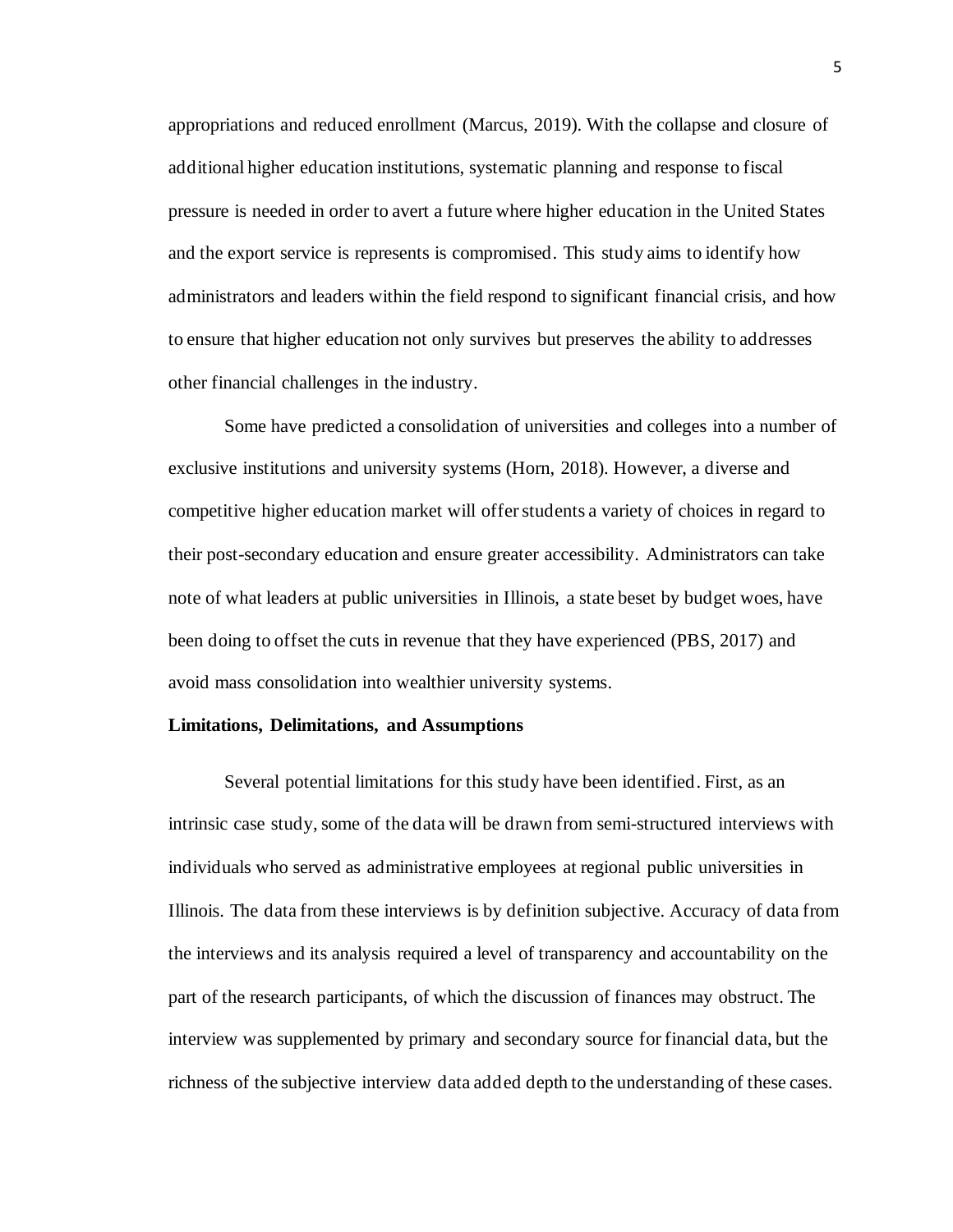In the case of the qualitative interviews, the researcher is a graduate student which may have affected the study. Rather than approaching administrators in a consulting or certified researcher capacity, the researcher approached them as a student. As a result, there may have been hesitancy from the participants to be fully candid in their responses. However, thanks to faculty advisors and the relationship state schools have with each other, it is hoped that peer collegiality will have overcome this difference. Some of the data that will be collected is publicly available through various sources.

In regard to delimitations, this study excluded regional public universities outside of Illinois in order to focus on regional public universities that had already faced a period of reduced state funding in the recent past. Regional state universities were chosen because they are particularly dependent on state appropriations with limited cash reserves. Although there are more institutions in Illinois than the two selected, the two regional public universities featured in this case study have relatively similar enrollments and budget sizes.

# <span id="page-11-0"></span>**Definitions of Terms**

Below are a series of terms with definitions as they are used in the study.

**Illinois budget impasse-** A roughly two-year period in which public universities in Illinois received little or no appropriated funding from the state due to legislative deadlock.

<span id="page-11-1"></span>**Public university-** A four-year higher education institution that receives the majority of its funding from state government or is partially owned by state governments. **Summary**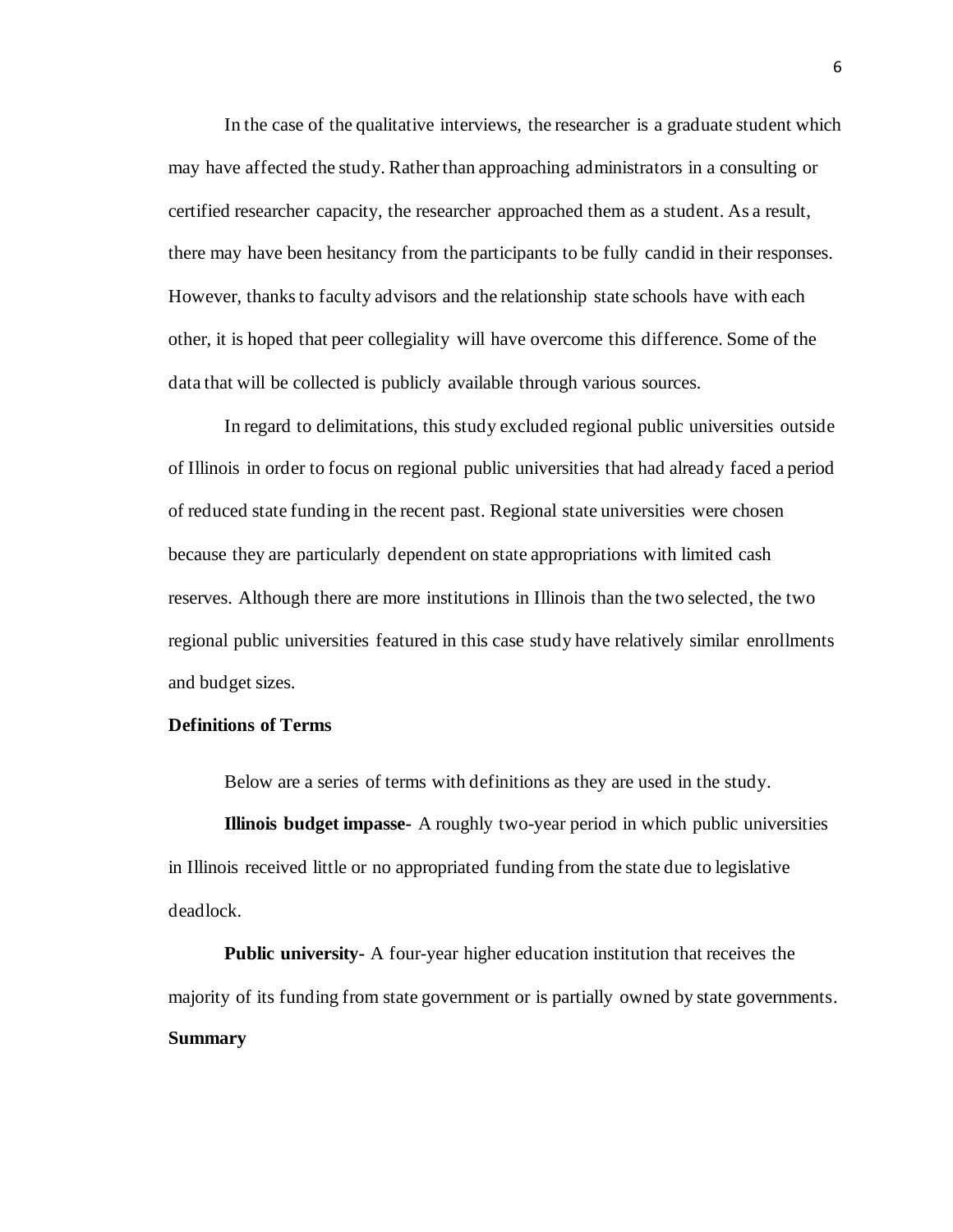In fiscal year 2015 and 2016, Illinois institutions of higher education experienced an unprecedented interruption in state appropriations. This was concurrent with a downward trend in enrollment and other disruptive factors. The researcher aimed to investigate the two-year period of the budget impasse and described their responses by two regional universities in Illinois. This chapter provided the purpose and significance of the study as well as the research questions that will guide the research.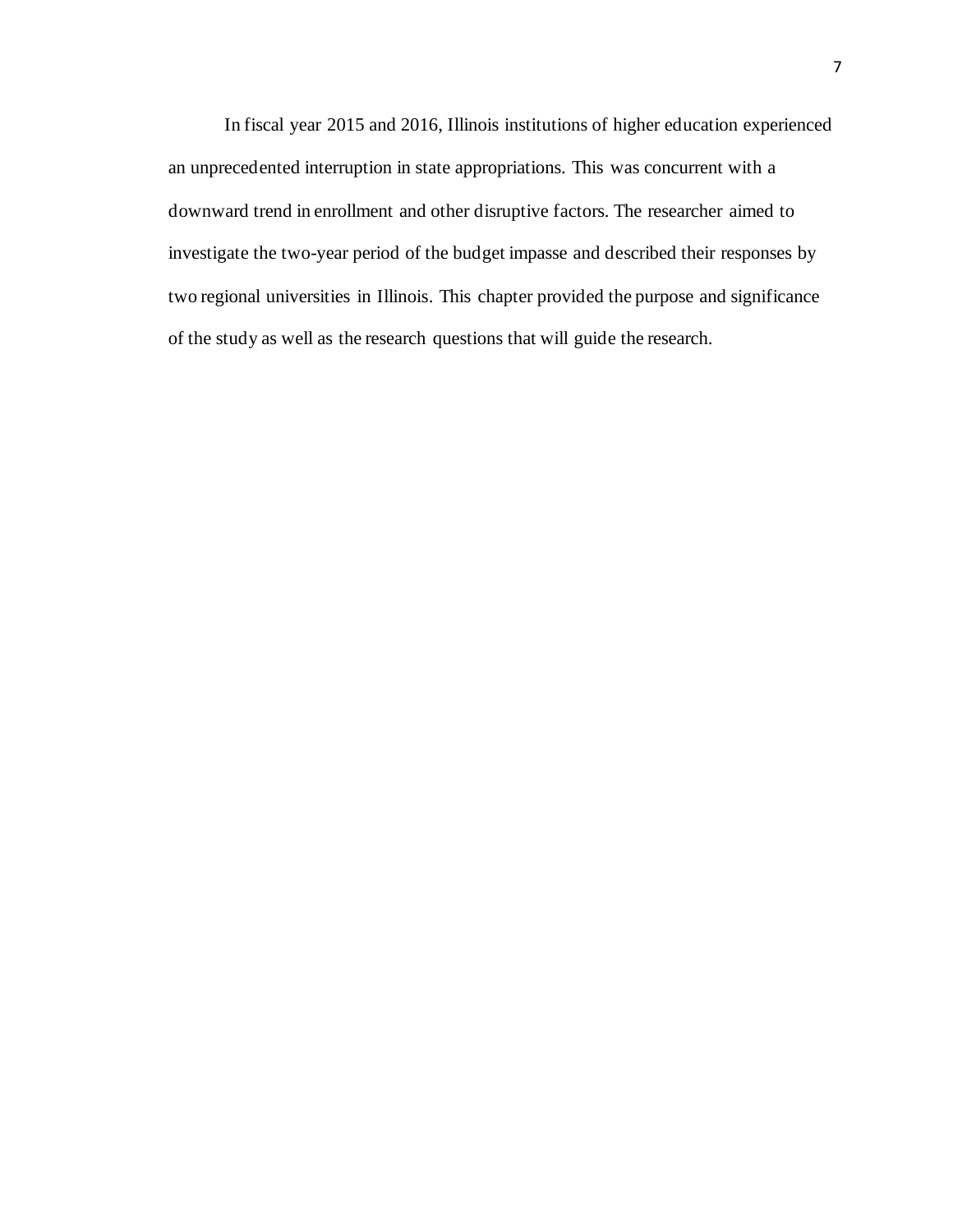#### **CHAPTER 2**

#### **Review of the Literature**

<span id="page-13-1"></span><span id="page-13-0"></span>Public universities' state subsidies are dependent on the financial health of the state they operate in, and any funding cuts prevent public higher education institutions from adequately addressing declining enrollment and any other market disruptors such as fallout from the COVID-19 pandemic (Butrymowicz et al., 2020). This literature review aims to analyze the current fiscal state of colleges and universities, and the causes of their decline in revenue, as well as explore possible solutions for long-term operation and growth. To this end, several studies and articles have been gathered below to analyze data and opinions on the past, present, and future of the higher education business model.

#### <span id="page-13-2"></span>**The State of Higher Education**

The traditional business model of public higher education relies on several sources of revenue, including state and federal appropriations, tuition, and alumni donations (Kronk, 2018). As they are public universities, they are required by law to use revenue to reinvest into their educational mission, rather than pay off shareholders or executive management as they might if they were for a for-profit college. (TBS, 2019). In the last thirty years however, state approprioations, which constitutes the largest funding by a government entity, has fallen sharply (Berman, 2017). Many institutions of higher education have offset this lost revenue by raising tuition and pushing the cost onto the students, thereby making higher education less accessible for those students who can least afford the increases (Dickler, 2016).

But high tuition is not the only factor putting pressure on enrollment. Demographic changes and declining birthrates can also play a role (Grawe, 2018). The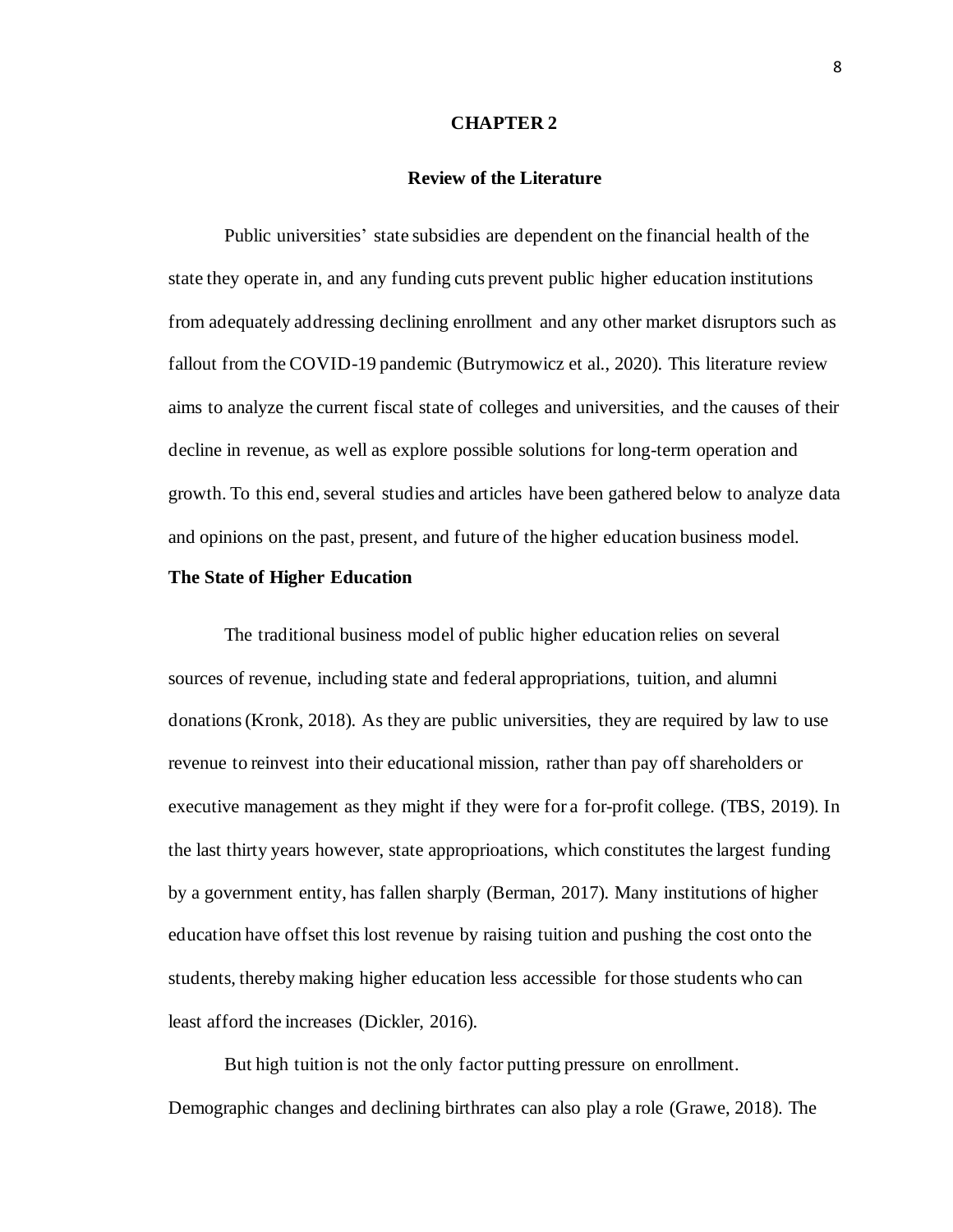year 2009 represented the largest high school graduation numbers in U.S history, with 89% of 18-24-year-olds holding a high school diploma or equivalent (Chapman et al., 2011). Demographics and birthrates, in combination with high school graduation rates, have continued to fuel rising enrollment in higher education, although this trend is predicted to peak around 2025 and then decline (Seltzer, 2020). Furthermore, enrollment for traditional studentsis decreasing throughout American universities, while nontraditional student enrollment has increased (Pavlov & Katsamakas, 2020). Although there is some debate as to whether the two groups offset each other, there can be no doubt that universities can no longer rely on high school graduates to fill their ranks (Grawe, 2018). This in turn forces universities and colleges to rethink their marketing and recruitment strategies. In some worst-case scenarios, student enrollment may fall to such a level that neither raising tuition nor large-scale investment in courses and facilities will make up the deficit (Pavlov & Katsamakas, 2020).

Special note must also be made of the impact of COVID-19 on universities and colleges. College enrollment fell by 25% during the pandemic, a devastating number for both higher education institutions and students who might not get the opportunity to go back (Dickler, 2021). Community colleges bore the brunt of the decline, though public universities weren't immune (Dickler, 2021). There is also the worry that these numbers will not recover after the effects of the pandemic have waned. In Texas in 2020, the number of FAFSA applications from high school seniors declined, and school counselors were unable to connect with students virtually in the same way they were able to with inperson meetings before COVID (McGee, 2020). Furthermore, administrators in Texas worry that the student population most affected by pandemic disruptions are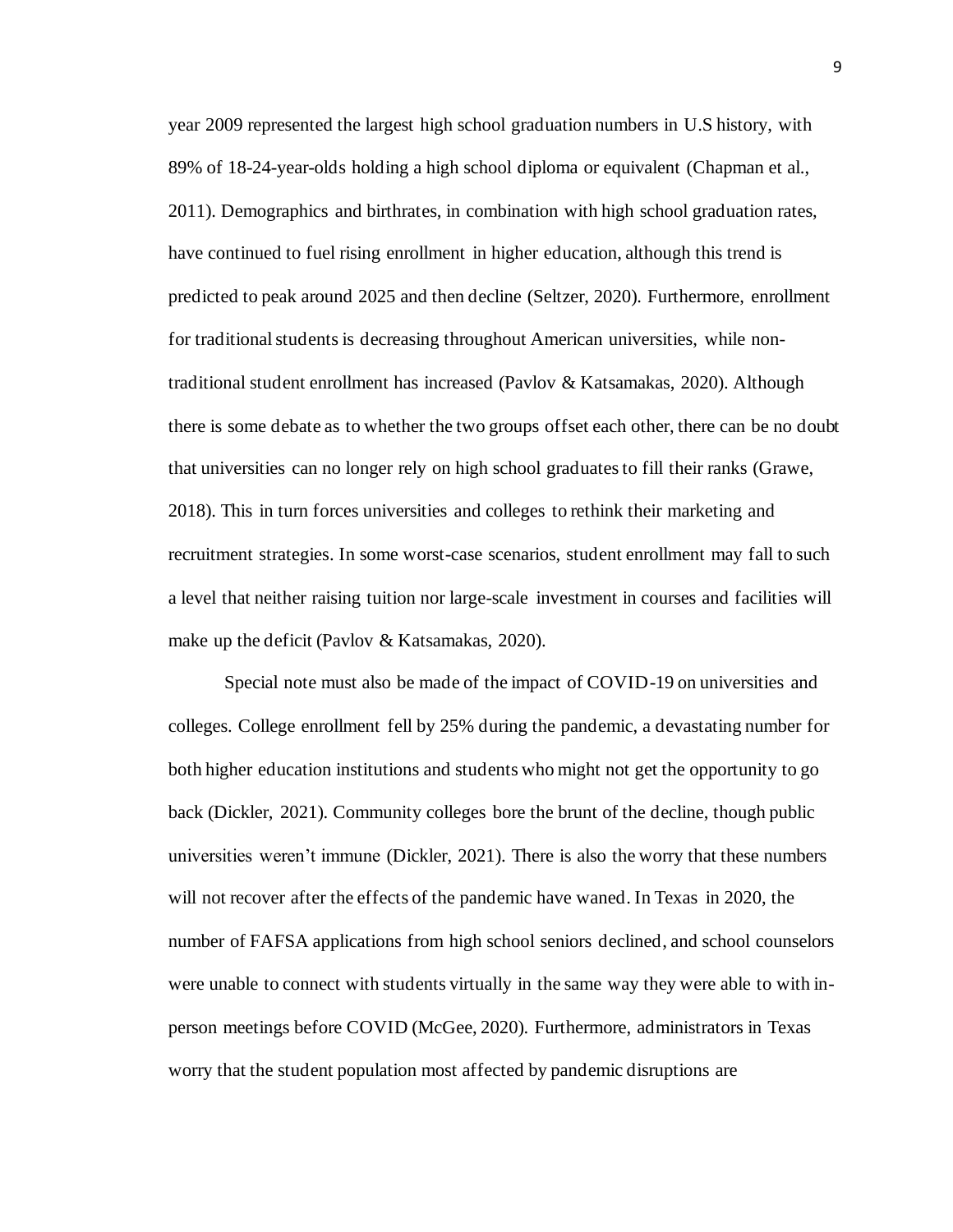underrepresented students, such as Black, Hispanic, and low-income students (McGee 2020). If these trends hold both within Texas and beyond, enrollment numbers could continue to decline not only because of birthrate decline, but also due to the continued fallout from the COVID-19 pandemic.

Additionally, colleges and universities are struggling to keep up with technological advances that higher education is expected to incorporate into their curriculum going forward. According to Bezuidenhout (2015), rapidly expanding distance learning courses will place additional strains on students, faculty, and staff. This is compounded by the effects of COVID-19 on higher education and the transition to remote instruction (Lassoued et al., 2020). Weissman (2020) suggests the shift towards online courses at larger schools could contribute to or accelerate the closing of smaller campuses. There is also the stress and workload placed on faculty and staff to be sufficiently trained in emerging technology (Bezuidenhout, 2015).

Rising tuition rates and operational costs combined with declining government funding and declining enrollment are forcing many higher education institutions to change how they function (Toner, 2015). For these reasons and more, some have predicted that over 50% of colleges and universities are predicted to close by 2030 (Frey, 2013).

# <span id="page-15-0"></span>**Follow the Money**

When looking critically at rising tuition and falling funding, underlying questions must be addressed. Why are state governments reducing their support from higher education? How can institutions justify the cost of a degree? Which programs are viable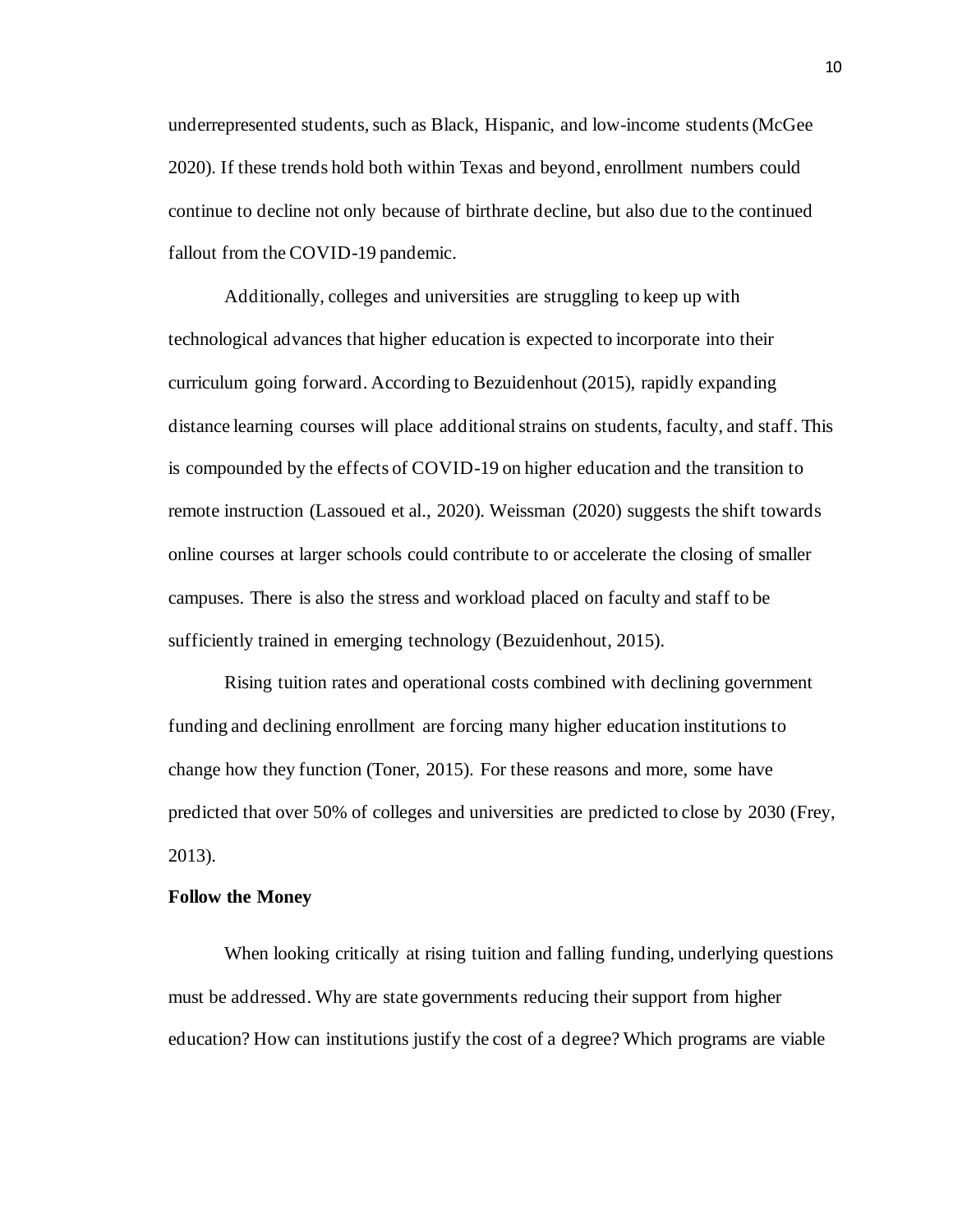for expansion, and which are no longer relevant? These questions point to a larger question of what a society values and why.

Dougherty et al., (2013) stated that reductions in funding for institutions of higher education on the state level can partially be attributed to politics. Austerity measures, concerns about taxation levels, and a backlash against the perceived liberalism of higher education had motivated some conservative lawmakers to challenge expenditures for public universities. And if this withdrawal of support continues into a trend of state governments valuing cost-cutting measures over investment in institutions of higher education, then it follows that higher education will continue to suffer. The answer to this trend is to identify common ground between both sides of the political spectrum and redefine why universities and colleges exist (Dougherty et al., 2013). By moving toward common ground, higher education will be able to survive and thrive regardless of who holds office, as both parties will find value in the institutions. However, by building university budgets to withstand periods of limited state funding, administrators can better navigate a future in which traditional revenue streams are less reliable.

In regard to the cost of a degree, the price tag is justified by operational costs which include payroll, facilities, and the academic programs themselves (Pavlov & Katsamakas, 2020). This is in addition to the rising demand for degrees in the market (Morgan, 2021). Although the temptation to cut costs in those operational areas may be present, studies have shown that dramatic cuts are short-term solutions that hamper longterm growth and sustainability (Pavlov & Katsamakas, 2020). Therefore, if state funding is in decline and unreliable, and cutting costs handicaps growth, new avenues of revenue must be developed. It should be noted that simply relying on the student loan market is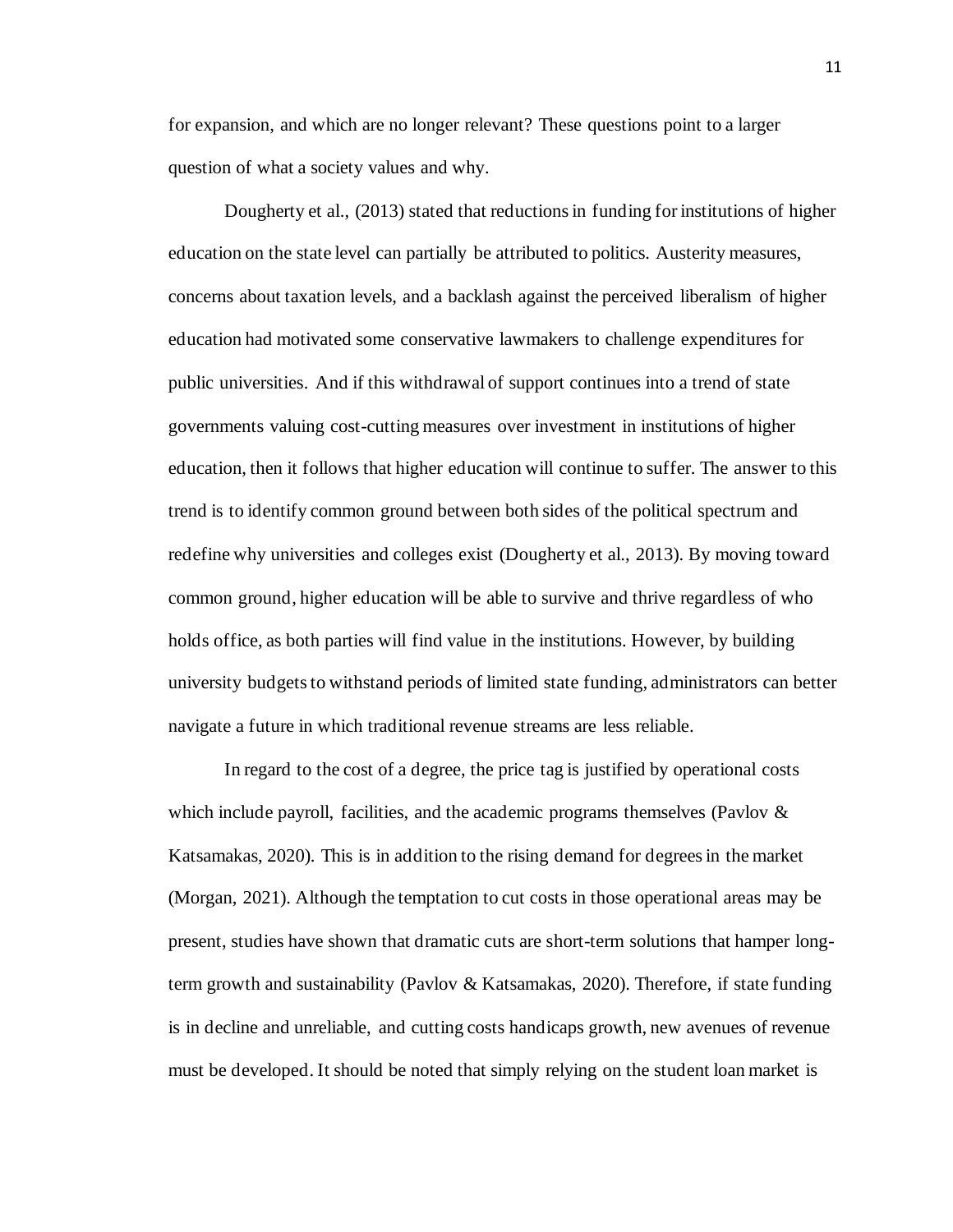dangerous, as not only is there a rising consumer backlash, but defaults and high debt are destabilizing other industries due to the lack of consumer purchasing power (Orsolini, 2020).

# <span id="page-17-0"></span>**Tuition Breakdown**

Although there is little surprise that rising tuition can suppress enrollment, a closer examination needs to be taken in order to fully understand the cost students are shouldering, and therefore why some are avoiding college altogether (Hemelt et al., 2011). Although public universities only increased their average tuition by 1% between 2019 and 2020 (College Board, 2020), likely in response to the global pandemic, over the last three decades the growth in public university average tuition price has outstripped inflation and even tuition increases at private universities (see Table 1) (College Board, 2021).

| <b>Institution Type</b>           | <b>Avg Tuition</b><br>1991-92 AY | <b>Avg Tuition</b><br>2021-22 AY | 30 Year<br><b>Change</b> |
|-----------------------------------|----------------------------------|----------------------------------|--------------------------|
| <b>4-Year Public University</b>   | \$4,160                          | \$10,740                         | 158%                     |
| <b>Private University</b>         | \$19,360                         | \$38,070                         | 97%                      |
| <b>Consumer Price Index (CPI)</b> | <b>AUG 1991</b><br>136.600       | <b>AUG 2021</b><br>273.092       | 99%                      |

#### <span id="page-17-1"></span>**Table 1: Tuition Price Changes, 1991-92 to 2021-22**

Interestingly enough, tuition levels are not just affecting perspective students, but graduates as well, with the high cost of attending college having an adverse effect on alumni donations (Ulbrich et al., 2017). 40% of college graduates are paying off student loans, and therefore do not have the financial resources to give back to their institution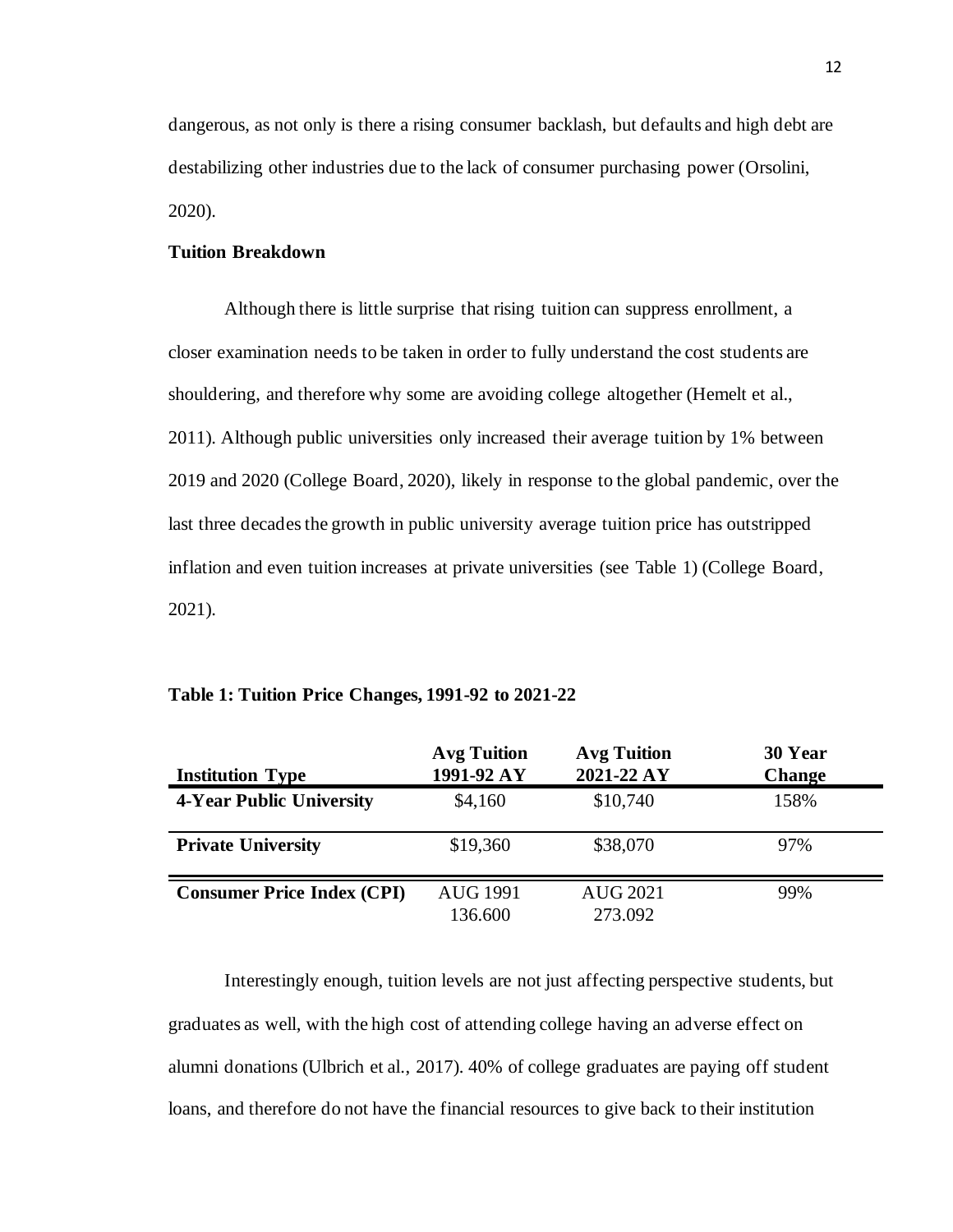nor spend money on other discretionary items (Ulbrich et al., 2017). In this way we see that rising tuition costs can have a tangible adverse effect on the long-term sustainability and growth of higher education institutions.

#### <span id="page-18-0"></span>**A Closer Look at Value**

An important aspect of operating higher education institutions is the interconnectivity of revenue streams to each other. Adjusting one affects the other, and predictive models indicate that raising tuition can lower enrollment, which in turns decreases net revenue and adds to a vicious feedback loop where incoming students cannot afford to attend (Pavlov et al., 2020). Furthermore, there is the concept of price to value that some regional state universities rely on to attract students. Though enrollment among traditional students is down, and non-traditional enrollment is up (Frey, 2013), many prospective students are now balking at public higher education's rising price-tag and gravitating towards elite universities over smaller institutions (Lederman, 2017). If this is the case, then administrators at less prestigious universities who rely on low tuition to attract students are pinched between the need to maintain relatively lower and attractive tuition prices and the desire to increase a revenue stream they can control.

# <span id="page-18-1"></span>**The Purpose of Higher Education**

Perhaps one of the biggest questions in regard to the long-term viability of higher education is the purpose that colleges and universities serve in society at-large in the United States. Some scholars frame higher education as a physical representation of the rights granted by the first amendment (Inazu, 2018). This of course reintroduces the problem of political and cultural backlash to universities and colleges, and positioning campuses as a bastion of free speech raises questions of how to define free speech and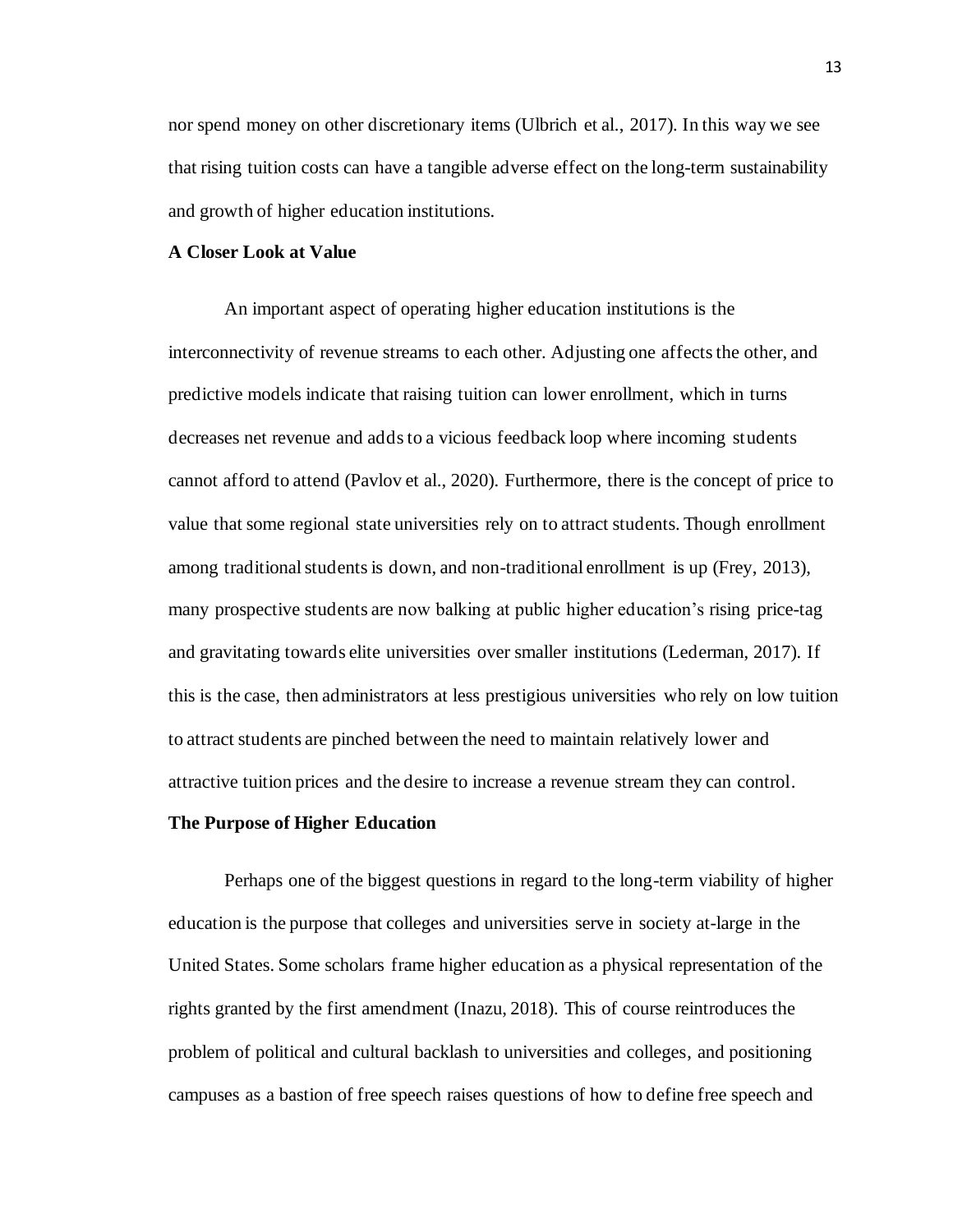who it benefits (Dougherty et al., 2013). If such a definition puts higher education at the mercy of election cycles, better to predict and prepare for such volatility rather than react to it after the fact.

Is the point of higher education then to prepare students for the labor market? Employers would certainly like it to be so, and in fact have identified the skills that they wish to see universities and colleges bestow. This includes critical thinking, problem solving, and listening, among others (Baird & Parayitam, 2019). In this frame, higher education positions itself as a pipeline to employment, generating enrollment by demonstrating its utility in partnership with employers. But this model ignores the broadest outcomes of post-secondary education in the areas of student development. Will students be able to explore their interests if higher education becomes a glorified employee training program? Can they become self-actualized in such an environment? In a society such as ours that values profit and growth, do such questions even matter when compared to long-term survivability?

This brings us back to what our society values and what will benefit the student. This review does not investigate what is or is not beneficial for the student per se, but to highlight. Student benefits are inconsequential to the larger problem of how to ensure there are places for them to be students at in the first place. Or, in other words, enriching the lives of students is secondary to keeping the lights on.

# <span id="page-19-0"></span>**A Perfect Storm: Illinois**

One of the more interesting considerations when discussing eroding state appropriations is that administrators already have real-life examples of what would happen in the absence of appropriated state funding. In 2015 the state of Illinois was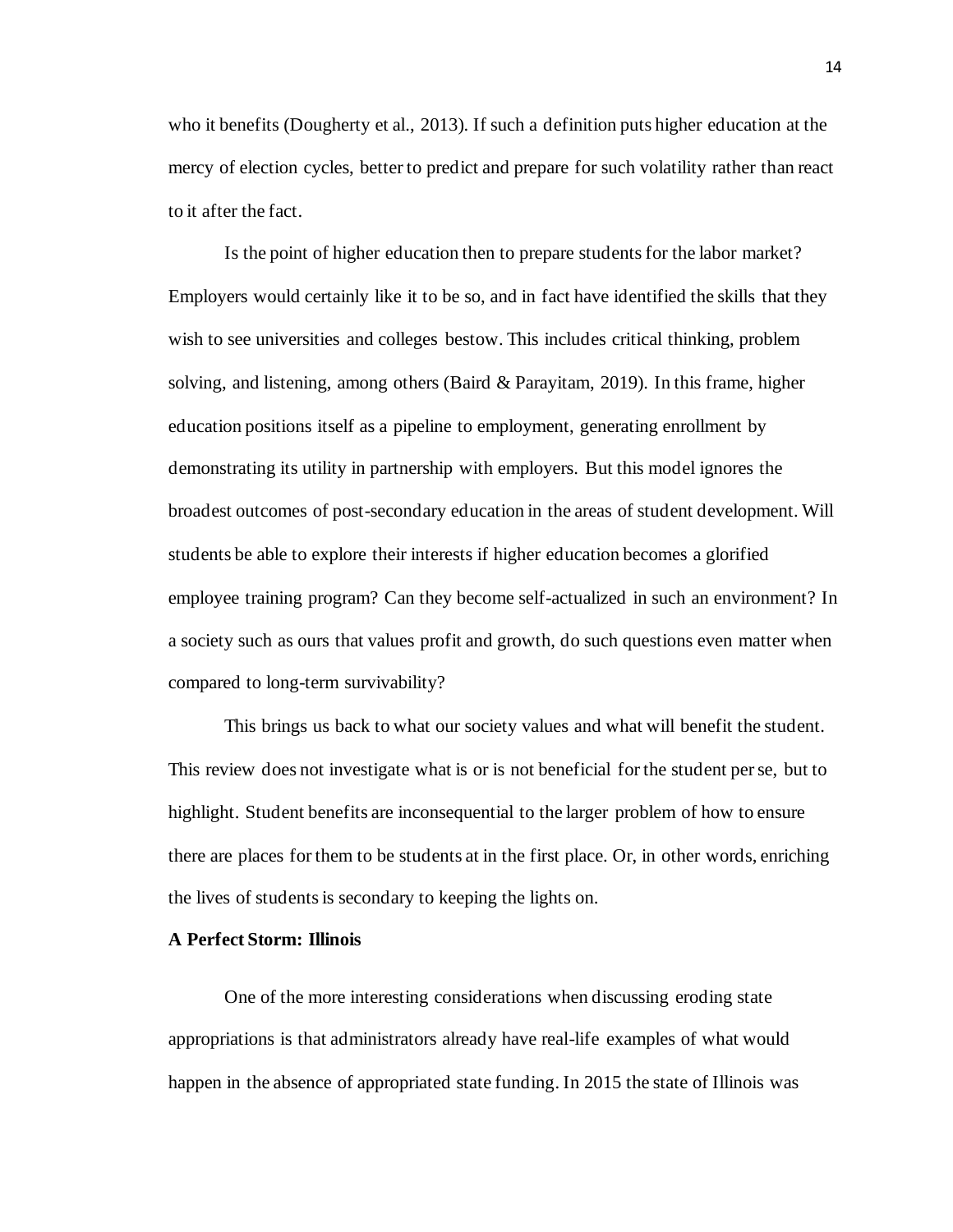unable to pass a budget for the fiscal year 2016, leaving many public universities without much-needed revenue (Brown, S. 2017). Over the two-year period that the deadlock continued, public university officials in the state had to make difficult choices between cutting jobs, downsizing, and expending cash reserves to survive. Spending by the state for public universities was reduced by over 50%, and over 100,000 low-income students had their tuition assistance cut (Kramer, D. 2017). Major credit rating agencies downgraded the debt of several public universities, some to the point of endangering their accreditation status (State of Illinois Comptroller 2021). In addition to stagnant state appropriations, during the two-year impasse higher education enrollment declined statewide by 70,000 students, 7,500 positions at colleges and universities were cut, and the Illinois economy lost an estimated \$1 billion per year due to higher education emergency austerity measures (The Illinois Update, 2021).

These problems were compounded by the phenomena of high school graduates pursing higher education degrees outside of Illinois. In 2017 nearly 50% of degreepursing high school graduates from Illinois high schools attended universities and colleges in other states (Rhodes, 2019). Partly influenced by the damage done by the Illinois budget impasse, institutes of higher education in other states took notice and began enrolling these students. The poaching of students from Illinois is not just a strategy from neighboring states, but ones as far away as Alabama (Rhodes, 2019). Suffice to say, there are grave repercussions when a major revenue source is denied to higher education, and Illinois presents a unique case study on what happens when public universities lose one of their largest sources of revenue, state appropriations.

# <span id="page-20-0"></span>**Theoretical/Conceptual Framework**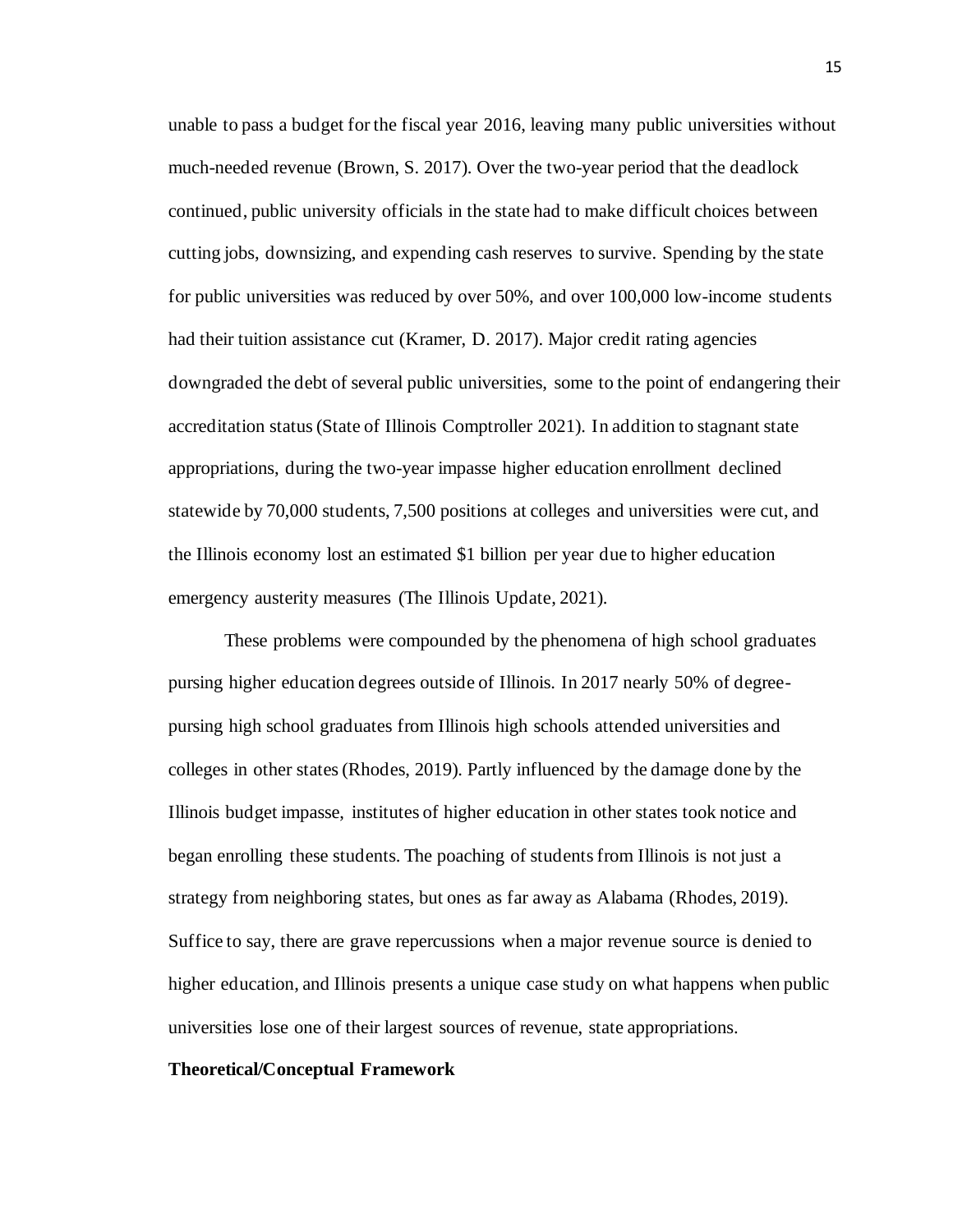Higher education is changing. More specifically, the business model and the societal role of higher education is changing. In order to fully examine these two areas, two theoretical frameworks are helpful in describing university operations from the perspective of administrators and students. Although the importance of operation before service was stressed earlier, on a practical level, a public university cannot function without students. And when given a choice between an established public university and a for-profit college, students pick the former (Albright, 2019). This is because on some level students would prefer to get a degree at an institution that offers more than just the degree. Prestige, accreditation, and the student life experience are important when drawing in new students in a shrinking market (TBS, 2019). The dual theoretical frameworks for this study addresses the economics of operations and relationship between client and customers.

# <span id="page-21-0"></span>*Evolutionary Economic Theory*

Evolutionary economic theory is a theoretical perspective well-suited for this project (Nelson & Winter, 2002). Because higher education must attempt to adapt and evolve to survive, it makes sense to view that struggle through a framework that emphasizes adaptation and evolution. In this regard evolutionary economic theory aligns closely with a desire to study universities though the lens of financial analysis. Evolutionary economic theory emerged in the 19<sup>th</sup> century, but it wasn't until Richard R. Nelson and Sidney G. Winter clarified and published their analysis of it after 1980 that it entered the wider arena of public policy and discourse (Downie, 1997). The theory is similar to Charles Darwin's evolutionary theory in that it describes a population with variations of set characteristics within that population, of which some of these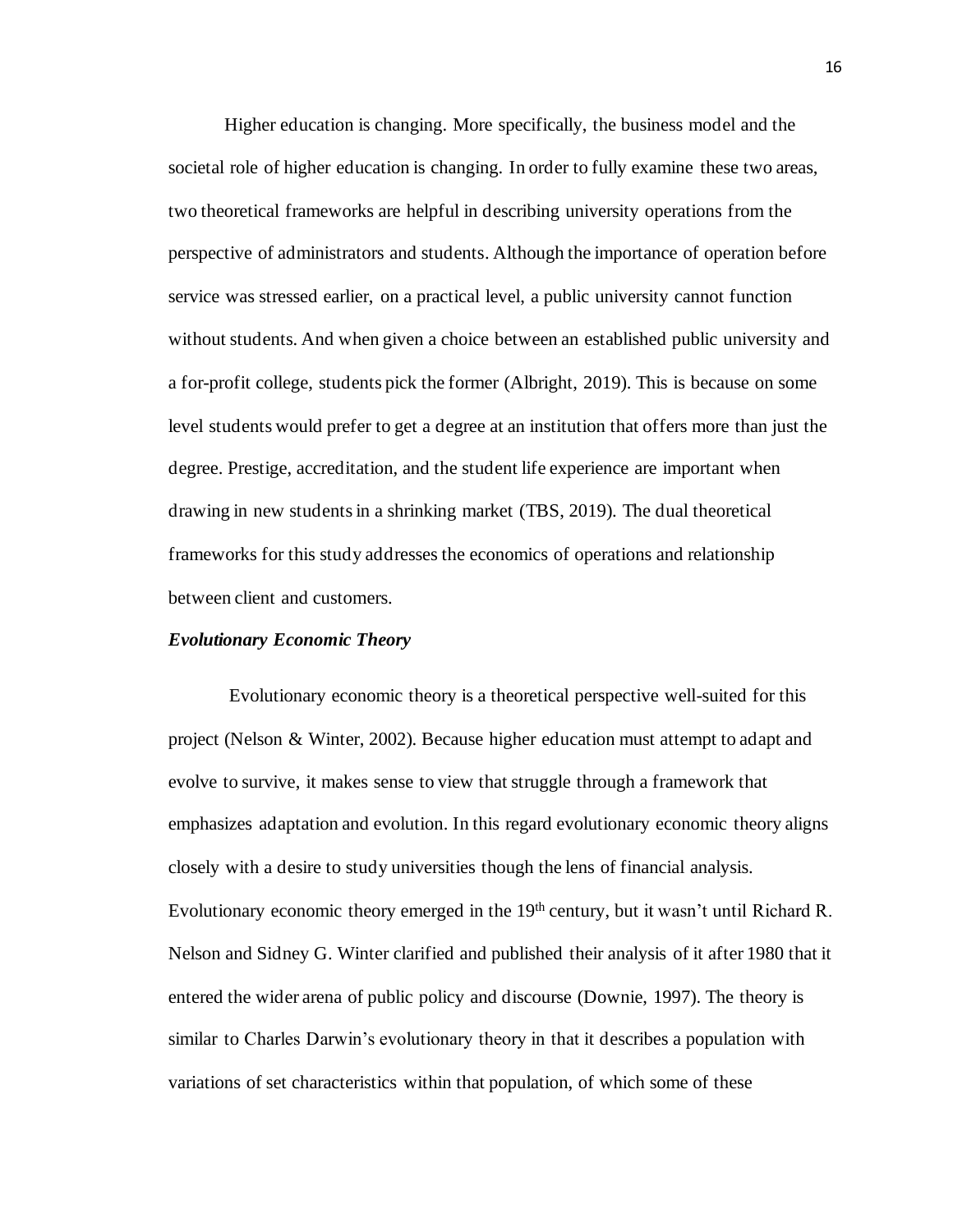characteristics are retained, others are not. The theory also includes the consideration of environmental factors that influence the retention of certain characteristics (Nelson et al., 2002). Nelson and Winter applied Darwin's theory directly to economic systems, specifying that the population is made up of firms or organizations, the characteristics are business practices, and the environmental factors are sales (Barney, 1987). When taken a step further and applied to higher education, the model changes so that the population is public and private universities, the characteristics are programs, and retention of those characteristics is driven by market forces, or the environment (Nelson et al., 2002). Characteristics could also be categorized by revenue streams as opposed to programs, which in terms of higher education represents endowments, tuition, donations, and any other process that earns money for the university. Characteristics could also be combined into revenue streams *and* programs, or programs could be used as a subset of revenue (Nelson et al., 2002).

Because higher education institutions could be viewed as endangered, their ability to adapt and retain profitable characteristics will determine their long-term viability (Pavlov et al., 2020). More importantly, the lens that evolutionary economic theory provides for predictive models uses non-fixed and ever-changing variables, while also focusing on foundational change that happens within organizations (Dopfer, 2005). Using changing variables is necessary when trying to account for the multitude of problems facing the continued operation of higher education institutions. When searching for the underlying mechanism that drives retention and change, evolutionary economics also provides a process for connecting the web of mechanisms that is usually involved. By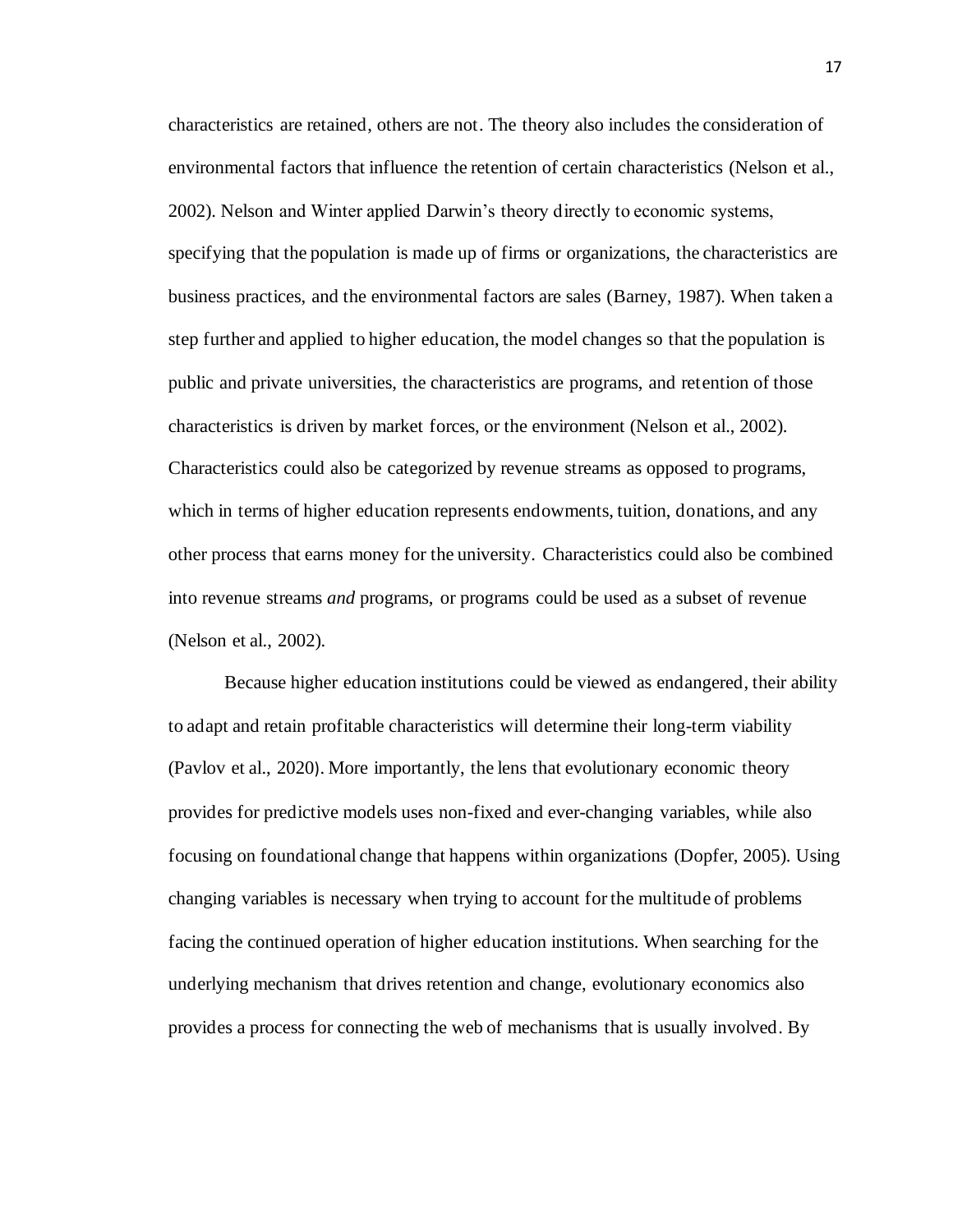treating the various factors as an interdependent phenomenon, additional agents of change can be identified and acted upon (Dopfer, 2005).

## <span id="page-23-0"></span>*Agency Theory*

On a more specific level, the larger issues looming for higher education are the duel phenomenon of declines in state funding over the years and enrollment (Toner, M. 2015). Although the former has not factored into the significant number of private college closings, both issues force public and private institutions of higher education to rely on tuition and alternative revenue sources to balance the budget. Predictive models have found that long-term effects of funding cuts all bode poorly for the institutions in question (Kerkvliet, & Nowell, 2014). If tuition is raised in response to declining enrollment or funding, then enrollment may continue to suffer. This leads to a vicious cycle of raising tuition to make up for lost revenue, which dissuades prospective students and exacerbates the problem (Kerkvliet, & Nowell, 2014). Suffice to say that the continued relationship between government and higher education is vitally important, even if it cannot be relied upon, but so is the relationship between institutions and their students. The agency theoretical framework treats government and higher education much the same way as it would investors and management, or a principal and agent (Kivistö, 2008). Proposed by Stephen Ross and Barry Mitnick (Mitnick, 2013) the same framework of principal and agent can be easily applied between educators and students. By adopting a more corporate lens with which to view higher education's woes, not only will the agency framework allow for pragmatism, but it will acknowledge the underlying truth of IHE's existence as organizations subject to the basic principles of business. When approached from a relational mindset, a realistic prediction concerning higher education's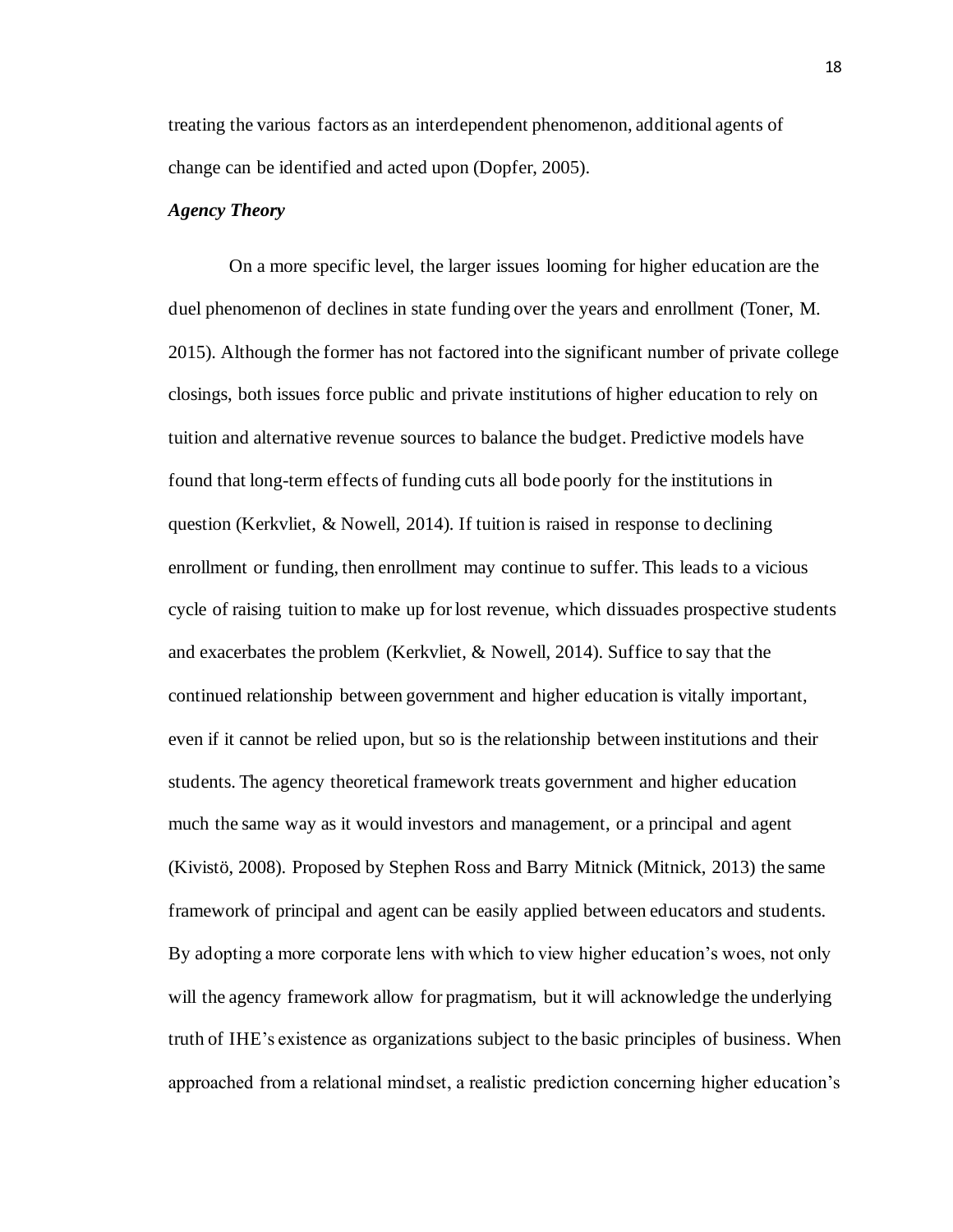viability can be made. The agency framework does not take into account the human component beyond the principal and agent, but at least in regard to a two-party relationship, it narrows down the focus and solely concentrates on one relationship. In this regard and other it vastly differs from evolutionary economics, but together both frameworks can form a macro and micro lens with which to view and address the problem. Both perspectives are important when addressing such a complex system as higher education.

#### <span id="page-24-0"></span>**Summary**

The literature illustrates numerous examples of how higher education is endangered financially, the challenges facing students, and the changing demographics of the consumer base. Issues concerning enrollment trends, evolving technology, operational costs, tuition, COVID, and changes in funding have all called into question the future of higher education, and sources and data are readily provided to support these claims. Cases where public universities manage decreased and disrupted state funding are instructive. This is due to the politicization of state appropriations, or the finances of the states themselves, as seen in Illinois. In addition, the consumer base is shifting, whereby raising tuition may not be a viable fix. And cutting costs is counterproductive. Traditional enrollment is in decline, under the pressure of rising tuition prices, falling wages, and shrinking middle class. Rapidly changing technology, although secondary in this review to consumers and revenues, will also need to be addressed. And of course, red efining of the role of higher education is necessary for its continued survival. Add to this the interconnectivity of revenue streams within higher education, and the volatility of market forces, and college and universities begin to resemble a house of cards. But so far, the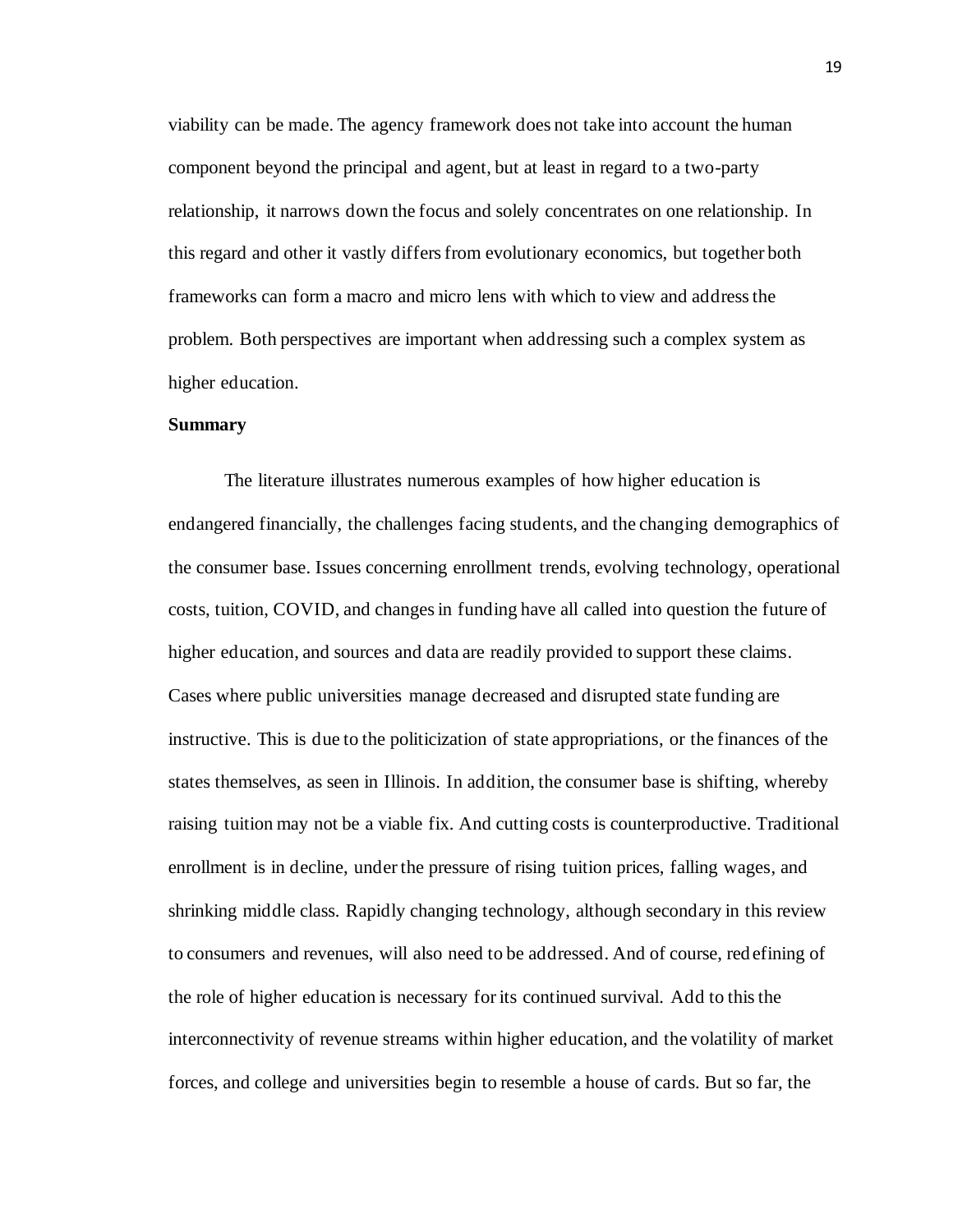problems and solutions listed are reactionary measures against unnamed forces, instead of proactive steps taken to combat recognizable trends. The current higher education business model is under extreme stress.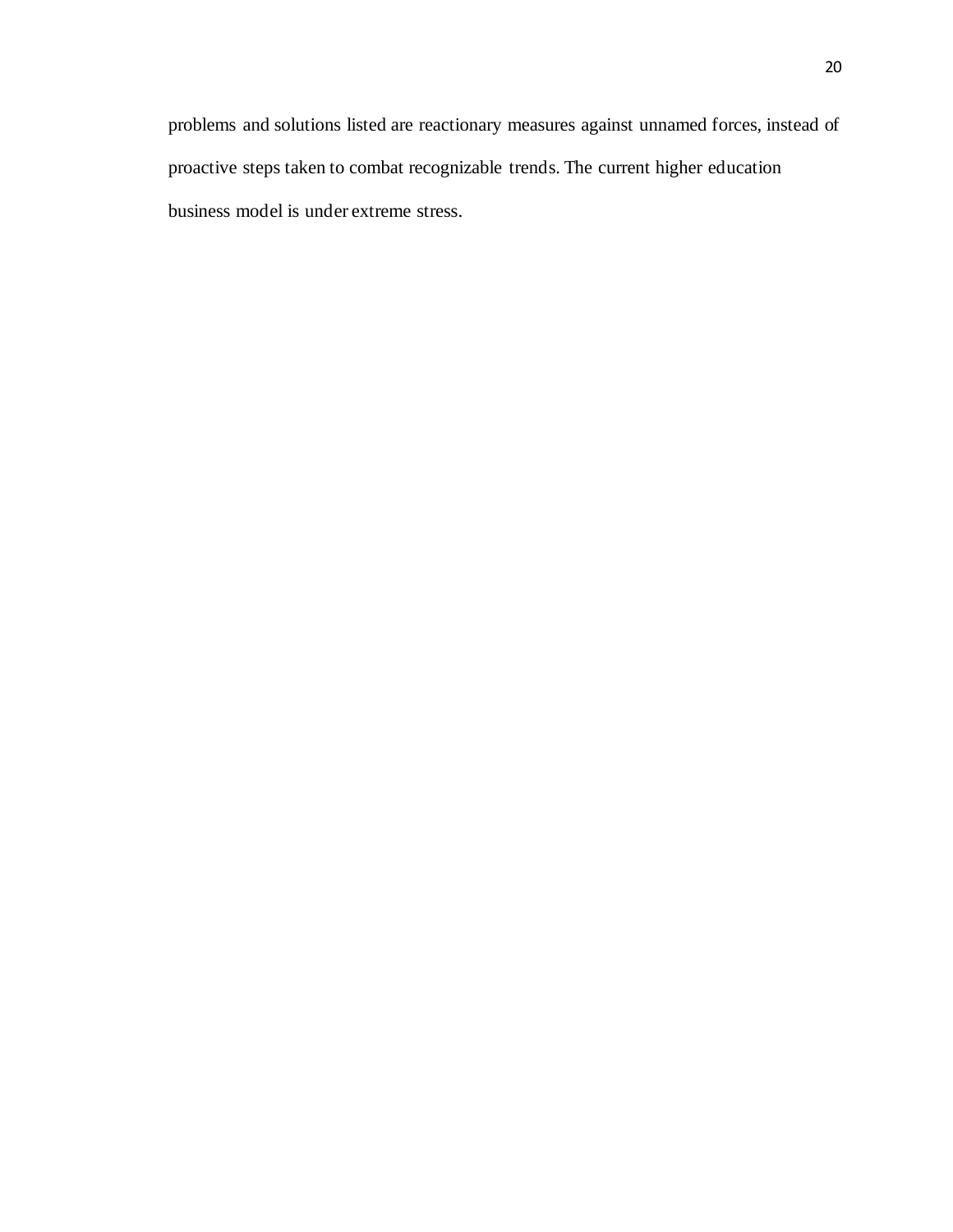#### **CHAPTER 3**

# **Methods**

<span id="page-26-1"></span><span id="page-26-0"></span>Public Universities need to identify strategies to sustain financial operations in this period of financial uncertainty. This qualitative study describes the short-term response of two regional public universities to reduced state appropriations. This includes individual interviews and data analysis to answer the question of how public universities in Illinois are navigating a funding crisis and preparing for a post-funding future.

#### <span id="page-26-2"></span>**Design of the Study**

This intrinsic case study was conducted through in-person paired interviews with two administrators from two separate regional, four-year, public universities in Illinois. An intrinsic case study was chosen because it allows for a case or situation to be studied within a system, and allows for multiple points of view when examining the issue (Creswell, 2007). Specifically, intrinsic case studies allow for the examination of a case itself. This is in contrast to the instrumental and collective case studies, which have different areas of concentration in regards to what is being studied (Creswell, 2007). An intrinsic case study lends itself well to the exploration of higher education finances in the state of Illinois and includes the ability to use multiple sources to examine a singular case. This took the form of interviews with administrators and soliciting their thoughts on their institutions' responses to the Illinois budget impasse, the current state of funding in higher education, their predictions for the future, their strategies for maintaining revenue, and other questions concerning the continued operation of their university in light of funding challenges. This study also reviewed financial documents, contemporary news accounts, and publicly available budget documents. These multiple sources align with the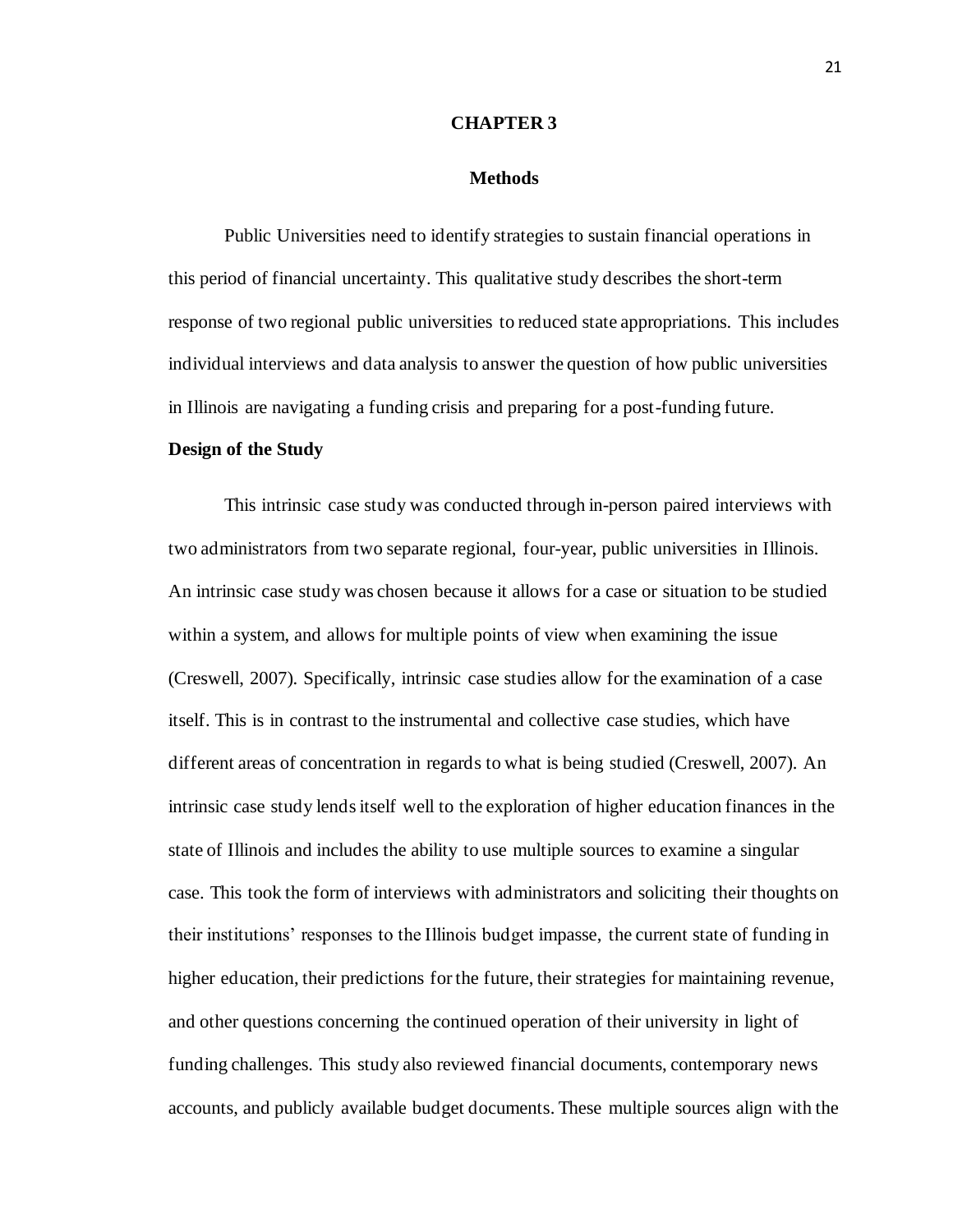elements of an intrinsic case study and gives the researcher multiple perspectives on a complex issue (Creswell, 2007).

# <span id="page-27-0"></span>**Research Sites**

This case study analyzed two regional pubic universities, located in the Midwest in the state of Illinois, henceforth referred to as University A and University B. Both institutions are classified as regional public universities and receive significant state appropriations. They also have a similar number of colleges, departments, and administrators. For each institution, individuals in administrative roles associated with financial management were recruited to be interview subjects. These universities were selected because they were affected by the state of Illinois' financial upheaval over the course of two years between 2015 and 2017, resulting in one ten-month period of zero financial support from the state (Brown, 2017).

University A was among those institutions in the state rumored to be shutting down, and lost hundreds of faculty and staff, and University B had to make similar cuts in order to continue operations. In the last three years, both universities have seen recovering enrollment trends, with University B seeing one of its highest enrollments in five years (University B, 2020). The 2015-2017 financial crisis is analogous to scenarios anticipating a future with no state funding, and therefore relevant to this study.

University A is a midsized institution with a reported Fall 2021 enrollment of approximately 8,608 students. University B is a similarly sized institution with a reported enrollment of 7,455 students in Fall 2021.

#### <span id="page-27-1"></span>**Instrument**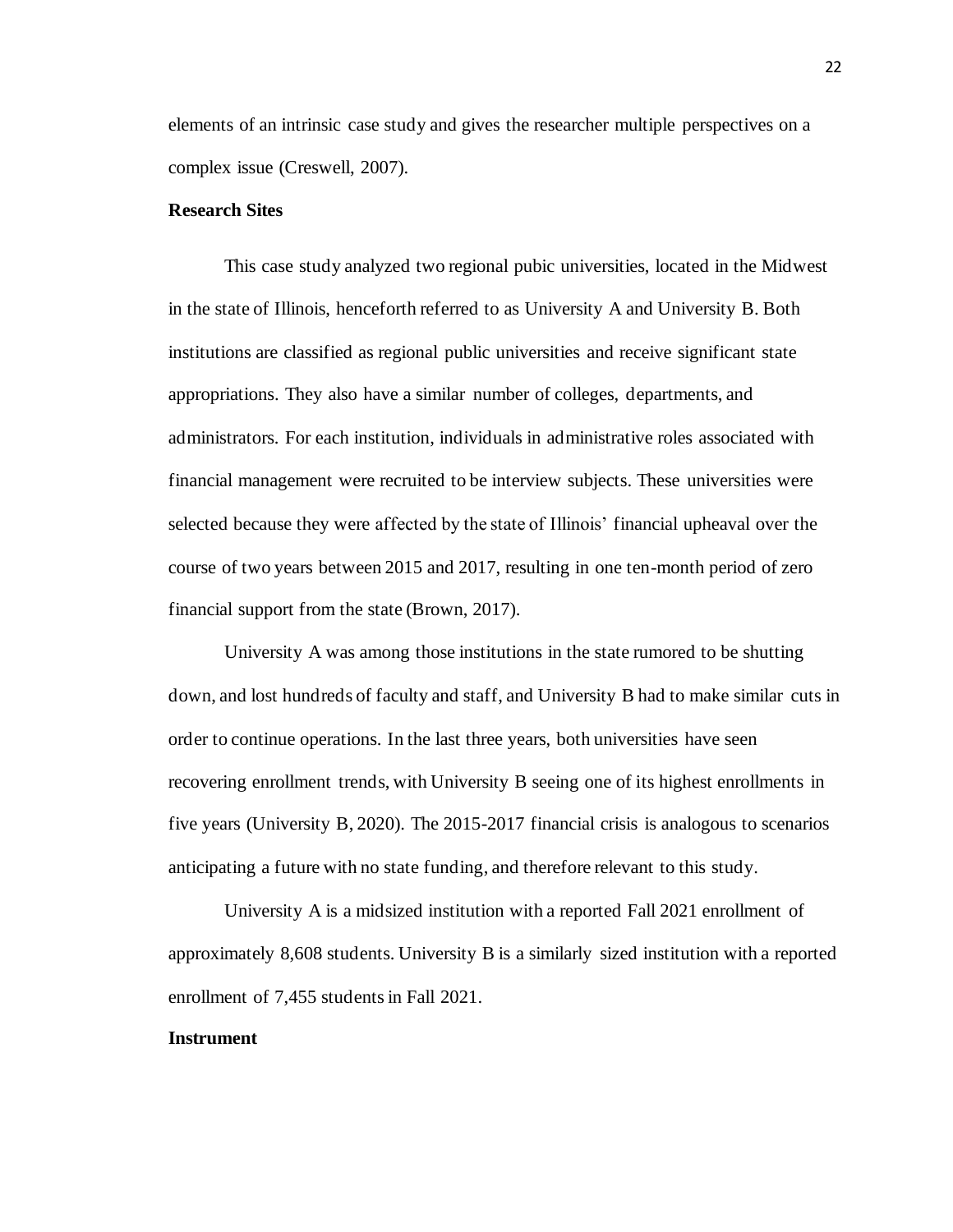The primary instrument for this study was two semi-structured interviews with a pair of administrators from each institution. The interviews were composed of 12 questions each, four questions discussing the past, four questions detailing the present financial climates, and four related to the future of higher education. The interview questions are included in Appendix A.

The questions elicited lengthy, detailed answers. The semi-structured format allowed for additional clarifying questions.

#### <span id="page-28-0"></span>*Semi-Structured Interviews*

In all, four subjects were interviewed, two from University A and two from University B. All four were either senior auxiliary administrators, or senior business officers. The interviews were conducted in pairs. University A's senior business officer is referred to as Administrator 1, and their senior auxiliary administrator is referred to as Administrator 2. University B's senior business officer is Administrator 3, and their senior auxiliary administrator is Administrator 4.

# <span id="page-28-1"></span>*Archival Documents*

In addition to interviews, financial documents and budgetary reports related to the years 2015-2020 were reviewed. This range encompasses the beginning of the budgetary crisis in Illinois (2015) and goes up to the latest available documents at the time of this study (2020). Additionally, contemporary news articles relating to University A and University B's online archives were identified and included in this study. These press accounts covered the Illinois financial crisis as well as any faculty cuts, department closures, and new initiatives undertaken to remain solvent.

#### <span id="page-28-2"></span>**Data Collection**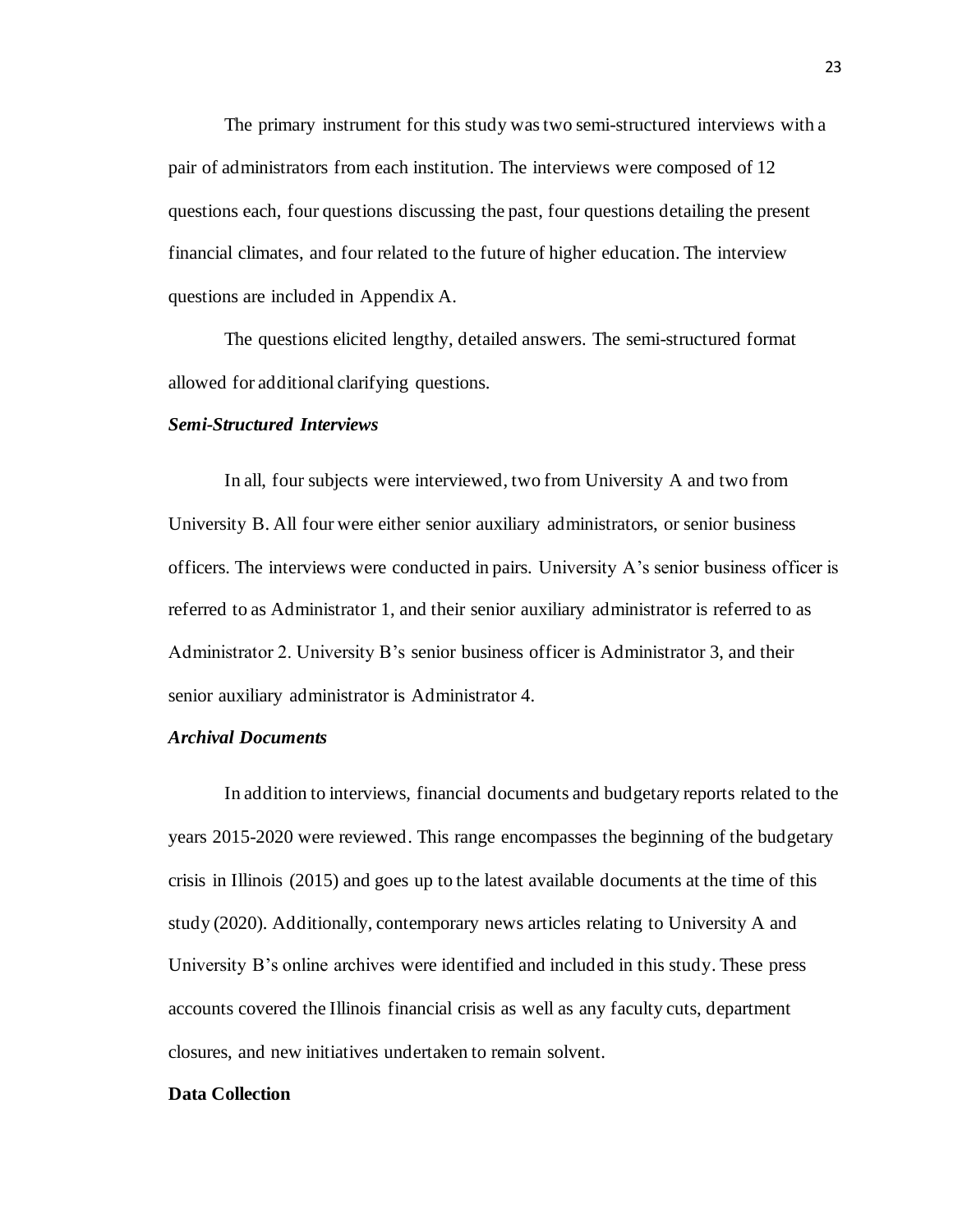The administrative officials from the two institutions were contacted early spring 2022, via direct email for informed consent to record interviews. The interviews were conducted two weeks after that via Zoom.

In addition to recorded interviews, archival sites for both University A and University B was accessed in the weeks prior to the interviews. These archives were available to the public, with the ability to download content to PDF format for external storage. The goal was to obtain news articles each from University A and University B concerning the 2015-2017 budget crisis. The articles were supplemented by documents from each of the universities' Board of Trustees minutes in the years 2015-2017.

#### <span id="page-29-0"></span>**Data Analysis**

There is a five-step process to create a framework for analysis of qualitative data that involves five steps (Yin, 2011). These include compiling data, disassembling data, reassembling and arraying, interpreting, and concluding (Yin, 2011). This process is especially effective for intrinsic case studies, in which multiple sources are being analyzed for a singular case.

# <span id="page-29-1"></span>*Pre-analysis preparation*

The first step of Yin's data analysis model, *compilation*, involves the sorting of field notes into usable categories (Yin, 2011). In this vein, all data obtained wasseparated between the two institutions, University A and University B. After data collection, interviews were transcribed and imported into an electronic spreadsheet where they were categorized and separated by question into the three separate time periods of: 1) the 2015 budget impasse; 2) the current state of higher education; and 3) future predictions. In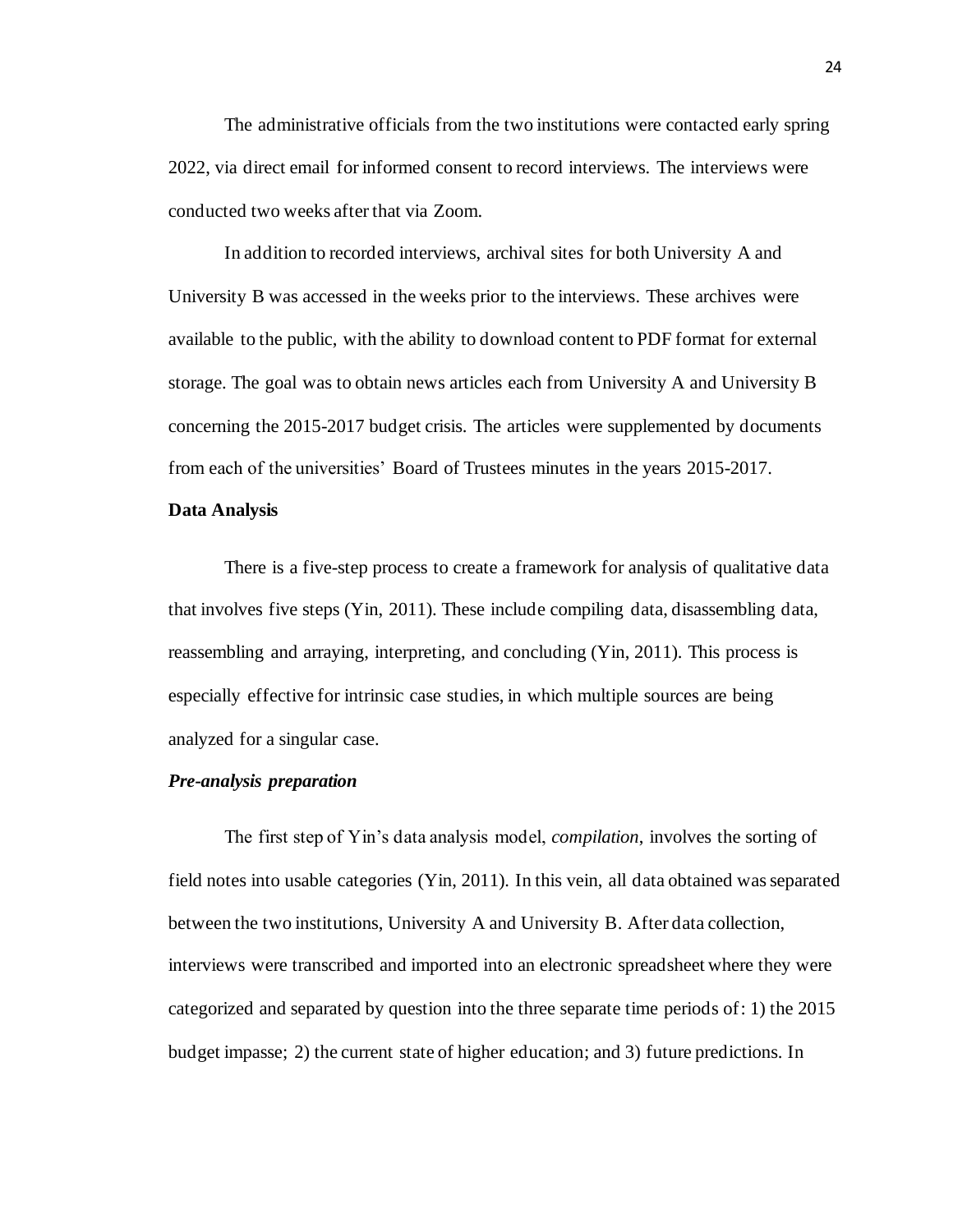addition to the interviews, the collected archival documents were separated into news articles and the Board of Trustee's minutes for further textual reading.

The second step of Yin's five step process, *disassembling*, involved breaking down each of the interviews and textual documents further to seek out common themes or stark differences.

As far as reassembling goes, and in terms of the interviews, answers were separated between University A and University B, as well as divided between past, present, and future. Reassembling allowed allows for graphic depictions and graphs, though none of them were incorporated as textual explanations worked just as well as visual representation (Yin, 2011).

This pattern was applied for the archival documents as well, which were divided between institutions and time periods. However, the reassembling process differed from the way it was used for the interviews, as the range of subjects identified through archival documentation is wider than the range of subjects covered during the interviews.

#### <span id="page-30-0"></span>*Interview Analysis*

The next step requires creating a new narrative from the reassembled data, also referred to as *interpretation* (Yin, 2011). Interpretations will vary from researcher to researcher, however in this instance the researcher looked for a narrative that paints a full picture of the effects of reduced funding, the ways in which administrators navigated such a situation, and the future of higher education in a system where a significant revenue stream is compromised. In practical terms, this means that from the categories created in the transcript, and further organized through dissembling and resembling, discrete categories were identified in order to document key words and phrases pertaining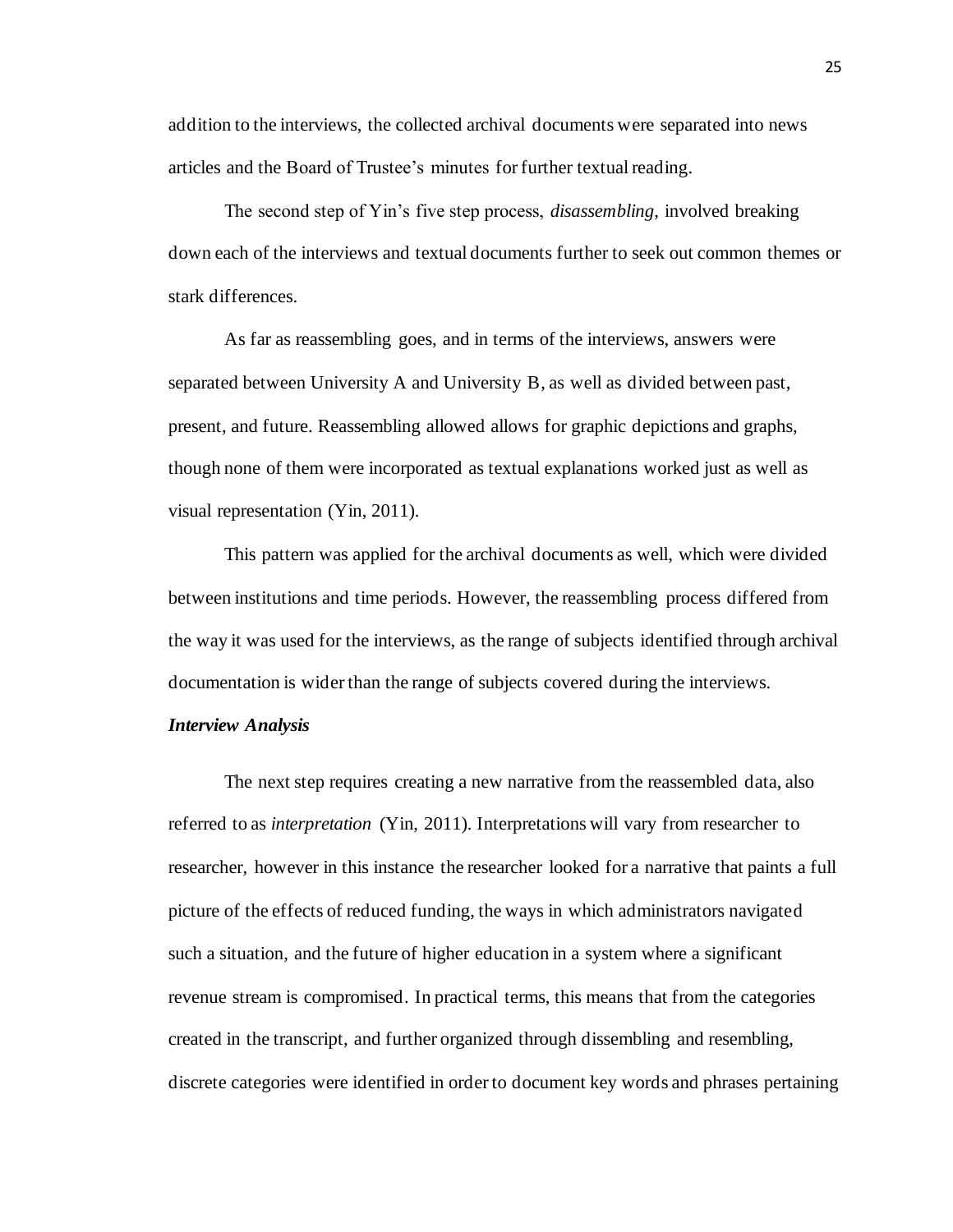to financial strategies and terms. Using these key words, assessments, strategies, and predictions were identified in order to incorporate them into a broader narrative of higher education's past and future in the state of Illinois.

# <span id="page-31-0"></span>*Document Analysis*

As with the interviews, the data was interpreted using the best combinations, coding, and organization for the case study (Yin, 2011). For the news articles about University A and University B, information was sought pertaining to furloughs, firings, department closures and consolidations, as well as other strategies employed by the universities to navigate the budget impasse. None of the contemporary sources included content that predicted the future of higher education. The Board of Trustees minutes received similar attention.

# <span id="page-31-1"></span>**Treatment of Data**

The in-depth interviews were collected and stored in a secure Google Drive folder until they were coded and analyzed through the discrete categories of past, present and future from the interviews. Questions pertaining to the current state of finances and future austerity strategies was also separated into two separate categories in an electronic spreadsheet. All identifying features related to the interview subjects were coded, with the answer keys kept on a separate, secure, Google Drive folder. Consent forms and data were also stored in the secured Google drive folder, and will be kept for three years, then erased in accordance with IRB protocols.

#### <span id="page-31-2"></span>**Summary**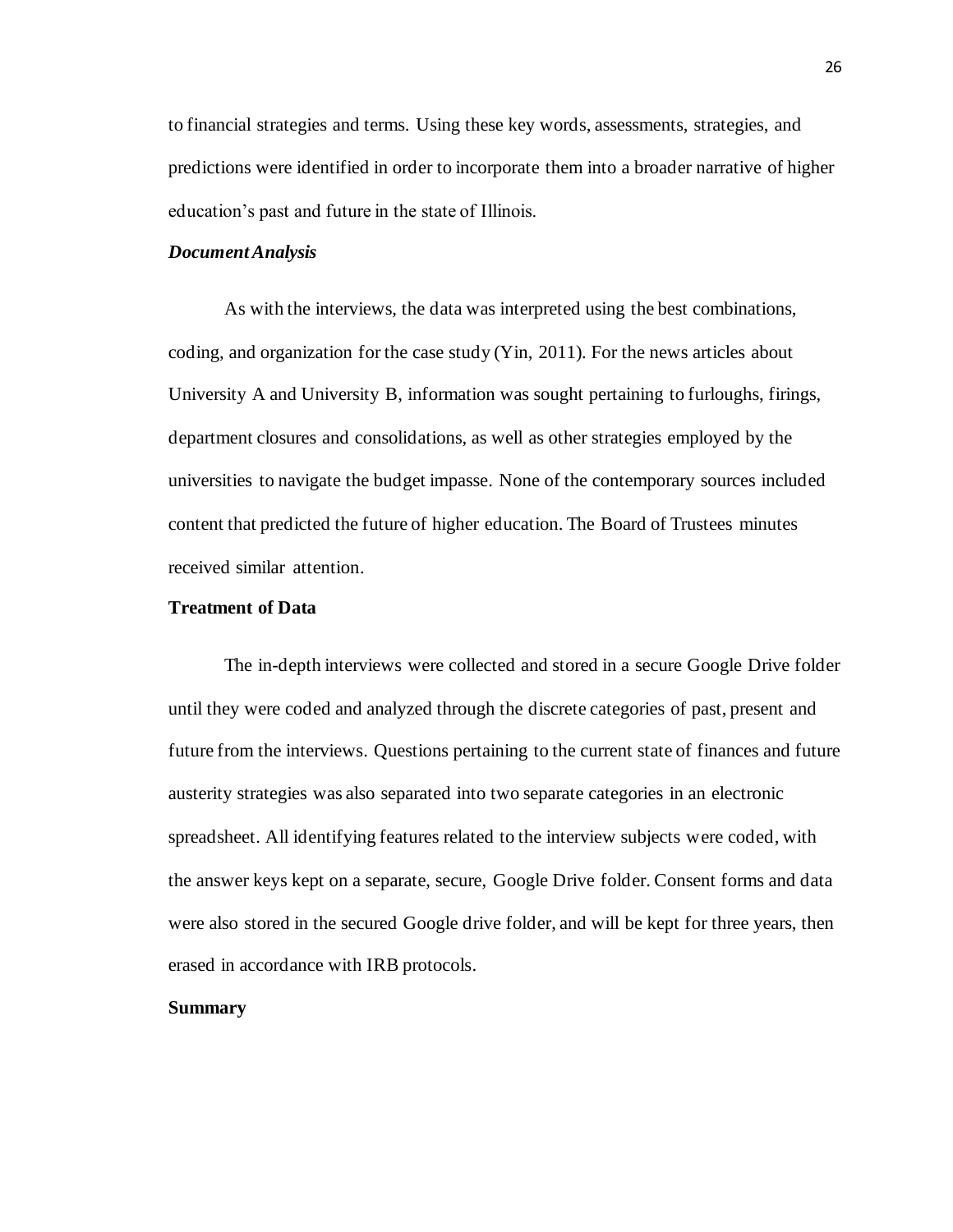The design of the study is an intrinsic case study with four participants from two regional, public universities. Data included semi-structured interviews and archival research, which was analyzed, coded, and secured for later deletion.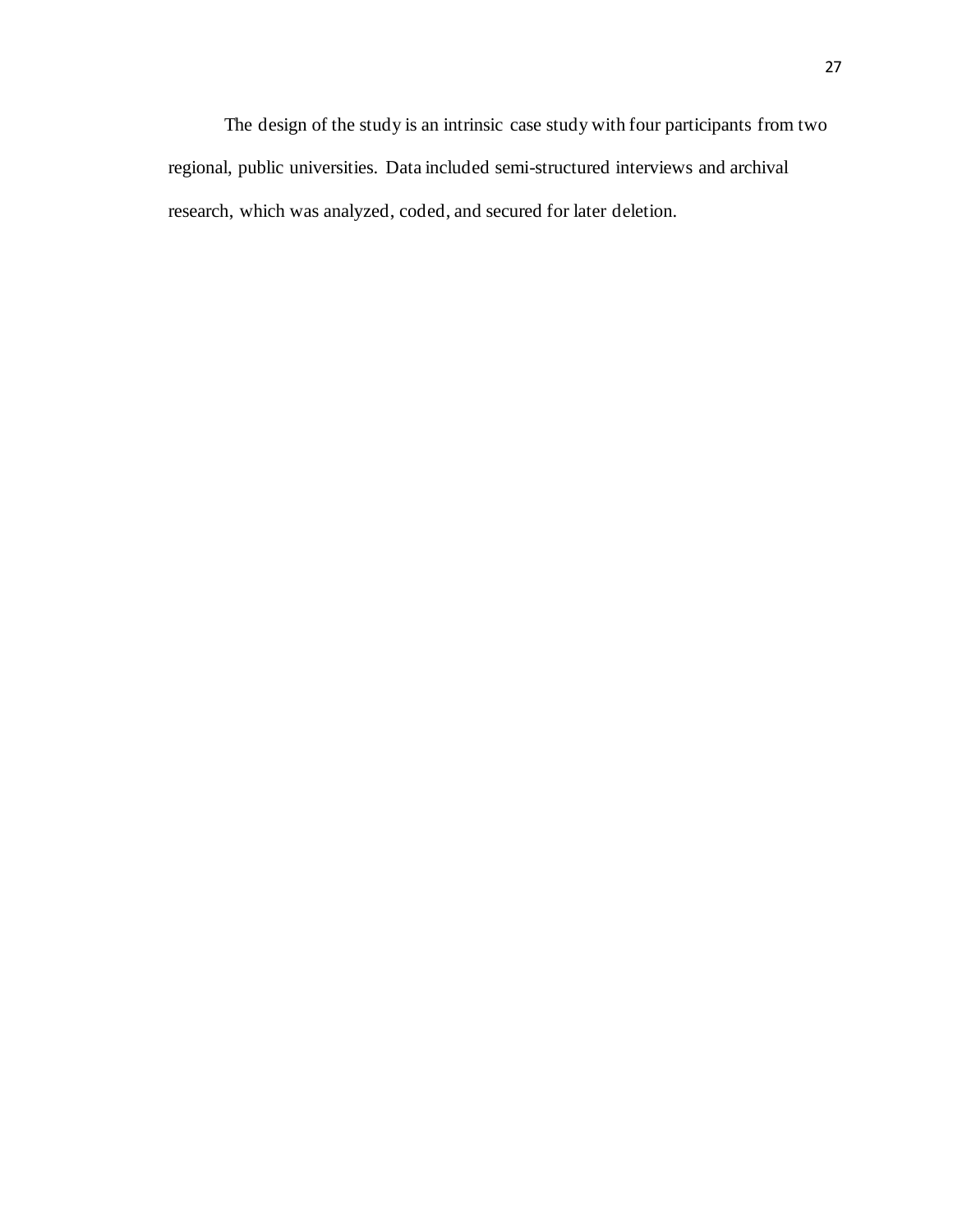#### **CHAPTER 4**

#### **Results**

<span id="page-33-1"></span><span id="page-33-0"></span>Upon completion of the document analysis, archival research, and interviews, a story began to emerge of how two public regional universities navigated the 2015-2017 budget impasse and the reduced state appropriations that came with it. Although there were some key differences between University A and University B, their relationship to appropriations and the measures they enacted to mitigate their loss shared some common themes. These common themes included reducing costs, implementing hiring freezes, downsizing personnel, and spending reserves to cover necessary expenses. These two institutions had different experiences in the manner in which appropriations were paid to the institutions by the state, the timing and extent of the downsizing measures deployed during the two-year impasse, and the degree to which each institution utilized their cash reserves. Additionally, the challenges produced by the budget impasse and the measures taken to mitigate them were compounded by a concurrent phenomenon of declining enrollment.

<span id="page-33-2"></span>**Research Question #1 -- How did two regional public universities in Illinois adapt to reduced funding during the Illinois budget impasse?**

# <span id="page-33-3"></span>*Before the Storm*

Before describing measures taken during the impasse itself, it is important to describe the conditions related to state appropriations leading up to impasse. Administrator 2 from University A noted that payments from the state had slowed long before the budget impasse.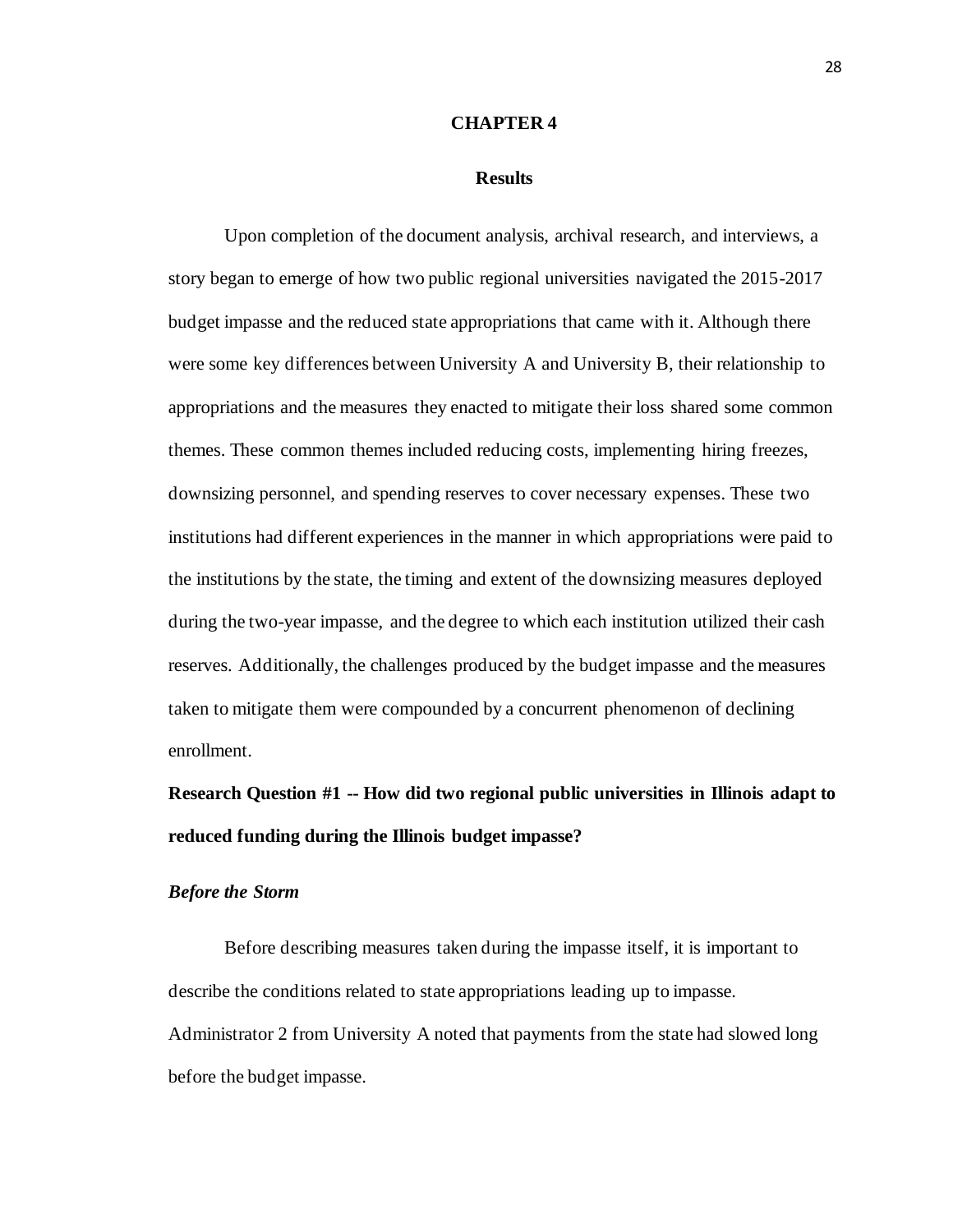In years before, you could pretty much count on when it was coming, but the state was having pretty difficult cash flow situations and it was a little bit difficult to predict exactly what schedule they are going to be paying their amounts on.

Administrator 1 from University A further detailed the process of incurring costs and waiting to be reimbursed:

We would get everything paid on arrears with the state of Illinois. So we have to incur the expense before we are reimbursed from the appropriation. So we pay payroll, we submit it to the state of Illinois, and in theory they're supposed to send us money. It used to be that way before the budget impasse, that all we had to do was submit it [a request], and the money would probably come in. It was in 2012, or somewhere around there, that it started slowing down.

University A would incur expenses and rely on the state reimbursing it through promised appropriations, however the state of Illinois was sporadic and unpredictable regarding when it would actually deliver these funds to University A. This inconsistent disbursement in appropriations is in part the reason University A had built up a cash reserve, and this reserve would be pivotal to University A managing the budget impasse. Administrator 1 recalled:

When the budget originally worked, we were spending somewhere to the tune of \$8 to \$9 million per month from appropriated funds. A \$30 million reserve was enough to cover roughly 3 months' worth of expenditures. So when the state stopped funding things in '16, at first it really didn't matter.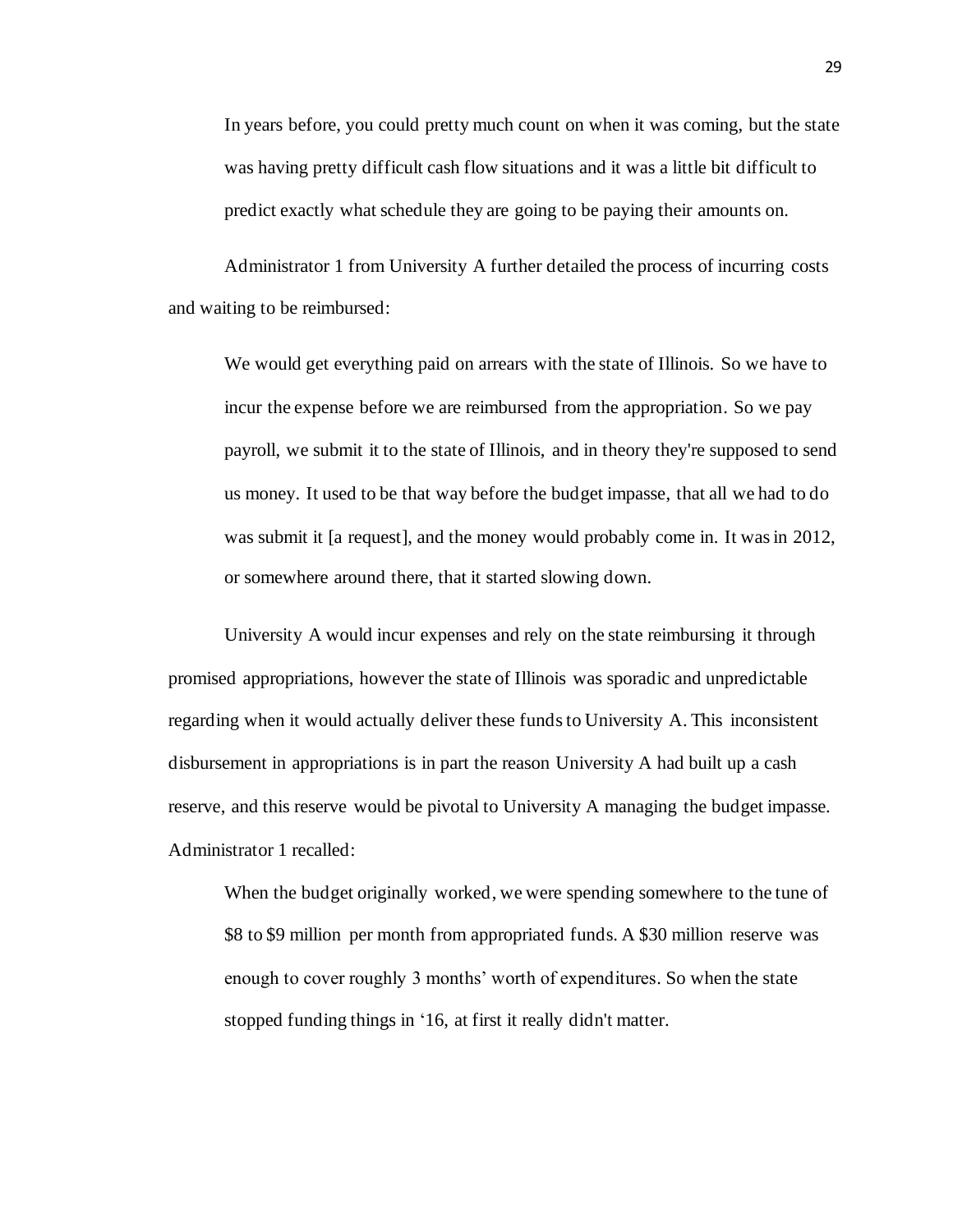This inconsistent pattern of disbursement created conditions whereby administrators and University A were unable to gauge exactly how bad things were about to get. Administrator 2 noted:

So in some ways. I'd say they [the state] conditioned us to not be expecting the payment on time over a number of years where they were late, but we had enough money to float it because we had enough money in reserves that it worked out. So when they didn't pay for longer and longer times initially, it was like it's been for the past several years.

In fact, before the budget impasse even occurred, the state of Illinois was past due on \$20 million in appropriations to University A for the previous fiscal year, and University A was already taking measures to make up for the slow payment of appropriated funds as a result.

Conversely, University B received its appropriations in a timely manner and was not owed anything by the state of Illinois, but the size of the state appropriation was slowly declining. As Administrator 4 stated:

We were receiving those payments on time or in a timely fashion. But you can see, from FY 02 until the time of the budget impasse, there was no increase in state appropriations, or if there was, it was very slow. So, although yes, we were receiving it in a timely manner, it was going down.

Despite the timely manner of appropriation payments, University B had built up a cash reserve that it was able to rely on during the budget impasse as well.

The inconsistency in payment of state appropriations and the decline in the size of appropriations was only one problem, however. There was a far larger issue that public,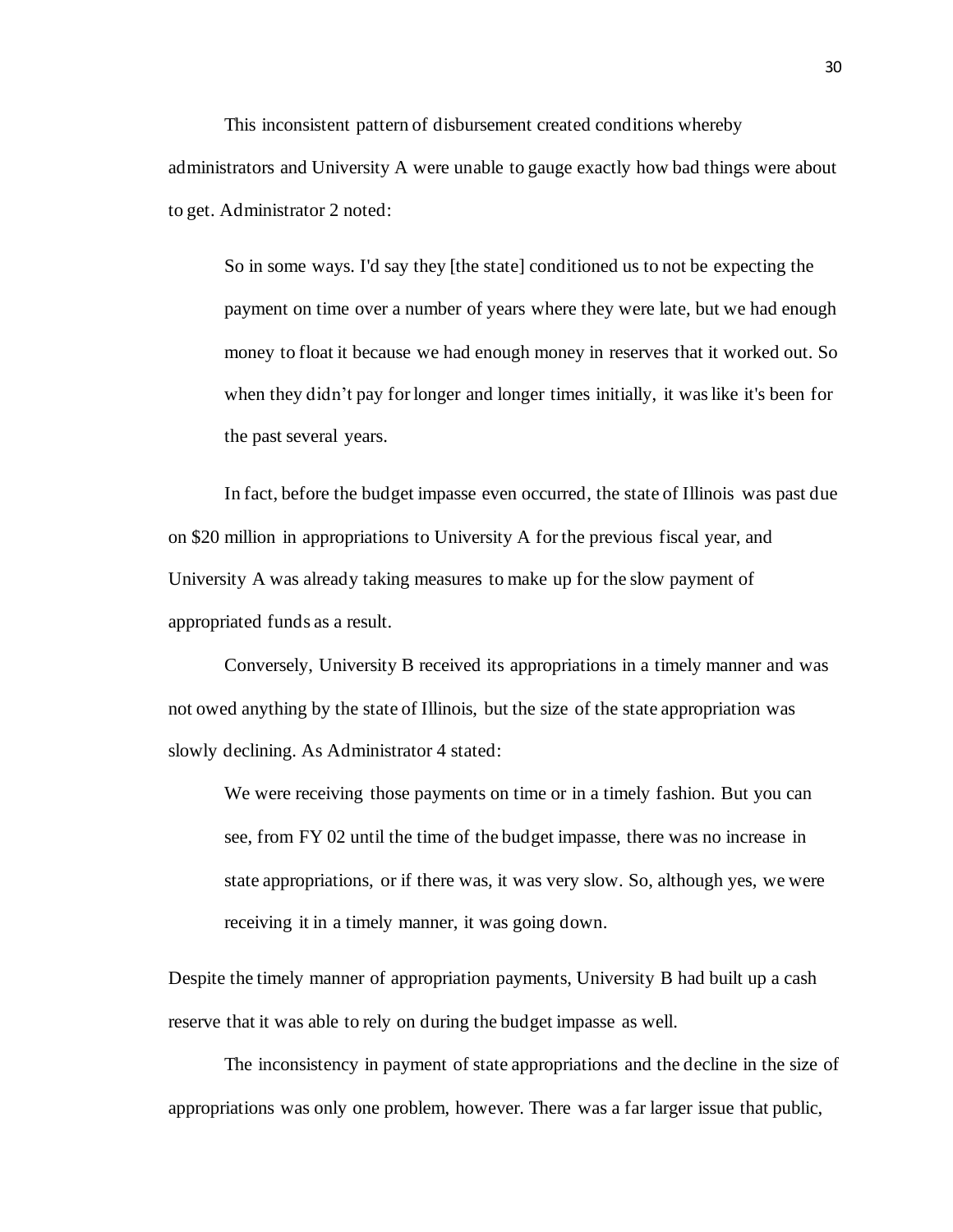regional state universities in Illinois were facing leading up to the impasse: steady declines in enrollment [see Table 2]. For both University A and University B, enrollment peaked around fiscal year 2011. For University B, enrollment began to decline in FY '11. For University A, it was not an enrollment decline that hit first, but rather an intentional downsizing of enrollment due to capacity concerns. As Administrator 2 at University A put it:

In 2011 our enrollment was 11,178, so over 11,000 and about three or four years before that we are over 12 thousand and we just said 'that was too big, we can't handle that size of a population with all our resources,' so we did commit to an intentional downsizing, we needed to get a little bit smaller so we get to the right rhythm.

University A's enrollment in years prior had grown beyond the university's capacity to handle, so in 2011 they began making changes to downsize. This was immediately followed by a reverse trend in enrollment just like University B. Administrator 1 at University A laid out just how important enrollment is, "100 students gives [auxiliary] about \$1,000,000. The same is pretty well true on the academic side, another hundred students gives us roughly another \$1,000,000." One hundred students living on-campus translate to \$1 million in tuition and fees, and \$1 million auxiliary revenue. And if enrollment declines, the overall budget of a university shrinks as well due to the loss of tuition, room and board, and fees. During periods when the delivery of state appropriations is sporadic at best, the administrators interviewed indicated that tuition and fees from enrollment are critical sources of revenue.

**Table 2: University A and University B Reported Total Fall Enrollment 2010-2015**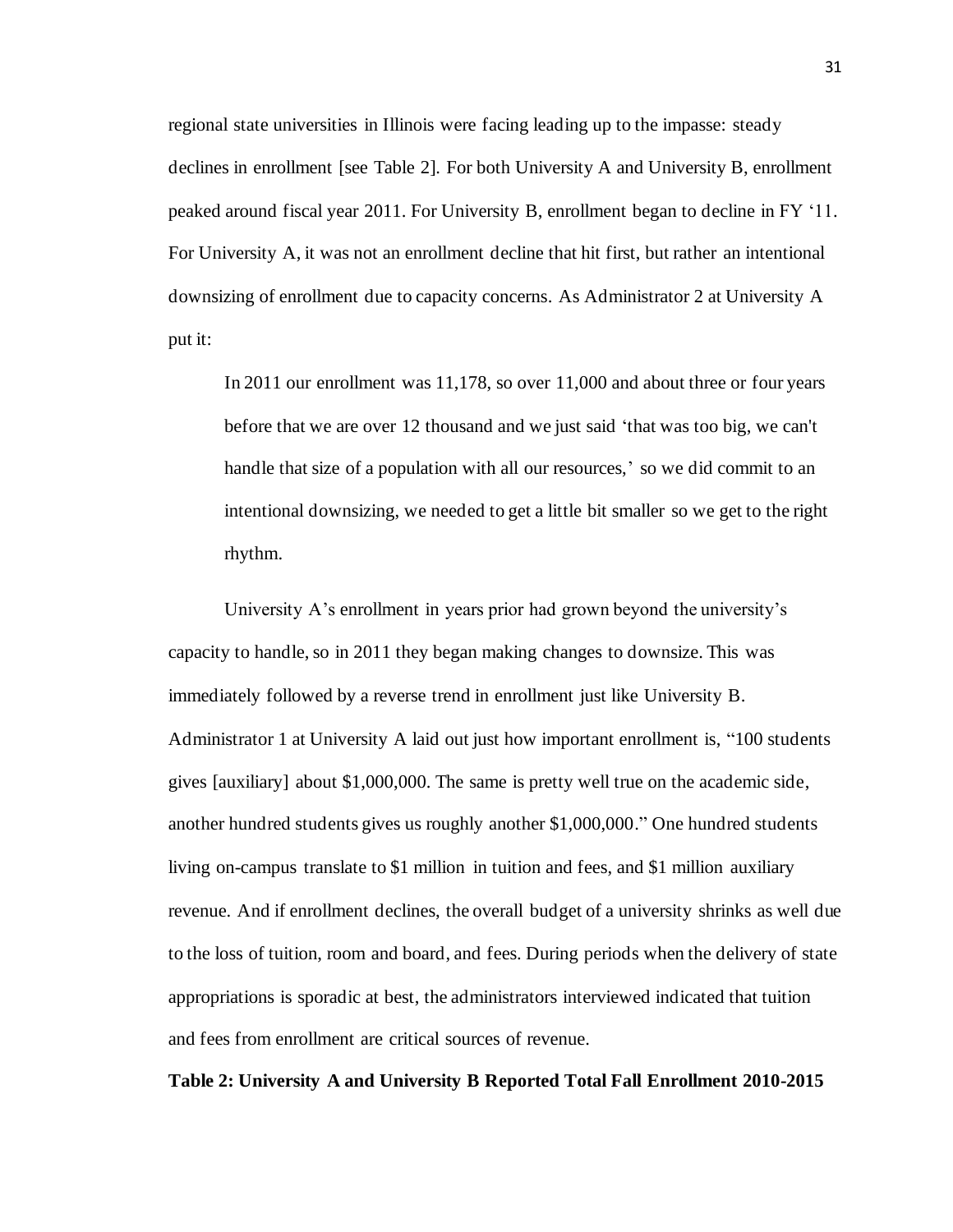|                       | 2010 | 2011   | 2012   | 2013   | 2014   | 2015   |
|-----------------------|------|--------|--------|--------|--------|--------|
| University $A$ 11,600 |      | 11,170 | 10,410 | 9.770  | 8.910  | 8,520  |
| University $B$ 12,580 |      | 12,550 | 12,200 | 11,700 | 11,450 | 11.090 |

#### **Trouble on the Horizon**

In the months preceding the budget impasse, both University A and University B were in similar positions. Morale was low due to declining enrollment, and there were signs from Springfield that the governor and the legislature were coming to an impasse over the budget. Archival documents suggest the primary concern at the time for both University A and University B was declining enrollment rather than Springfield's ongoing political infighting. For University B, Trustee members visited an Association of Governing Boards Conference where Illinois's budget problems were acknowledged, but the main topic of focus was the nationwide trend of declining university enrollment and high school graduation rates (University B, 2015). University B's Trustees were especially interested in nationwide retention strategies, although many of them were already in place at the institution (University B, 2015). As for University A's concerns, legislators in Springfield assured the university that the budget would be passed. As Administrator 1 explained:

We kept hearing from Springfield 'Don't worry, it'll be taken care of,' then 'Well we didn't make it by May but we'll be taken care of in June.' Then it was 'Well, we have to wait until the legislators come back, it'll probably be September.' And so they kept kicking the can down the road over when our next payment would come.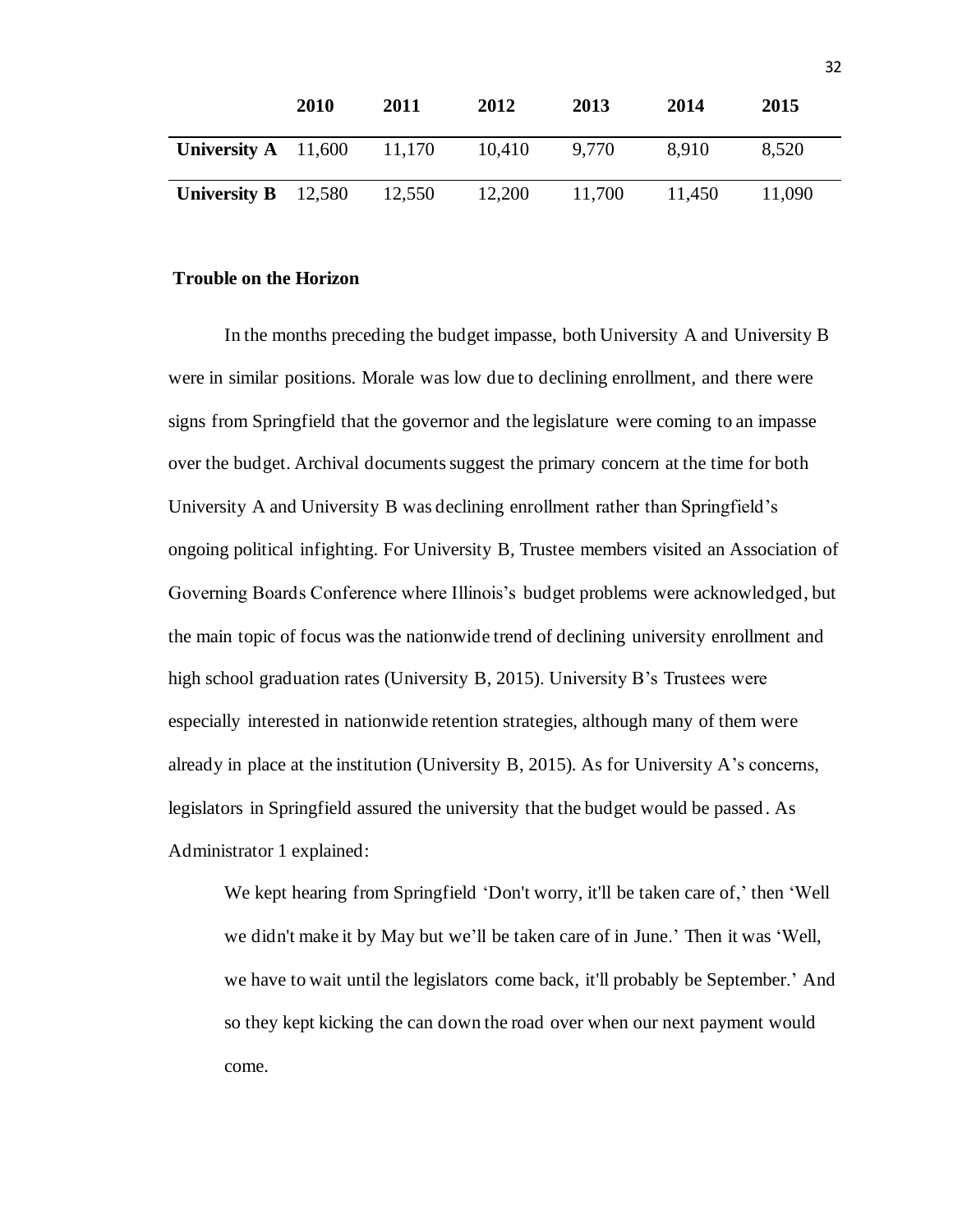University A was already acclimated to the unreliability of the state's delivery of appropriations and many administrators assumed the appropriation would eventually materialize, simply delayed as had happened in the past. This is further supported by the June 26<sup>th</sup> meeting minutes of University A's Board of Trustees, during which a budget for fiscal year 2017 was approved under the assumption of a mere 5% decrease in general revenue funds (University A, 2015). On June  $26<sup>th</sup>$ , the Board of Trustees for University A were further assured by a senator that veto sessions will force activity (University A, 2015).

University B was also unaware of the fact that a lengthy impasse was coming. Interviews with administrators at University B indicated that no one at the institution believed it could get as bad as it eventually became, and there was some initial confusion at the beginning of the impasse, with faculty and staff needing to be educated on what exactly was about to happen with cashflow at their university. Administrator 4 described the reaction of colleagues at University B:

I think there was a lot of education that had to happen in the months leading up to the impasse, because we started to get red flags that this might be coming down the pipeline and we were trying to put some preventative measures into place. But I think people were confused. 'What do you mean we may not be able to make payroll? What do you mean we'll have a cash flow problem?' If I remember correctly, we had several informational sessions with our leadership team where students, but mainly faculty members and staff members, came and asked those types of questions.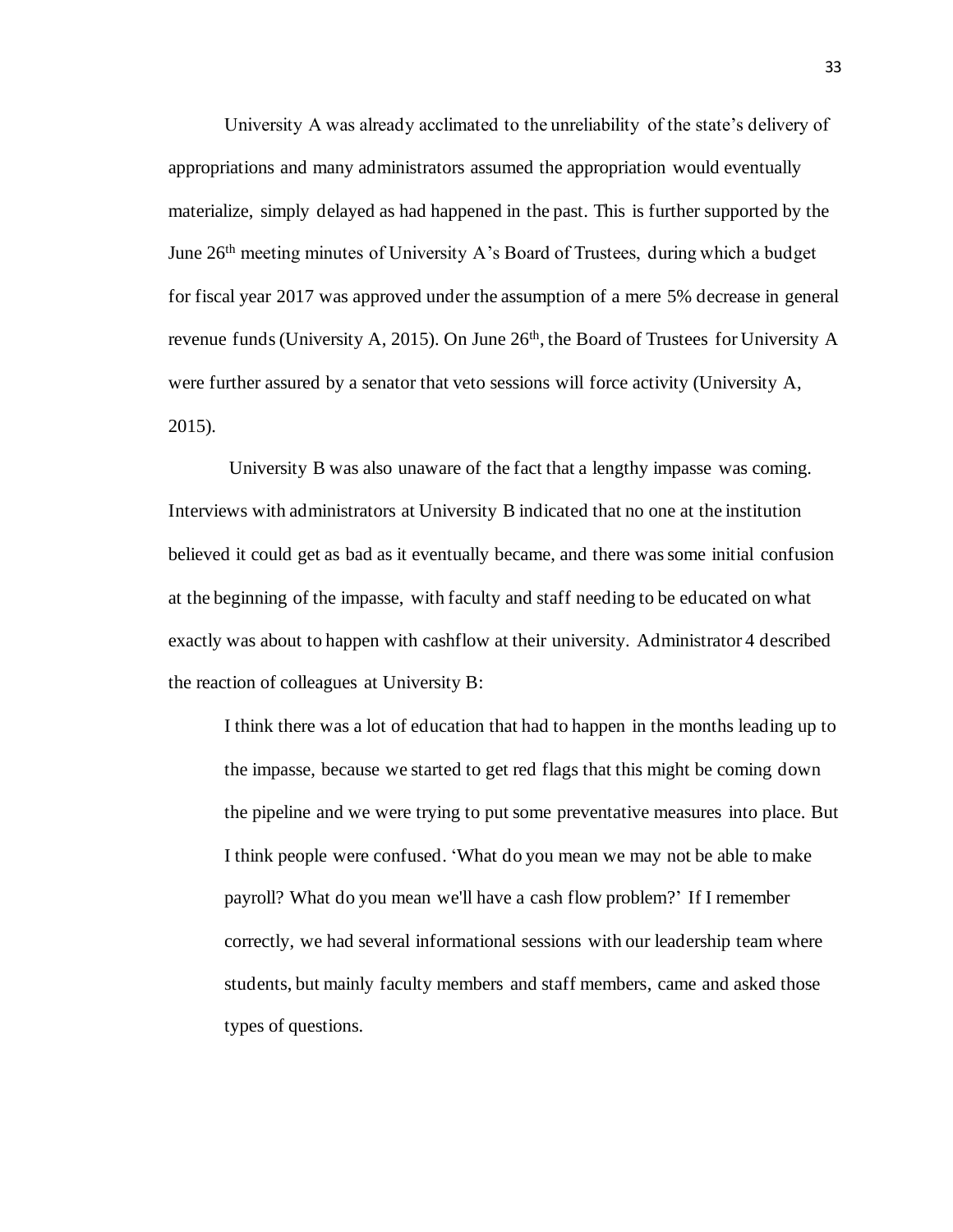This is supported by archival research in which University B's board of trustees convened a July retreat for a question-and-answer session to discuss the implications of an interruption in state appropriations and what actions would be taken moving forward. Among these were a projected 6% cut in the university budget and reinvestments. Questions were asked about the "number of reserves" the university was allowed to keep, with the answer being ideally 6 months' worth. There were also discussions on the delay in MAP funding and questions on how funding worked when University B used to get "all of our money up front" (University B, 2015).

#### **The Impasse: The First Three Months**

By June of 2015 it was apparent that a state budget for fiscal year 2016 was not going to pass with a signature from the governor of Illinois (BGA, 2017). The budget impasse had officially begun. At the onset of the budget impasse University A froze travel, halted equipment purchases, and ceased construction projects. Any outflow of cash had to have the approval of the president; the president having just taken office as the impasse began. Administrator 2 at University A explained:

There was a travel freeze. I mean basically all that stuff had to stop and had to get presidential signature for it to happen, which wasn't happening. There were equipment purchases or projects that we had planned to do, anything we could stop we stopped. So any outflow of cash we did our best to hold onto.

Independent of the emergence of the impasse, initial layoffs of personnel at University A were already underway, not because of the loss of appropriations, but rather declining enrollment. Administrator 1 elaborated: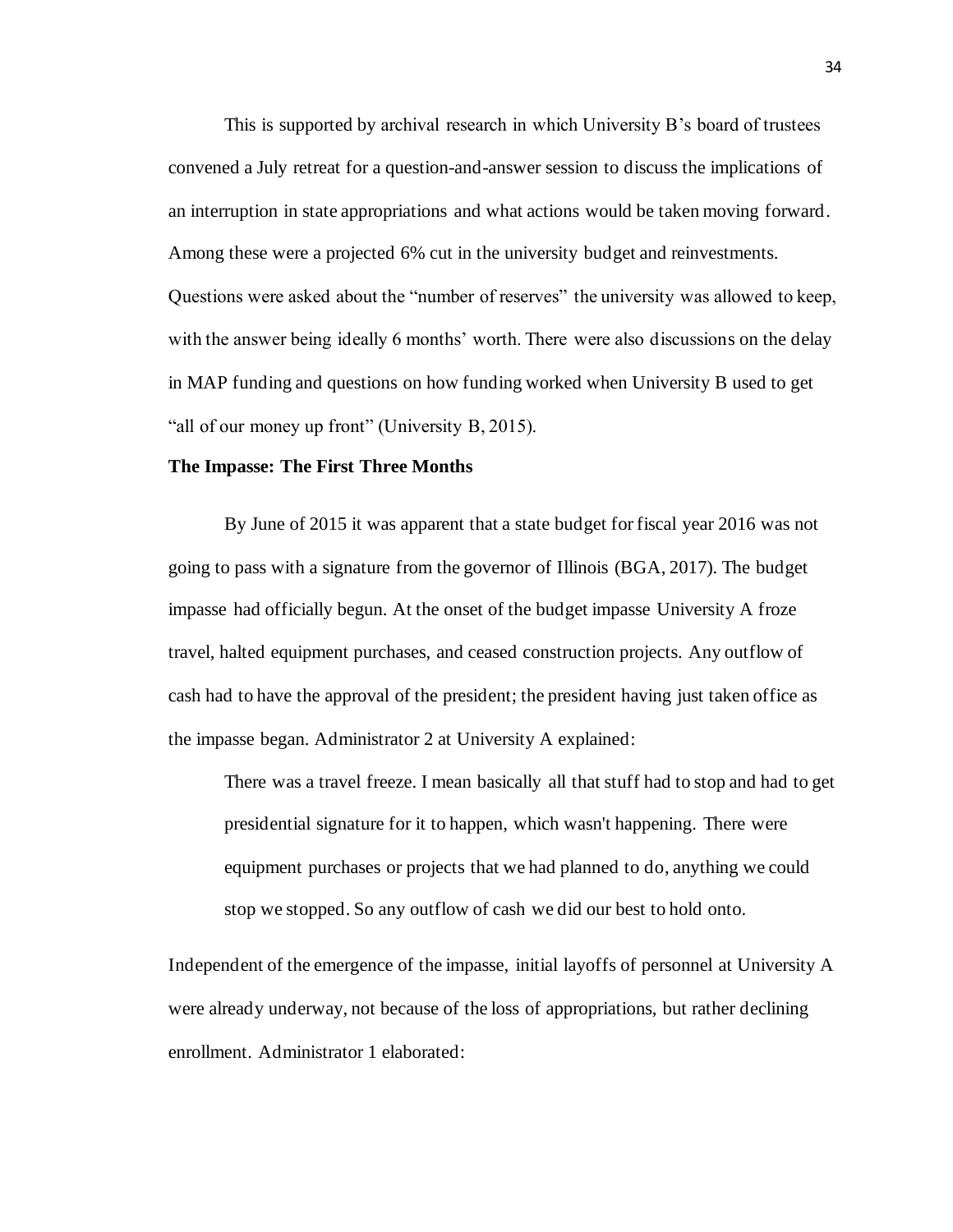That was by far the biggest thing that we did, and it was not done because of the budget impasse. I mean, looking back, you can say that benefited us for the impasse, but it was done solely because our enrollment kept dropping and we had not made adjustments for it.

University B's response at the beginning of the impasse was similar.

Administrator 4 recounted:

There was absolutely a hiring freeze, so no filling any non-essential, and I use that in bolded terms, positions at that time. Anything we could do to reserve our cash we were doing, in the same way as personnel, we were doing with common expenditures. We also reached out to all vendors because we had many millions of dollars that were paying to external contracts, and we enacted our ability to act on the Prompt Payment Act, which allowed us 90 days to pay a vendor past a due date. So we were delaying payment to them and again, had that right to do so.

University B also prohibited any hiring of new faculty and staff, and put off paying vendors by utilizing the Prompt Payment Act. Administrator 4 noted the particular importance of relationships with external vendors:

We had some special agreements in some of our larger contracts at that time. One is our food service contract which we're paying easily, \$1,000,000 to them per month for food and the labor of our food service staff. So we had a memorandum of agreement with them to delay payment even further, until we could get through the budget impasse. Again, the private sector was not in the same situation that we were, and they were very understanding and for the most part we had good luck with our vendors and established relationships. So there was an agreement there.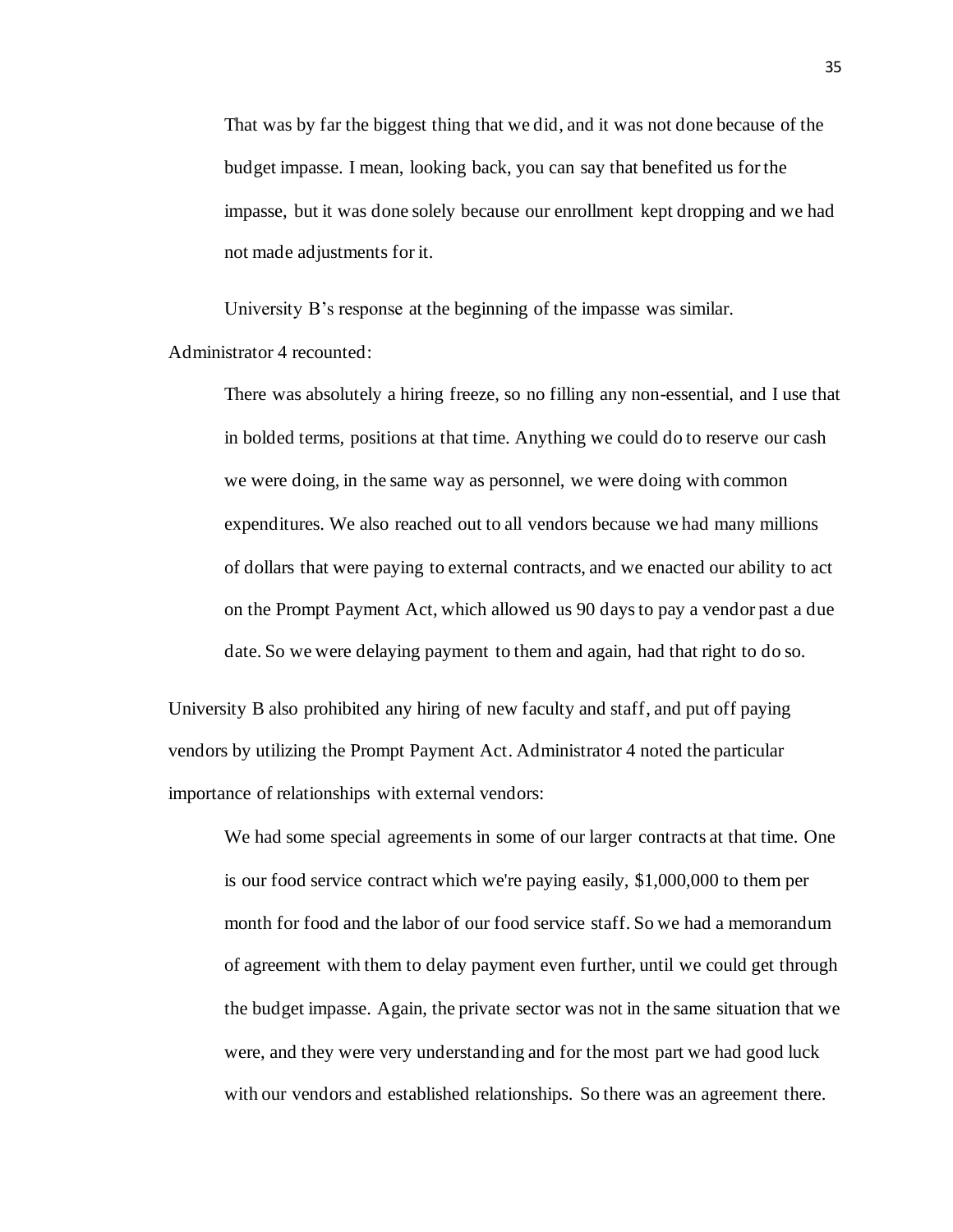One important note that was uncovered while interviewing administrators for both University A and University B was that around 80% of state appropriations went to payroll. With University A already reducing payroll three months into the impasse and University B prohibiting payroll expenses from increasing with hiring freezes, two different approaches to navigating the impasse were developing.

#### **The Impasse: One Year In**

What had previously been assured as impossible by legislators in Springfield was now fully apparent to everyone in the state: there was a budget impasse, and the usual and expected appropriations from the state were not going to materialize. As mentioned previously, both University A and University B were caught unaware by the impasse in different ways. University A had spent years dealing with an inconsistent pattern of state appropriations and had taken measures to mitigate its affects, but the institution never predicted that appropriations would stop for as long as they eventually did. University B was also blindsided, with Administrator 4 remembering that it wasn't until August, months after a budget should have been passed, that the reality of what was happening was made apparent. "Nobody realized what was about to happen. I think by the time we got to August or September, that's when it all started to sink in." An article from a student publication at University A revealed that despite an intentional reduction in spending, university administrators were still hopeful a budget might be passed in January of 2016 (Buchman, 2015). But after the initial first three months of reactionary measures were taken, the impasse stretched to six months, then a year.

A year into the impasse, University A continued to be very disciplined in its expenditures of cash. Everything from travel expenditures to equipment purchases still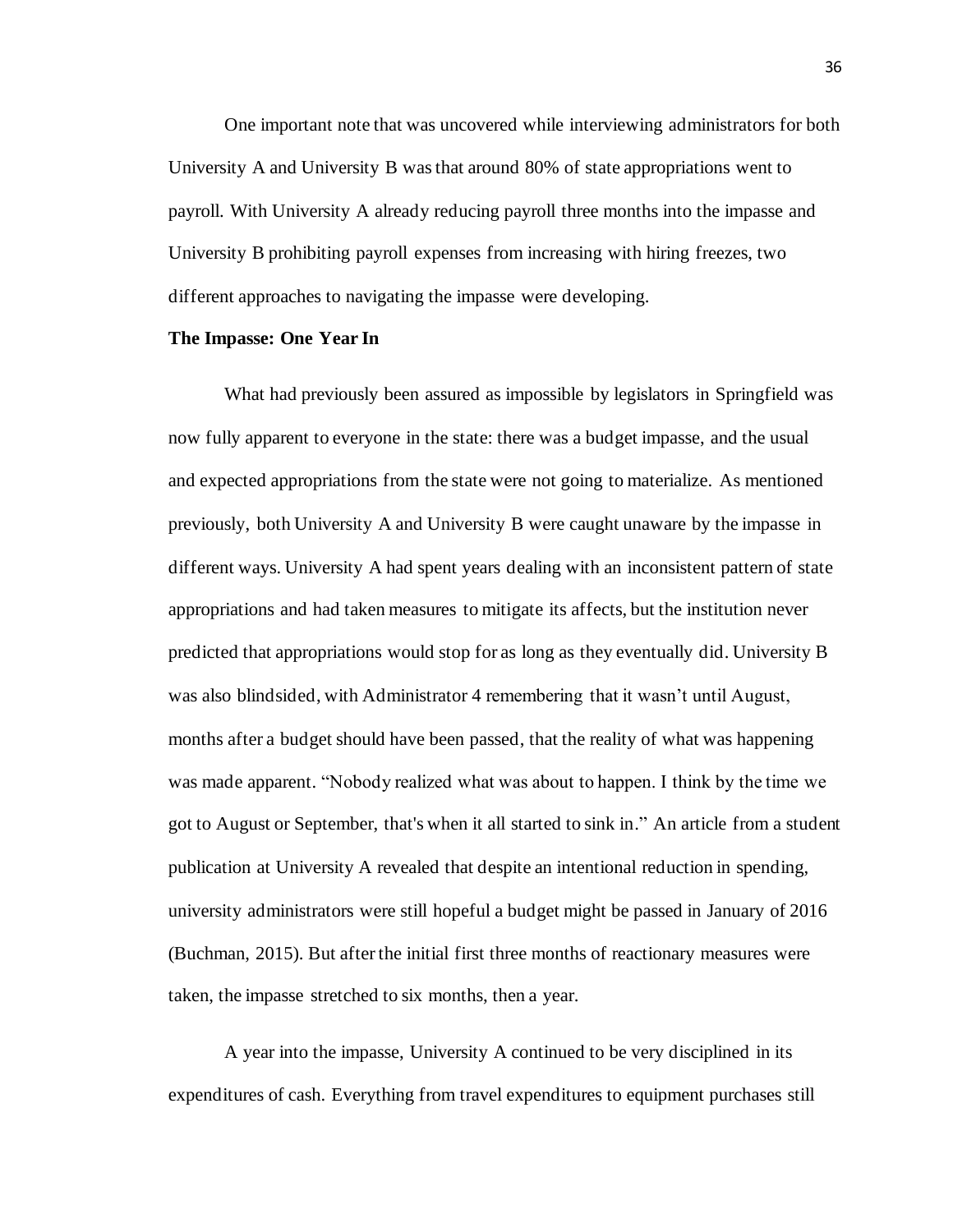required presidential approval, but by March of 2016 a second round of layoffs had been initiated, bringing the total pool of downsized personnel to 400 people, or an estimated 20% of the university's workforce. Administrator 2 described the timing of the layoffs at University A:

We did the first layoff in September of '15 and then we did another layoff in March of '16. So the combination of those two ended up being about 400 or so individuals somewhere, roughly 20% of our staffing. So imagine people who'd worked in an office for a number of years and there is a rhythm within this office, and either someone got directly laid off or someone got bumped out of that office. So even after the first round there was obviously the sadness over the people we lost, but also we lost a lot of departmental history and operational history.

This effect on morale is further supported by faculty senate minutes from Spring 2016, in which the faculty senate sends a letter to their state senator drawing attention to the cessation of contractual salary increases and introduction of furloughs, and the impact it has on University A's educational mission (University A, 2016).

In addition to personnel measures, restricted reserves, such as those belonging to auxiliary units, were being prepared to be made available should University A's appropriated funds run dry. This was authorized during a Board of Trustees meeting and was significant because under normal circumstances auxiliary restricted reserves could not be legally accessed (University A, 2016). In the words of Administrator 2:

We were very close to taking the steps to say we could use it [the restricted reserves] if we had to use it because that's how close it came to having to tap into it. You could only do it in critical emergencies, and the board [of Trustees at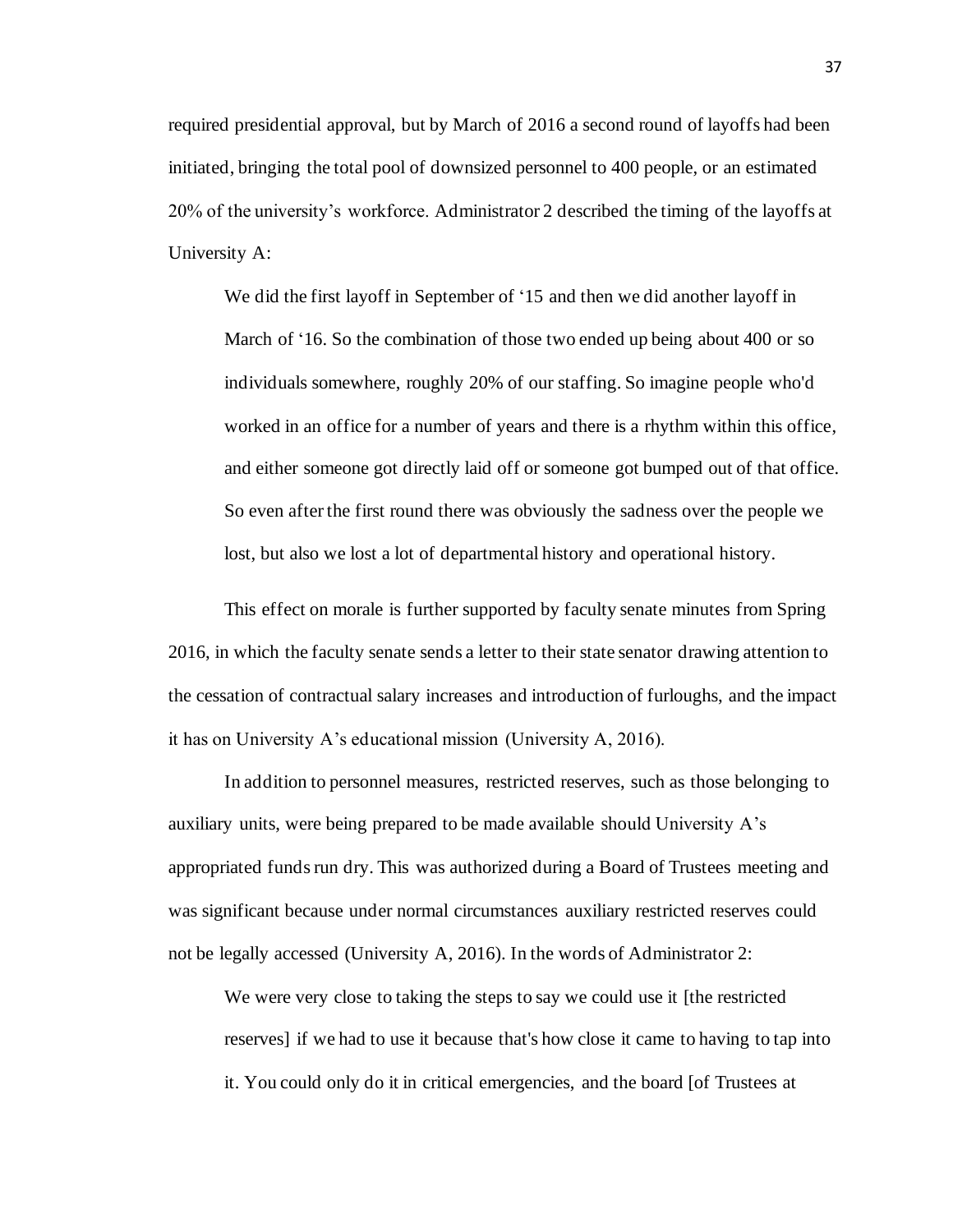University A] has to take action to approve it and they did that, but we never had to actually go there because they [the state of Illinois] gave us a small portion of the appropriation toward the end.

Administrator 2 at University A made note of the fact that the institution was already working under lean conditions before the impasse and had developed a system of efficiency:

We have a long tradition with higher ed and with Springfield through the various committees about the efficiency of the university that, like our per pupil cost for delivering our education is less than I think anybody else in the state of the residential universities. So when they then don't give us money, it's not like we've got places we can just go to and whack out and be like, 'Oh, we won't feel that.' Because we already ran on sort of a lean, mean, get-it-covered kind of thing. So, I would say that the budget cut really made us almost arrhythmic, you know, because we didn't have any place to go.

Having to grow even more lean and efficient under the effects of the impasse put great strain on faculty and staff at University A who were already suffering from morale problems due to declining enrollment. And with the downsizing adding to their workload, faculty and staff were both already overburdened.

University B was in a slightly different position a year into the impasse. Administrator 4 remembered:

We [University B] had two larger sets of layoffs, one in 2016 and one again in 2019. So, the 2016 ones were obviously specifically for [sic] because of the budget impasse. If I remember correctly, we looked at the entire institution and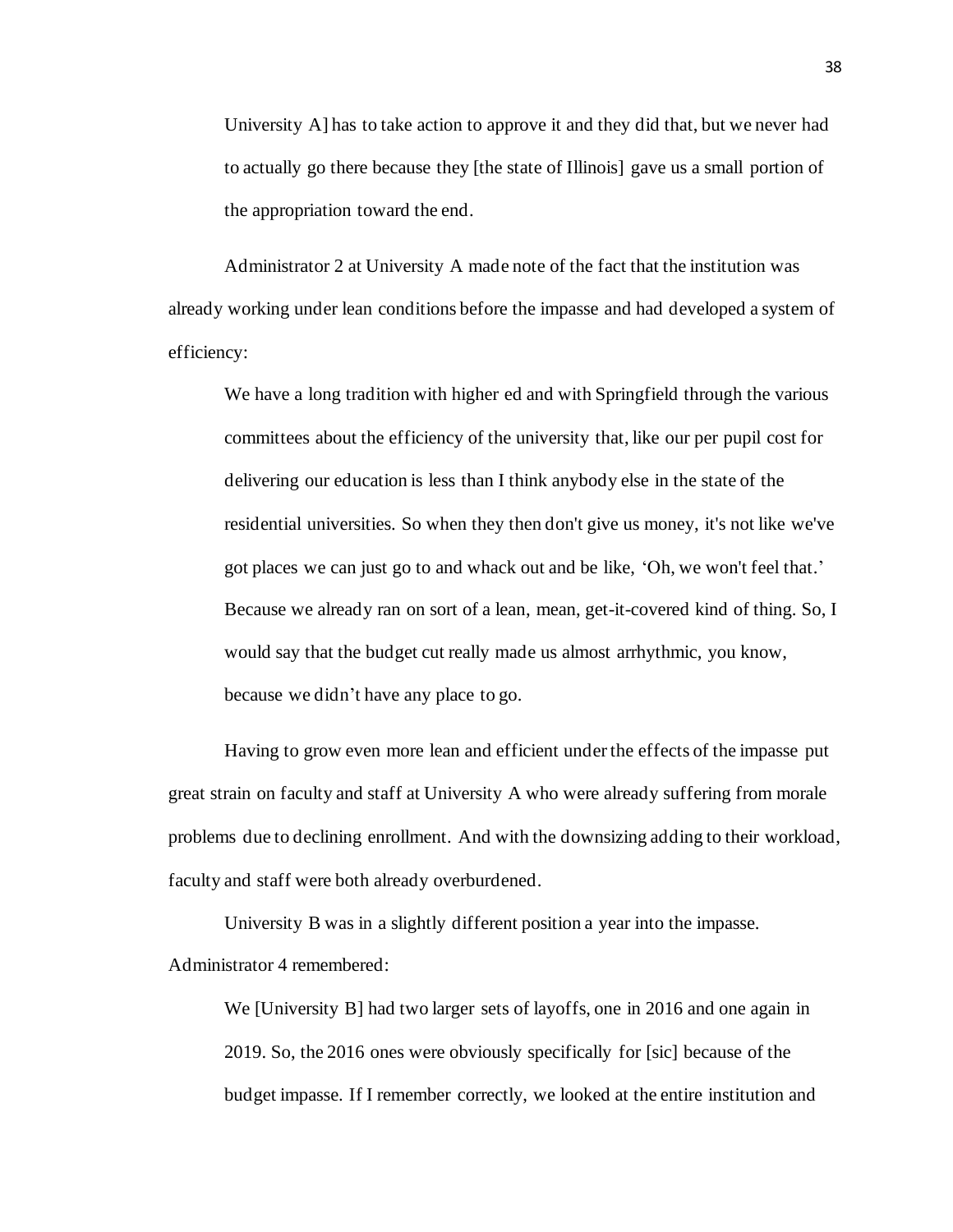kind of did a flat percentage in each division, 'this needs to be reduced,' and so that's how layoffs occurred at that time. So some of them were absolutely faculty, some of them were staff, others administrators at the time, so that definitely occurred in 2016. The problem with some of those was that we had to give them a year's notice or they had to teach out their contract.

University B was forced to reduce personnel as well, imposing a flat percentage of layoffs across departments and divisions. Collective bargaining delayed some of those layoffs until the end of annual contracts. This is further supported from a 2015 student publication's article from University A that addressed problems at University B. In this article, collective bargaining representatives discussed the layoffs at both University A and University B, noting that the unions would do everything in their power to protect faculty and staff's jobs, and to ensure that administrators at both universities abided by the stipulations of their union contracts (Buchman, 2015).

Despite the delayed savings in payroll and union contracts, University B still needed to make the layoffs due to declining enrollment. Other than University B's first round of layoffs, hiring freezes were still in effect and purchases were still on hold. Administrator 3 noted: "I mean the delayed payment to vendors was a big deal 'cause we were on the phone with Ameren and Sodexo, and renegotiating contracts, or at least talking about what our options were." University B was also beginning to explore renegotiating contracts with major utility and service providers, which was possible thanks to amicable and longstanding relationships with private sector partners. Like University A, University B also passed a resolution to issue bonds for their Auxiliary Facilities System in April of 2016, therefore allowing themselves to access a fund that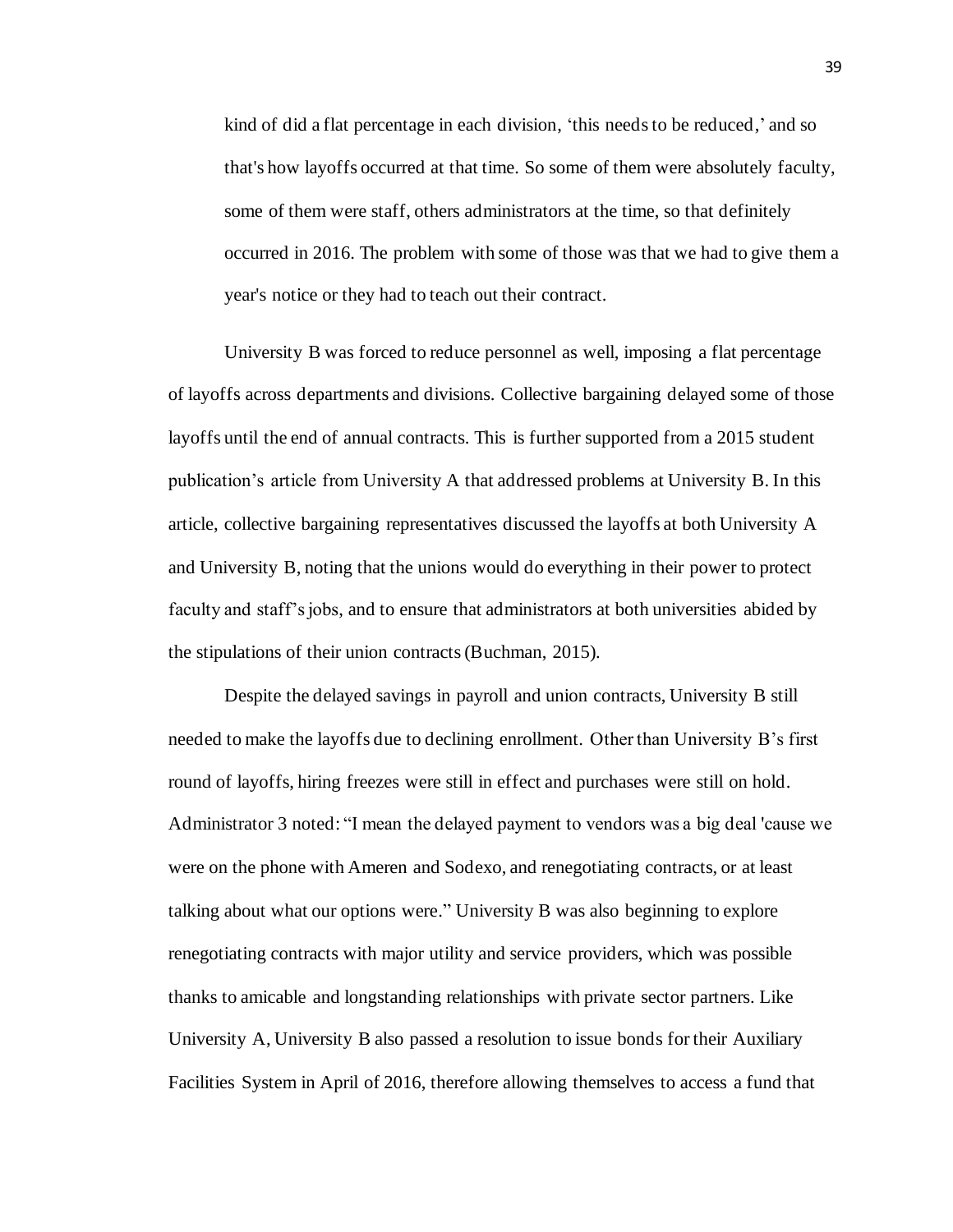was not normally available. This was due to the fact that at this point they had "expended all funds from the University Income Fund that were generated from tuition and other revenue sources" (University B, 2016).

#### **The End of the Impasse**

After two years of lawmakers trying to negotiate and pass a budget, enough votes to override a governor's veto were finally secured in July of 2017 (AP, 2017). This was possible because several Republican lawmakers broke with their party, a move that earned them condemnation and spite from their fellow Republican lawmakers (AP, 2017). Despite this, and despite the governor's fiscal concerns, Illinois once again had an appropriated budget. By this time, the state had been sued a multitude of times so that such services as law enforcement, K-12 education, and other "public good" agencies could continue to operate. As described by Administrator 2 at University A:

Now what happened was a lot of the other groups got taken care of, either by legal action or by some deal that they worked out between the governor and the legislature. But higher education does not have the same level of political influence.

Despite not having as much political capital as other services and agencies, higher education was not completely abandoned. As Administrator 1 at University A put it:

Year two, we got an appropriation of about 17 million. That was about 50% of what we had pre-impasse. The legislators made a little bit of accommodation, whatever you want to call it, to us because we were all hurting. Sadly, some were hurting more badly than others.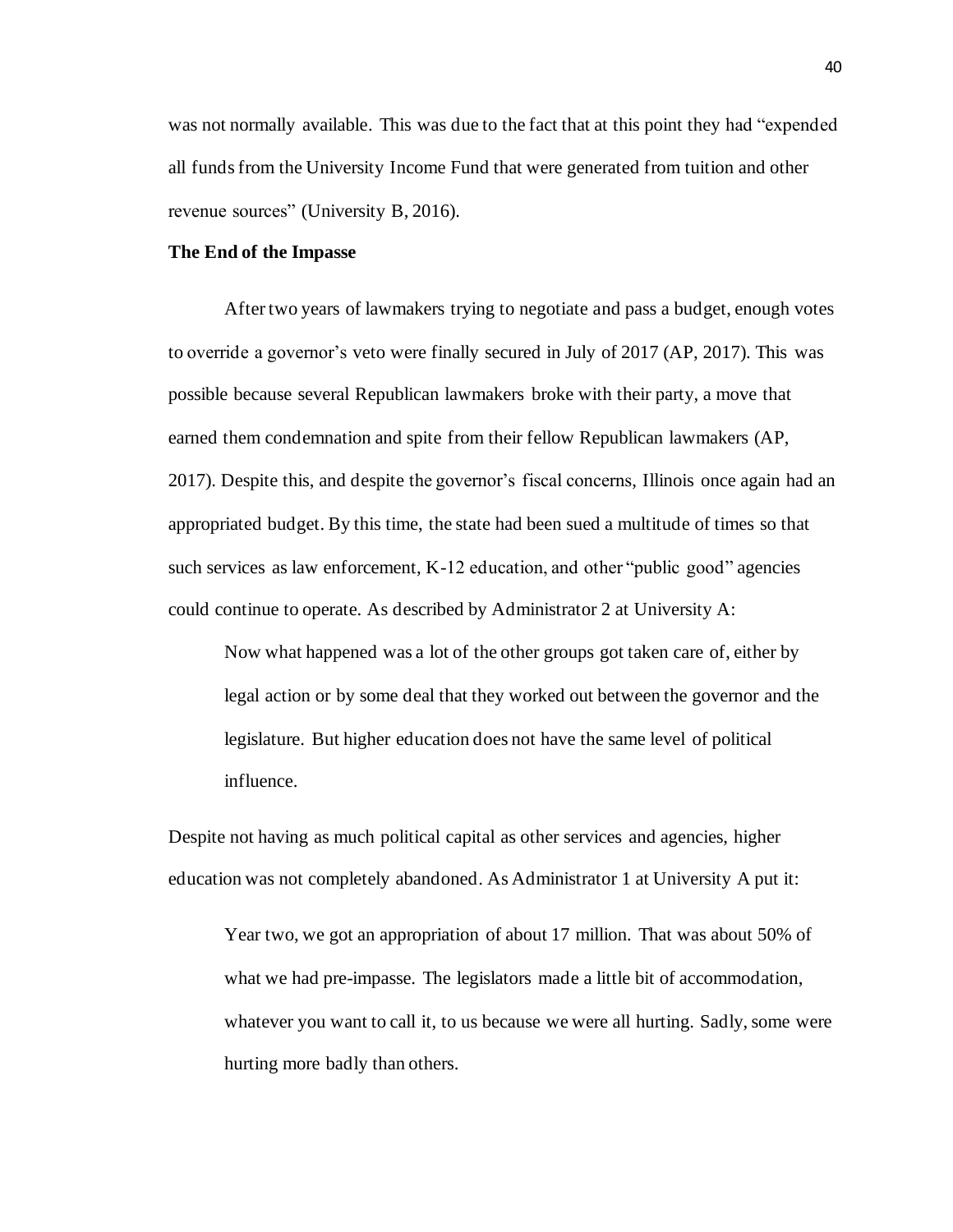Although higher education was not among the services the state deemed a "public good," University A received \$17 million in appropriations of the missing appropriation from the first year of the impasse. Administrator 1 said:

And then what happened was that when they settled the budget impasse, they [the state] gave us, and I'm off the top of my head, 54 million. And that was the regular appropriation. The 38 million that we've been receiving year over year, and then they threw in about 15 million, 16 million from that 17 million year that we could carry forward and in theory reimburse ourselves.

The state of Illinois had delivered all the money that University A had come to expect and rely on, with the exception of the money owed before the impasse even began. However, despite the delivery of funds two years later, the damage to University A had already been done.

As for University B, they too were reimbursed for the past two years, although like University A, the sacrifices they made would have long-lasting effects. According to Board of Trustee meeting minutes from their September session, they received funding for the rest of fiscal year 2017, while receiving a 10% cut in appropriations for fiscal year 2018 (University B, 2017). However, even then there was uncertainty as to whether there would be a state budget going into the 2018 election year, with one Trustee member stating: "we need to enjoy the predictability of this year's budget for the moment" (University B, 2017).

**Research Question #2 – How are these universities planning to operate with reduced appropriated funds in the current and future years?**

*The New Normal*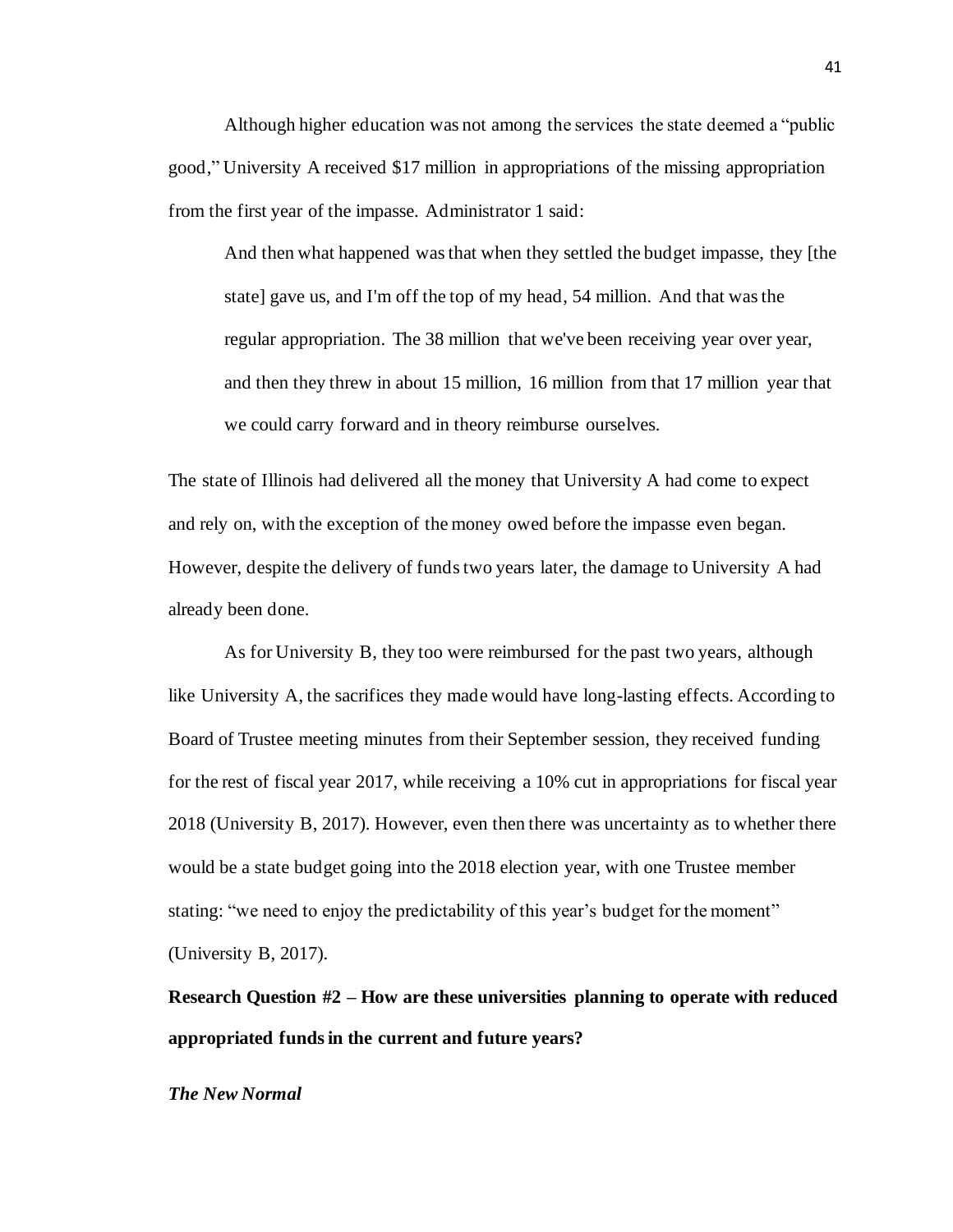Recognizing that reduced appropriations could be the new reality for public higher education going forward, both University A and University B took away lessons in the aftermath of the budget impasse. The most important was the rebuilding of the reserves that both institutions had relied heavily on for payroll and other necessary expenses during the impasse. As Administrator 3 at University B put it:

I mean it didn't really change our process, we didn't have time to even change our process. One of the things it did was it forced us to really get some understanding of what this reserve was and what it can be used for, and the different types of reserves that we had. You know, which funds can we legally use? To sort of float, and which ones were on the fringe and if they were on the fringe, what kind of requirements existed if they were on the fringe? So, I don't know if it changed our planning, but it certainly allowed us to dig in and figure some of that stuff out that I think the university is better off for having that information.

Identifying what other reserves could be legally accessed during times of crisis was essential. Additionally, though University B didn't have time to change their process during the Illinois budget impasse, minutes from a July 2017 Board of Trustees retreat revealed that "the budget is the first step. We are not out of the woods and have to be as conservative and fiscally responsible as we have been in the past" (University B, 2017). Both universities still exercised extreme caution in expenditures, a phenomenon that is still present today. Administrator 1 at University A elaborated on the conversation around expending cash:

Some of that happened because of COVID, but we've been very reluctant to approve or to spend that money. We've been very reluctant to do improvements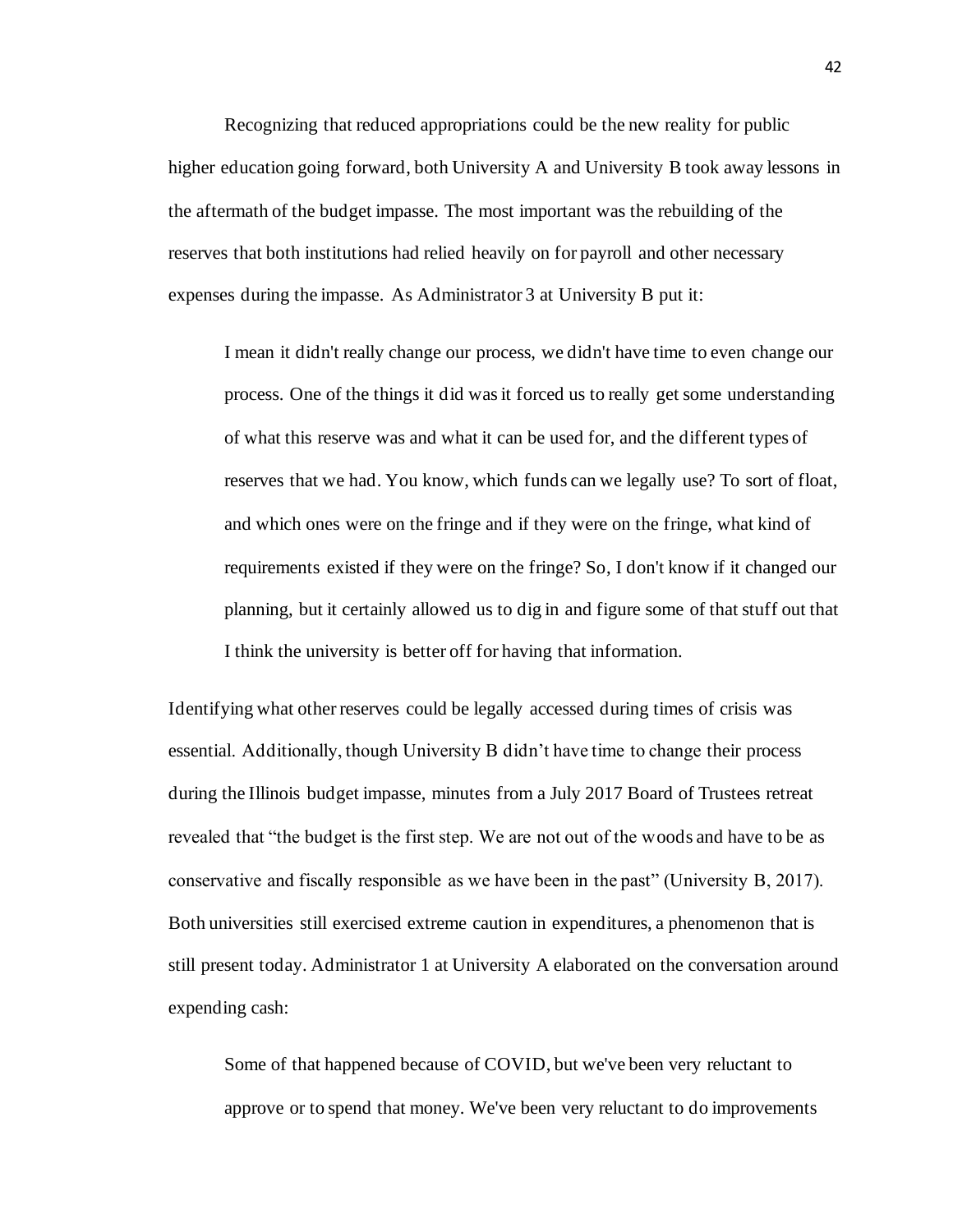around the university. To fix things, we're basically doing them on an as required basis…and we're just being very cautious in everything we do, and for a very good reason, you know. I mean, it's important for us to be fiscally responsible with our resources.

Caution still prevails in spending on capital projects, caution filling long-standing, open positions, and caution spending money in any form save for absolutely necessary maintenance and renovations.

The final, and perhaps the most important strategy, was a refrain heard often during both interviews and also evident in Board of Trustee meeting minutes: enrollment, enrollment, enrollment. When asked how to mitigate a future impasse, both administrators at University A and University B specifically named growing enrollment as a solution. University B administrators further mentioned diversifying revenue and provided services, and Administrator 2 at University A laid out a problem with focusing just on enrollment:

One word. Enrollment. That's the right word. I mean because we have to and that'sthe catch 22, is we need to make investments to make sure we keep our enrollment sector healthy and strong. But then we also have to protect against being in a position where we're overexposed.

The inherent conflict between conservative spending and pressure to raise enrollment has created a tension in contemplating future practices at University A. Renovations, new facilities, adequate staffing, and general campus appeal are all required to bring in new students and raise enrollment. However, these initiatives require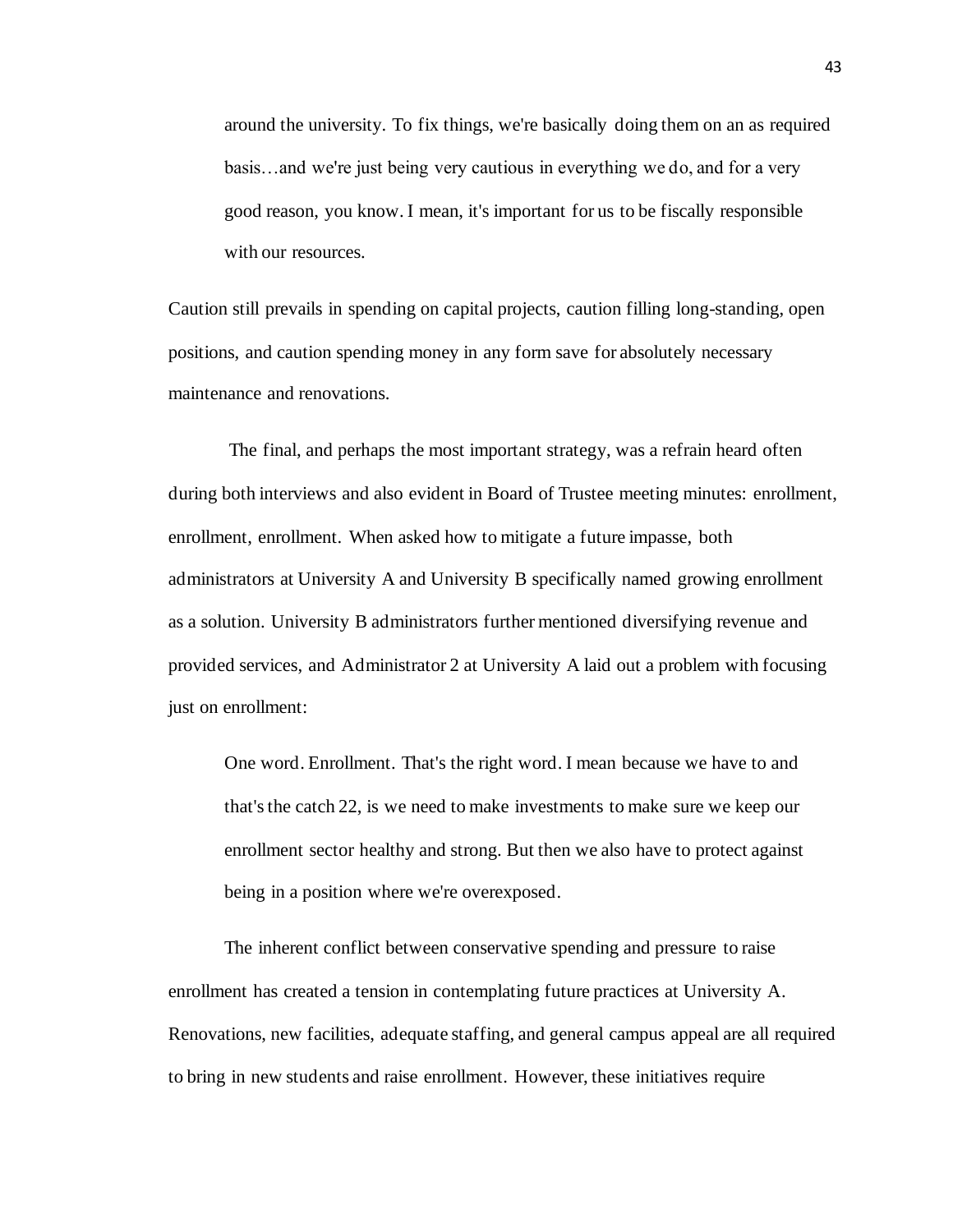investment in the form of expenditures, which these universities have been conditioned to avoid in case something else like a budget impasse, or perhaps global pandemic, strikes again. This is in addition to the fact that both University A and University B have yet to rebuild the cash reserves expended during the impasse. Then there's the issue of personnel. As Administrator 1 at University A put it, "In general, we have not filled the positions that were laid off in '15 and '16." Regional state schools in Illinois will likely not fill many of the positions that were lost during the impasse. As personnel expenses account for 80% of appropriations, the prudent approach favors lean operations. The challenges begin in operating a university on a skeleton crew without overburdening the workforce. Administrator 3 at University B indicated that every regional state school in Illinois will need to figure out this challenge.

# **Research Question #3 – What future do administrators and policy makers envision for the higher education business model?**

#### *The Future of Higher Education and Appropriations*

When asked about what lies in store for the business model of higher education, both administrators at University A and University B had several insights. One the one hand, capital projects and alumni giving, along with enrollment numbers, will become more important than ever. Administrator 4 at University B had an interesting addendum.

It's going to have to be a fundamental change and I don't think that is what public higher education is set to serve. Financially it's set up that way, and so if you're going to have a large fundamental shift, if we're not going to rely on state appropriations…so as we become less reliant, it's obviously less of a concern, but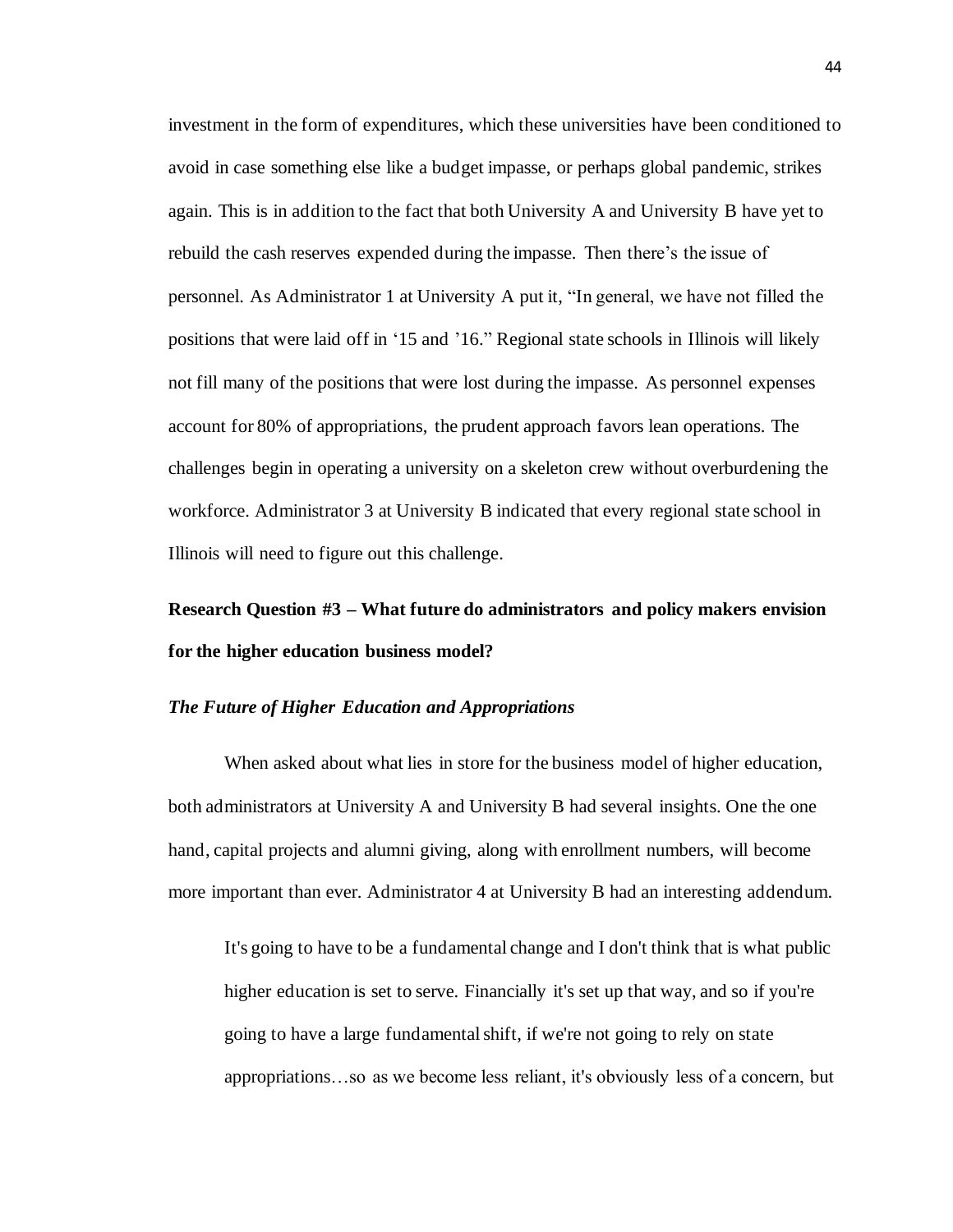it's still a significant concern because we only have so many better ways to bring in revenue and survive on a day-to-day basis.

In order for regional state schools to be better insulated against the volatility of state politics and appropriations, a fundamental shift in how they generate revenue will be required, with an emphasis on less dependance on state support. This is difficult, however, because of the manner in which state universities are constituted. They are by design reliant on state support, and only have so many avenues available to raise revenue. Furthermore, any drastic alterations to the funding model run the potential of running counter to the educational mission of higher education. Instead, Administrator 3 at University B envisioned two potential futures for higher education in Illinois. The first was an employee-partnership model in which large corporations, such as Amazon and Walmart, subsidized tuition in exchange for recruiting graduates. Administrator 3 claimed: "This is a possibility as an employer-based model where you partner with employers to ensure pipelines of students, and if they're willing to foot the bill for the tuition and give them a discount, they'll guarantee spots."

Another option for institutions as described by Administrator 3 was a future in which regional state schools duplicated services. All regional state schools are producing similar financial documents, answering to similar auditors, and are answering to the same state legislative acts that are handed down by Springfield. Rather than spending immense resources navigating these reporting requirements separately, Administrator 3 at University B suggested collaborating on a statewide system that would ease the personnel burden on individual regional state schools: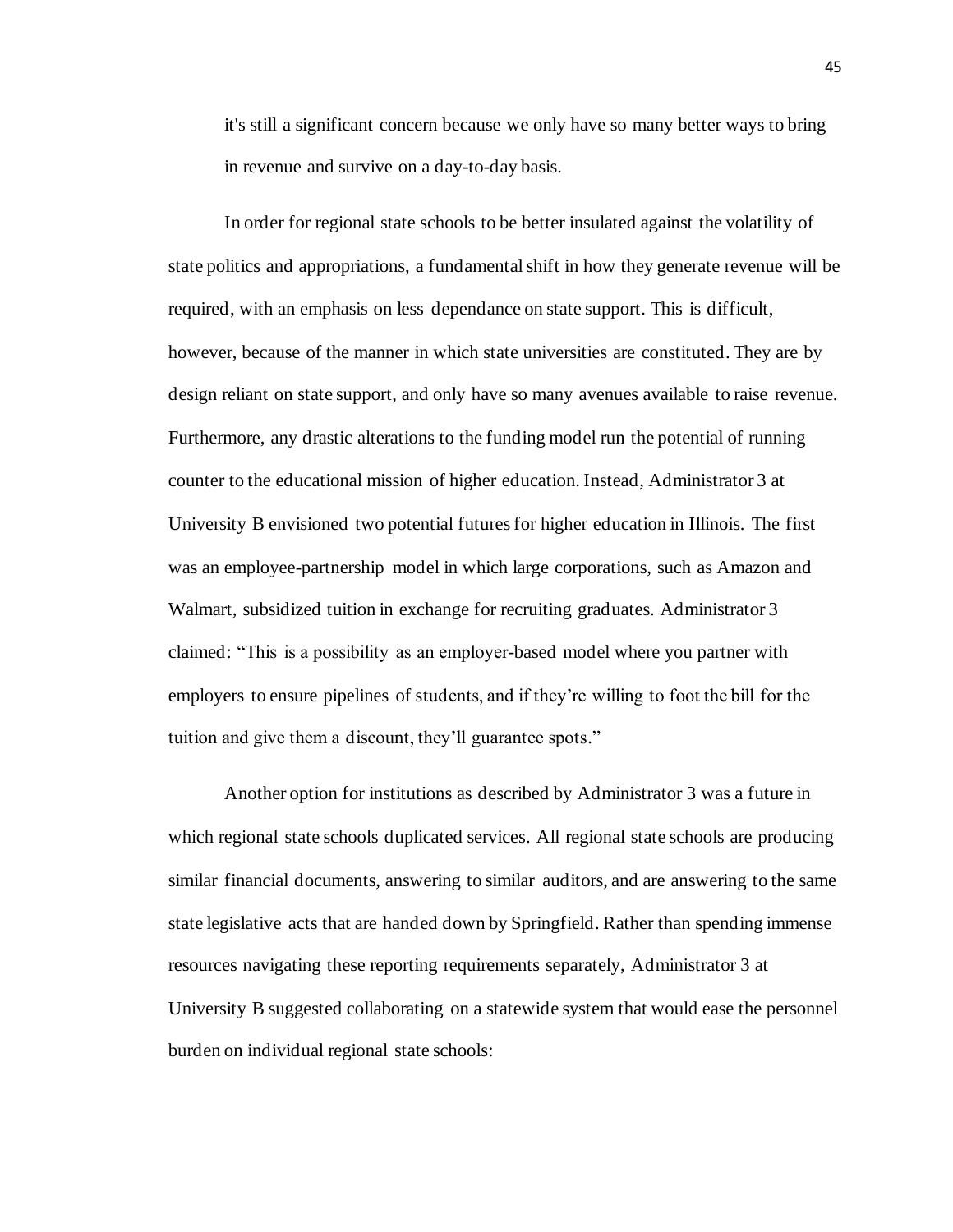Can I work with the director of Financial Affairs at University A? I mean we're producing the same financial statements, we're answering to similar auditors, right? Like we are all subject to the same state legislative acts that are coming down. And we're having to comply, why are we both spending personnel time trying to figure out how to maneuver whatever act it is within our system? Separately, it's just inefficient, but can I still remain an employee of University B or even a member here in the local community but collaborate on a statewide system? I think we're probably closer than we were pre-pandemic to being able to kind of find a common ground of not affecting those local politics.

#### **Summary**

Two regional, public universities in the state of Illinois were caught unaware at the onset of fiscal year 2016 by the Illinois budget impasse, which resulted in an interruption of state appropriations. University A had built up reserves in part due to the unreliable nature of the delivery of appropriations in past years. University B also had reserves, but the delivery of appropriations were more reliable. Over the two years of the Illinois budget impasse, both universities would reduce personnel, restrict spending, and cover costs using their reserves. At the end of the impasse both universities received retroactive payments of appropriations, but by then their reserves were depleted and longterm damage had been done.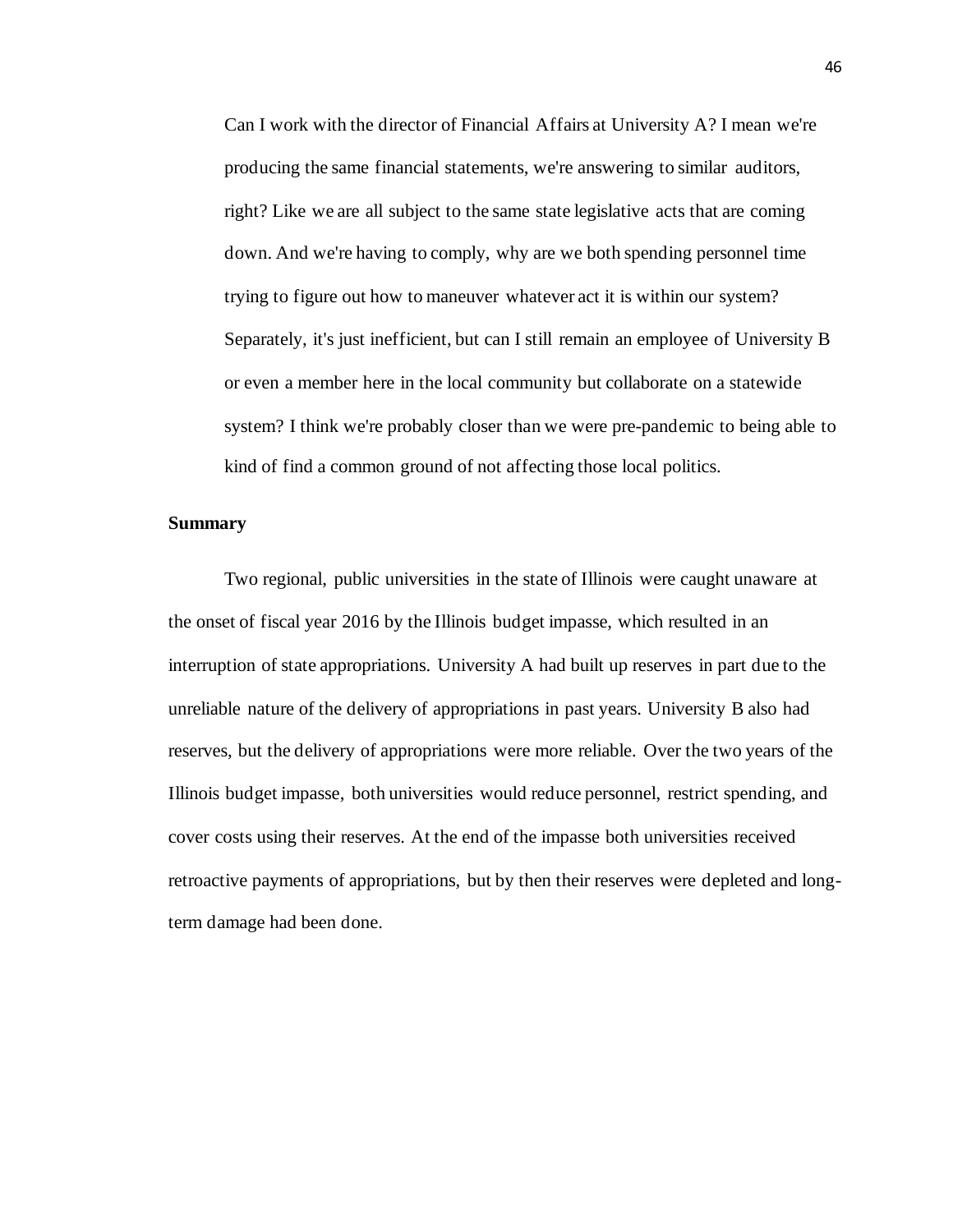#### **CHAPTER 5**

In FY15, public universities across Illinois were navigating unreliable delivery of state appropriations, enrollment concerns, and an unfolding budgetary fight taking place in Springfield. By June of 2015, the battle over the FY2016 budget had turned into a legislative crisis: the legislature and the governor could not agree on a budget. Public universities were slow to recognize the full impact of what had happened. It became clear by the beginning of the fall semester that falling enrollment and unreliable appropriations were no longer regional state schools' chief concerns. There was no state budget, and therefore, there were no appropriations coming. No school could predict how long the deadlock in Springfield would last. Some acted quickly, such as University A, who was already struggling before the budget impasse. They reduced payroll, controlled expenses, and covered costs through the reserves they had built up over the years. Other universities, such as University B, quickly followed suit. By the end of the budget impasse the reserves were all but spent, positions that had been let go were not filled, and a regime of financial austerity had firmly taken root among state schools.

The emergent story of the Illinois budget impasse was the inherent challenge of binding state university appropriations to highly divisive political systems. Administrators at both University A and University B acknowledged that the material conditions for another budget impasse are still in place. These administrators also said that regional state universities would not survive another significant interruption of appropriations. With this in mind, state universities, specifically regional universities, face a challenging path going forward: while expanding their limited political capital to secure a steady source of appropriations from the state, they must also work to identify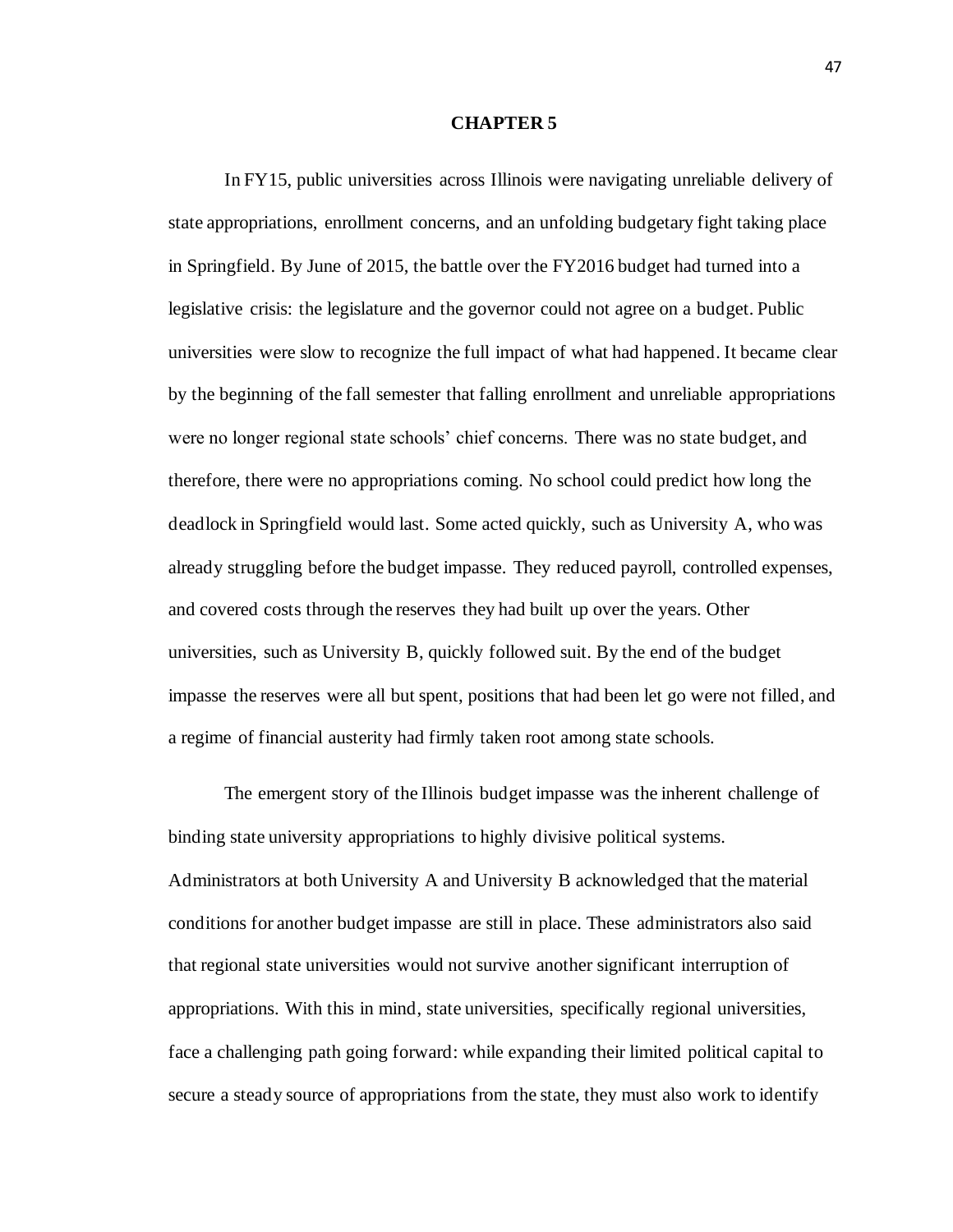additional sources of revenue to avoid being a casualty of political standoffs. In addition, state universities must change the way in which they operate, with a mind towards continued vigilance and caution when considering hiring, capital projects, and other forms of spending. At its root, the Illinois budget impasse was a political problem that affected the funding and operations of public universities. Therefore, politics and funding are the areas that must be addressed.

#### **Political Capital**

Administrator 2 at University A noted that K-12 fared better during the budget impasse because "everyone has a kindergarten in their backyard" and public schooling was considered a "public good." Though it should be noted that K-12 public schooling does not receive as great a percentage of their financial operating costs from the state legislature as is the case with public universities. And higher education is not considered a public good to the same degree. In fact, some conservative lawmakers questioned the necessity of supporting public universities that only a percentage of the population uses. Despite the challenges by some to the necessity of public universities, there can be no question that they are major employers and incentivize graduates to stay in-state after gaining a degree. And the alternative, in which any of Illinois's twelve public universities are shuttered, would result in a significant loss of jobs as well as a great blow to the communities that both support them and rely on their presence.

But it is not so much a question of whether state universities are a public good or benefit Illinois, but rather whether they can survive being at the mercy of political wrangling in Springfield without taking an active role at the table. This question is complex, as both through the budget impasse and national conversations, higher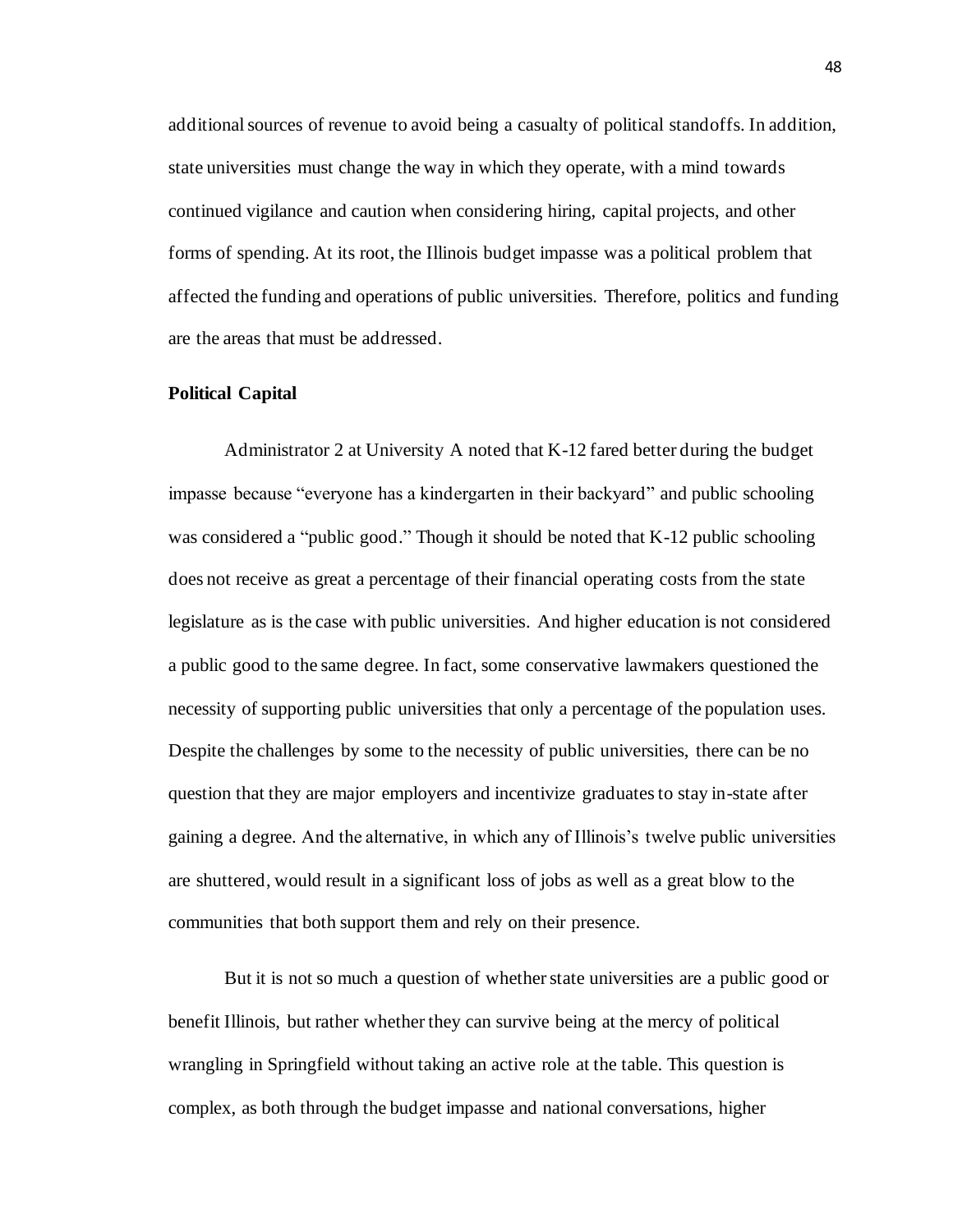education has already become a politicized topic. Whether it's issues of free speech or social justice, universities are already seen in some circles as political actors. When universities engage in advocacy, even simply out of a desire to secure promised funding, they are open to criticism that they are being political. But it could be said that every industry is politicized to an extent in our current national landscape, and if one is already labeled as a political actor in one capacity or another, then it only makes sense to use that alleged political capital. Not to affect the culture, but rather to ensure that they do not become a pawn in a state-wide game of budgetary chicken.

This objective is primarily achieved through lobbying. Public universities are indeed represented in Springfield, however like fundraising, it is an often-neglected facet for state agencies that both rely on and answer to the state. The recent history of state appropriations has done little to inspire state agencies on the reliability of the appropriations process. Public universities are expected to operate with more independence than others, including advocating for themselves. Illinois's flagship university already understandsthis and goes to great lengths to ensure their needs are represented in Springfield. The flagship also invests more resources to undertake lobbying activities. With other state universities struggling to rebuild reserves and cover costs, this is a hurdle. Advocacy is necessary, however, as these universities are wed to the state.

#### **Alternative Revenue**

There is no question that reliance on state appropriations offers some risk. Some might see the risk as too great in light of what happened during the budget impasse, and thus seek out ways to mitigate fluctuating state support. But as administrators at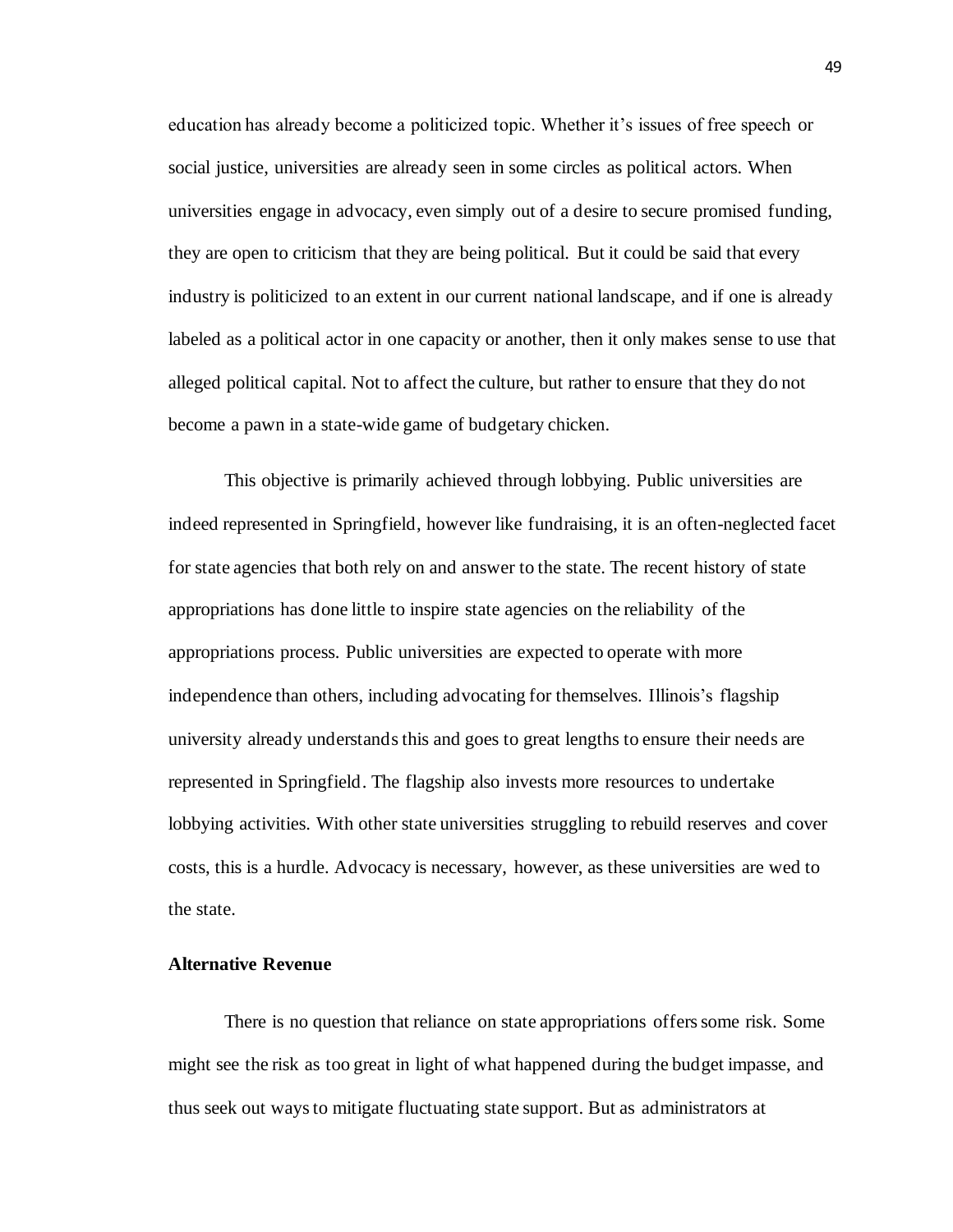University B noted, there aren't many options available. The most obvious one is raising enrollment, and thereby increasing revenue from tuition and fees. However, enrollment challenges existed before the budget impasse began. Part of this was universities in other states realizing that Illinois high school graduates were up for grabs and poaching them with competitive tuition and attractive aid packages. The other issue was simple demographics. Illinois's population is in decline in line with other Midwestern states. This is consistent with a national trend of declining birthrates and the so-called "baby bust" stemming from the 2008 recession. Where will Illinois find students to boost enrollment? Like in other states, public universities in Illinois are looking towards populations with historically lower participation rates: first-generation students, underrepresented populations, and adult learners. These populations are also finite and out of state universities continue to aggressively recruit Illinois students. One possible solution is the expansion of online courses and programs. Already expanding before the COVID-19 lockdown, online learning removes the need for students to be physically present in the state of Illinois. The only hurdles to overcome are the high startup costs of necessary technology, faculty development, and the crowded and competitive market for online coursework.

Reducing an institution's reliance on state appropriations depends on many factors, and anything from a misstep in recruitment to a global pandemic could greatly affect the financial health of institutions. That is not to say that enrollment should not be a focus, but rather that it should be one of many. Another source of potential revenue is one private universities and colleges have long relied on: fundraising. Private institutions of higher education do not rely on state support, and therefore tuition revenue and alumni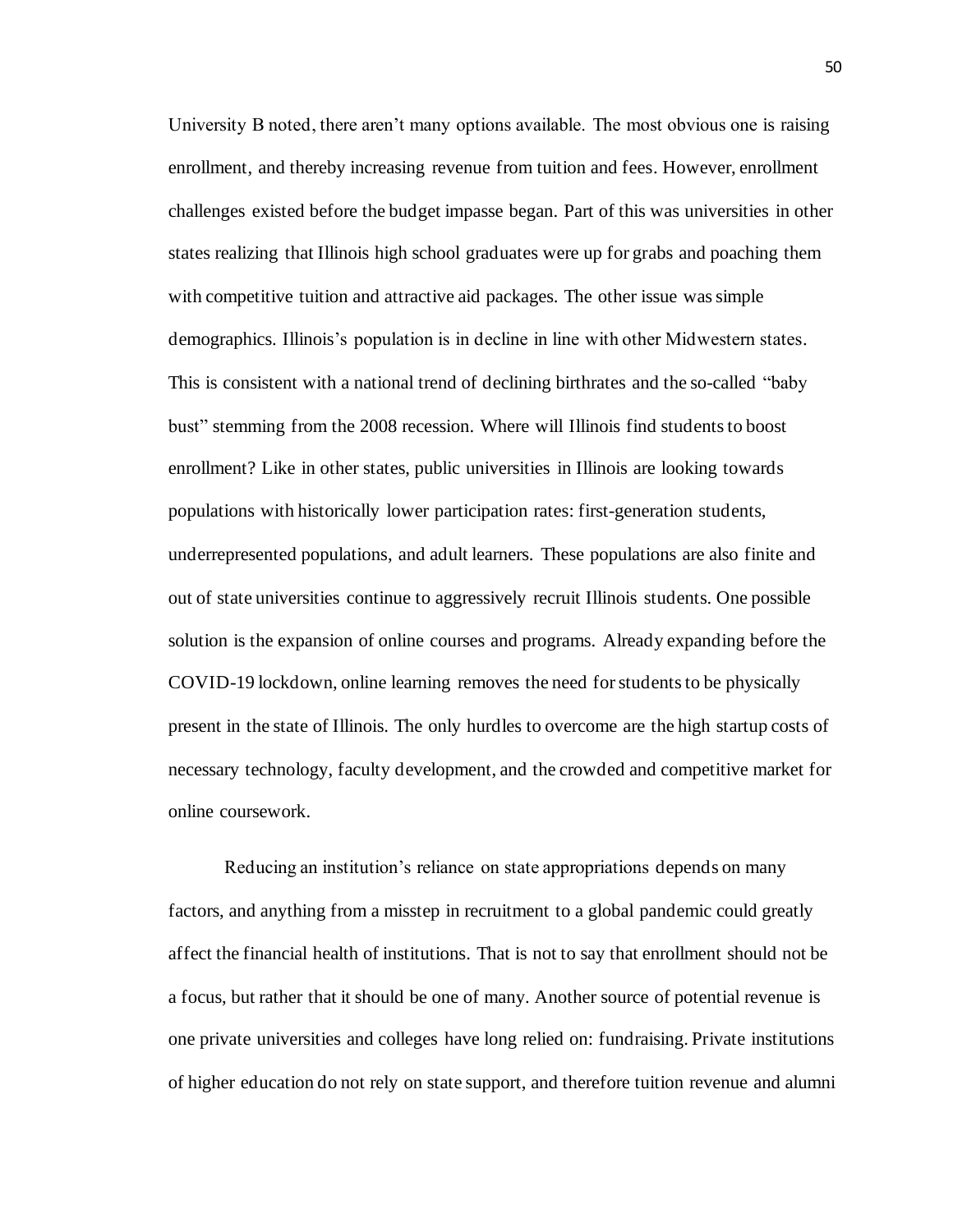giving have helped keep their doors open. State universities in Illinois already pursue this strategy to some degree and will need to invest more resources in cultivating external support.

A third option for enhanced revenue is partnerships. Whether this is the employercollaboration model discussed by one administrator at University B, or something even more innovative, state schools must find a partner or partners with the ability to supplement what the state is funding. To some this may seem like a concession of defeat, perhaps premature. But to others, it is a pragmatic and tactful acknowledgement that state funding for higher education continues to be at risk.

#### **Recommendations for Higher Education**

At the onset of fiscal year 2016 a political standoff between Illinois legislature and the governor turned serious after a budget failed to pass. What followed were two years of impaired appropriations for regional public universities in Illinois. This forced these institutions to rely on reserves they had built up over the years, let go of faculty and staff, and restrict cash-flow to only the most necessary of expenditures. By the end of the impasse, regional state universities had learned valuable lessons about fiscal discipline and managing a university with limited personnel. They had also identified strategies for cash reserves and resources they could legally access in times of crisis.

In the future, increased investment in political capital, enrollment efforts, fundraising, and partnerships provide a multi-pronged approach to insulating a state university from unreliable state appropriations. Higher education is already in the midst of major disruptions. What started during the 2008 recession and continued up through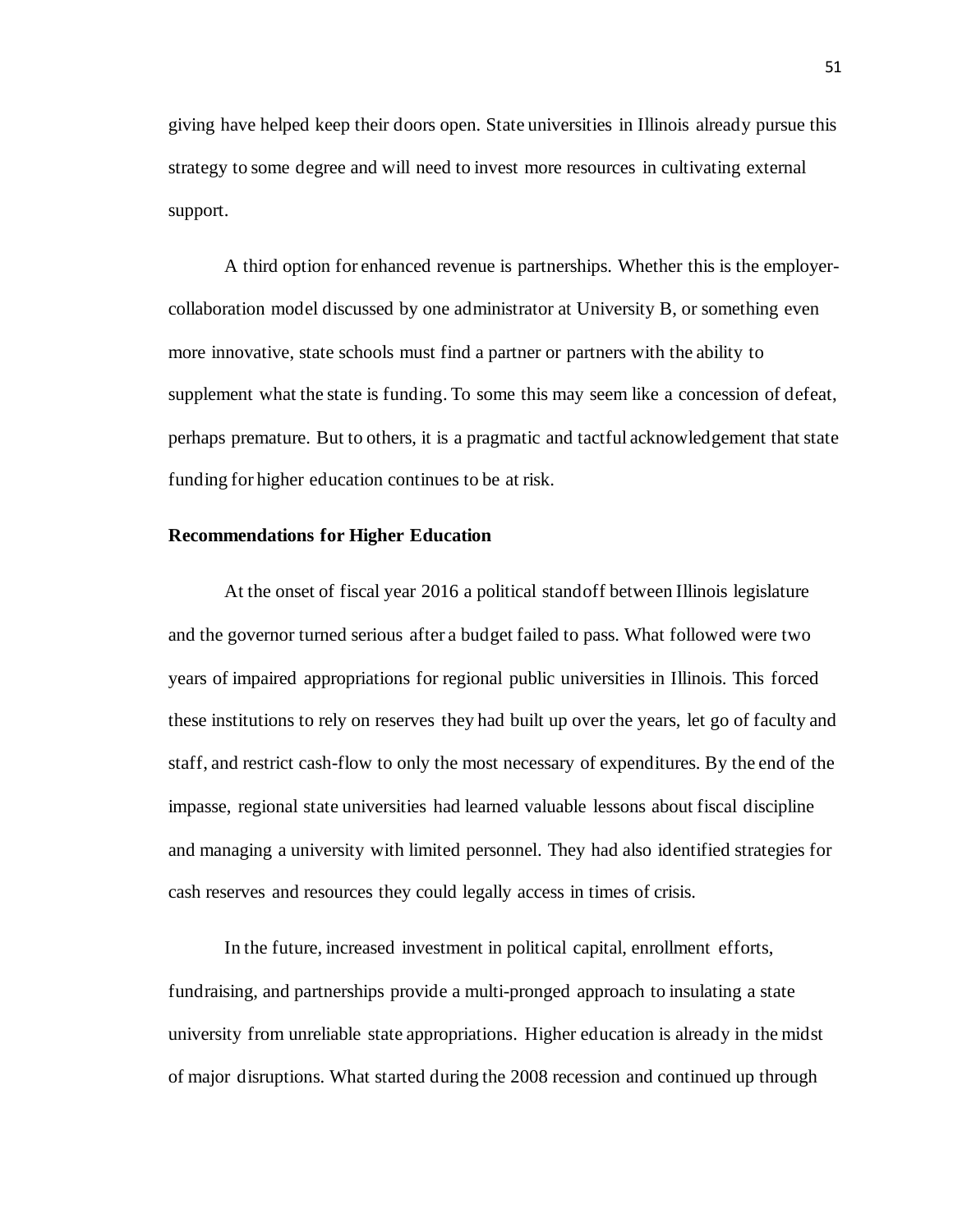the COVID-19 pandemic may reach its zenith during the predicted 2026 enrollment cliff. With higher education pressured from multiple directions, a national realignment of interests may be necessary. Higher education represents one of the last great US exports, and state universities develop human capital that greatly increases the economic output of the country. But higher education also represents a battleground in what some refer to as the "culture war," so consensus must be reached that not only is higher education a public good, but also a reliable economic resource.

Appeals to the intrinsic economic value of universities will not be enough to change the public and legislative perception of higher education, especially for public universities that rely on state appropriations. Rather than hope that state or federal support increases, regional public universities should look towards innovative ways in which to supplement decreased funding. This includes fundraising and partnerships, and expanding online learning. Put simply, hoping for the best, but preparing for the worst.

#### **Recommendations for Future Research**

In the future, more research will be needed to gauge exactly what level of tuition revenue will be needed to be in order to offset falling state support. Several areas of possible research could include:

- A look at international markets and the appeal of American higher education for students from abroad would prove a great benefit to recruitment efforts.
- Research into first-generation recruitment, fundraising strategies, and potential partnerships with other industries would go a long way in figuring out how to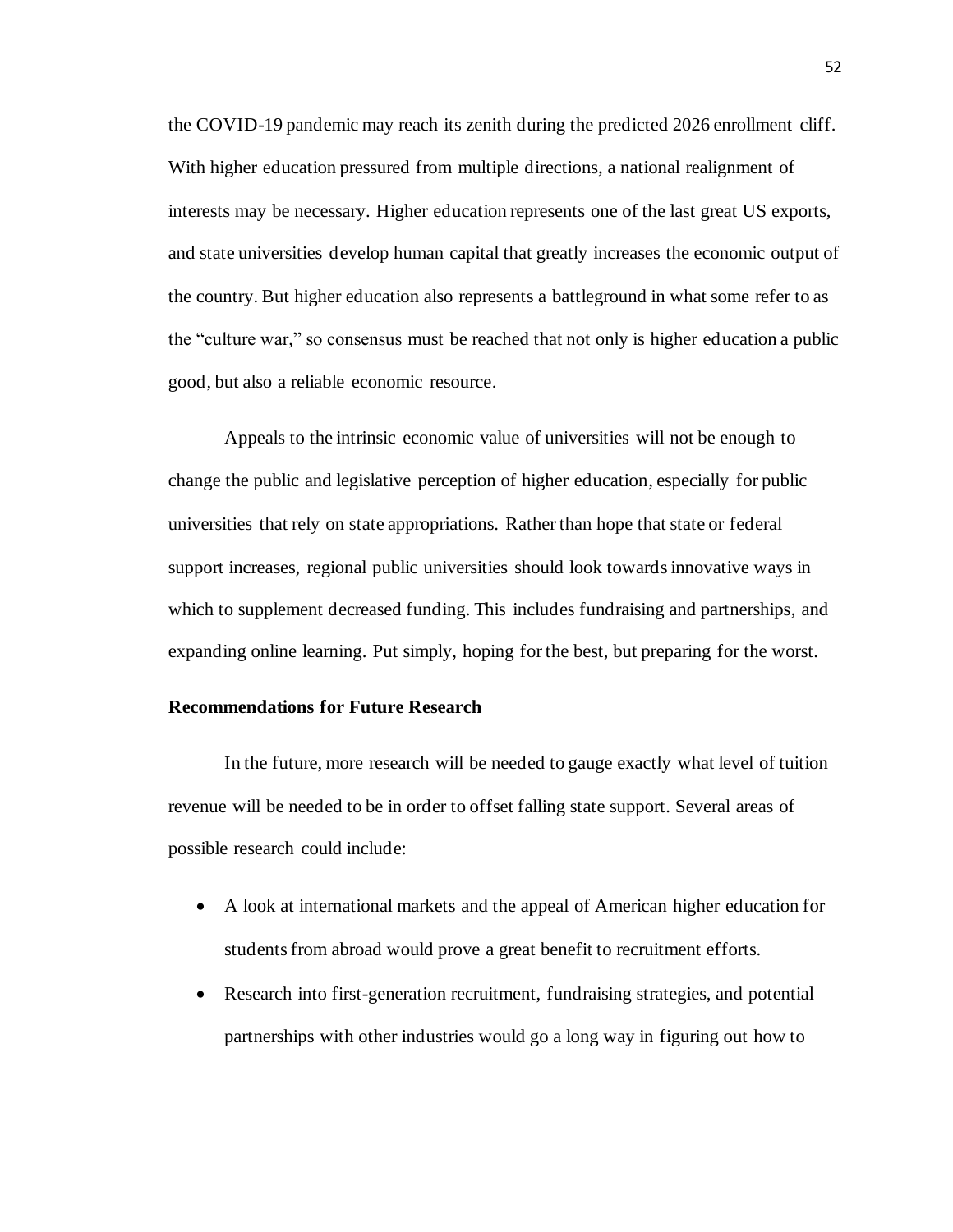insulate state universities from inconsistent and politically vulnerable state appropriations.

- A deeper dive into the nature of state appropriations and the mechanisms by which they're funded will be necessary as states reconcile their budget issues.
- Finally, in light of the recent COVID-19 pandemic, a replication of this study to explore how public universities in other states navigated the pandemic would shed light on just what kind of disruptions the higher education business model can endure.

#### **Conclusion**

Public universities must recognize that the funding model for public higher education has fundamentally changed. Shrinking state support, changing demographics, and disruptive technology are all putting pressure on the higher education business model. With this in mind, public universities must change how they operate and take a more assertive role in deciding their future. This translates to advocating for themselves in state and federal legislatures, seeking out new sources of revenue, and operating under a culture of austerity even if there appears to be no immediate financial crisis. One thing is clear, regional universities can ill afford another disruption like they experienced in 2015-2017, and for at least two of them in Illinois, they have yet to recover from the damage.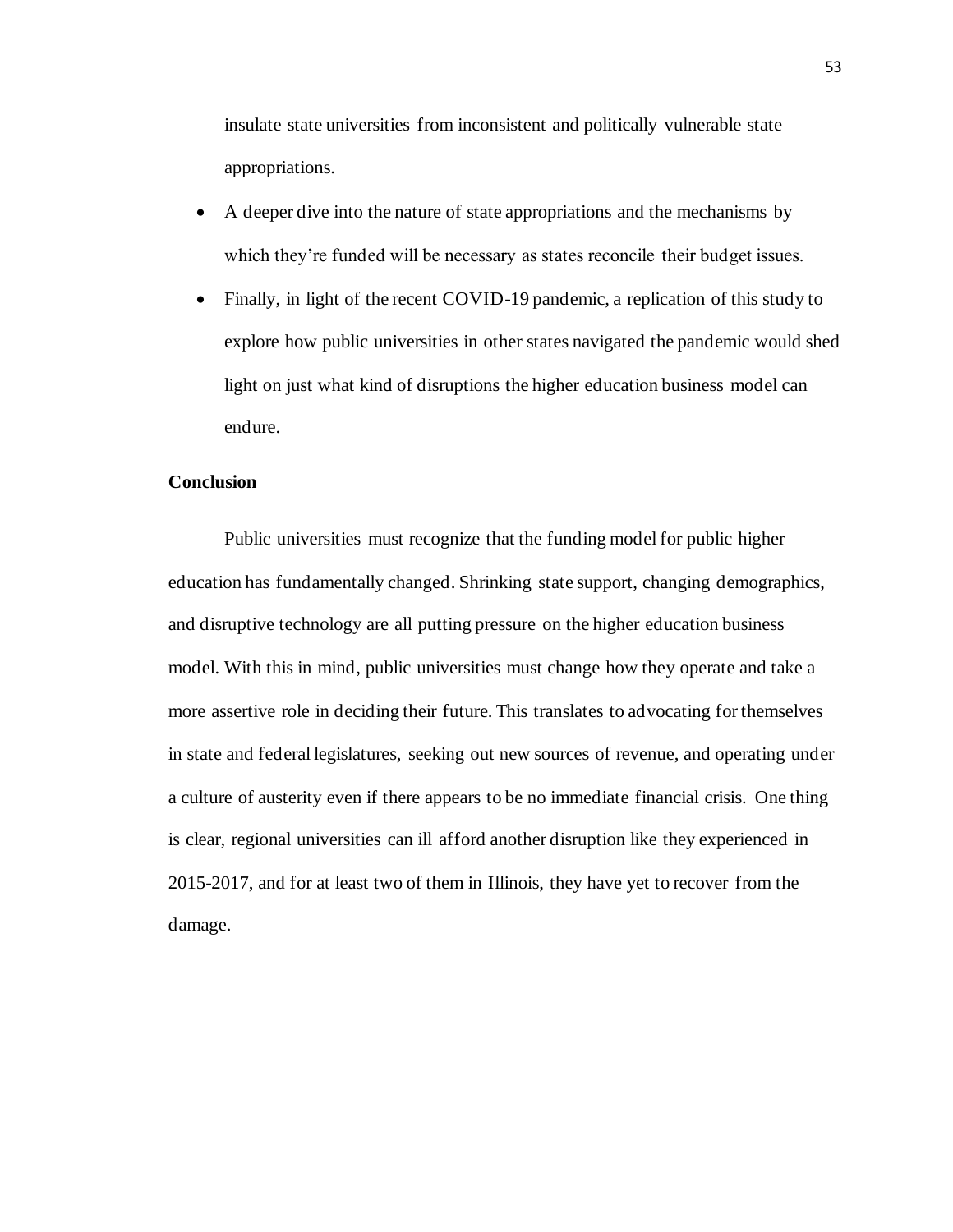#### **REFERENCES**

- Albright, A. (2019). Death Bell Tolling for Private Colleges Sounds Bondholder Alarm. *Bloomberg.Com*, N.PAG.
- AAU(2021).https://www.aau.edu/sites/default/files/AAU%20Files/Key%20Issues/Taxati on%20%26%20Finance/HigherEdFin-Facts-0108.pdf

Anticipating Nelson and Winter: Jack Downie's theory of evolutionary economic change. (1997). *Journal of Evolutionary Economics*, *7*(2), 147.

<https://doi.org/10.1007/s001910050039>

- AP (2017, July 6) *Illinois House approves state budget, ends historic impasse.* ABC7 Eyewitness News. https://abc7chicago.com/illinois-budget-state-crisishouse/2187933/
- Baird, A. M., & Parayitam, S. (2019). Employers' ratings of importance of skills and competencies college graduates need to get hired: Evidence from the New England region of USA. *Education + Training*, *61*(5), 622–634. https://doiorg.proxy1.library.eiu.edu/10.1108/ET-12-2018-0250
- Barney, J. B. (1987). An Evolutionary Theory of Economic Change. *Administrative Science Quarterly*, *32*(2), 315–318. https://doi.org/10.2307/2393143

Berman, J. (2017) *State Colleges Receive the Same Amount of Funding From Tuition as from State Governments.* Market Watch. https://www.marketwatch.com/story/state-colleges-receive-the-same-amount-of-

funding-from-tuition-as-from-state-governments-2017-03-24

Bezuidenhout, A. (2015). Implications for academic workload of the changing role of distance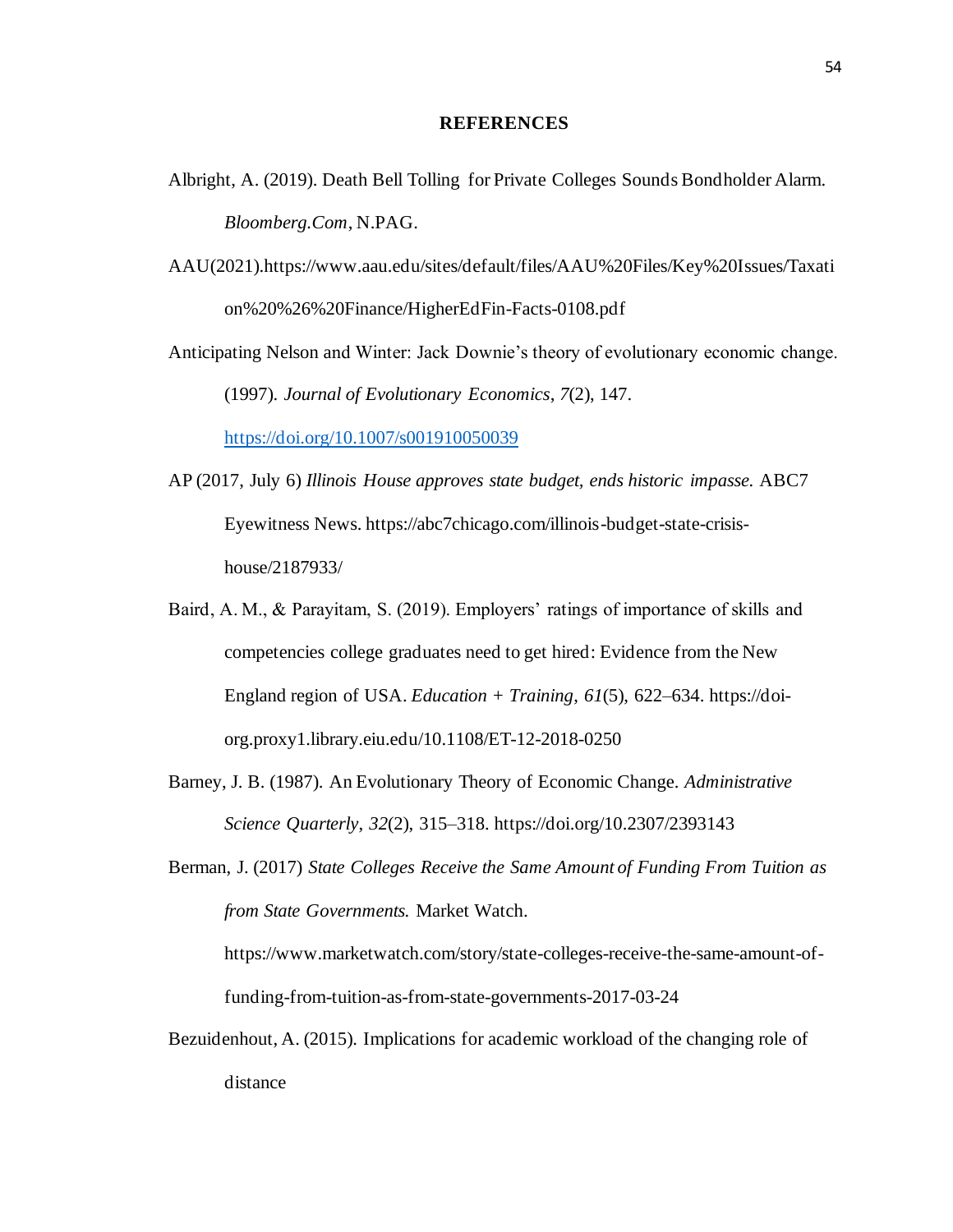educators. *Distance Education, 36*, 246-262. [10.1080/01587919.2015.1055055](https://doi.org/10.1080/01587919.2015.1055055)

- BGA (2017, June 28). *History of Hurt: A Timeline of Illinois' Painful Budget Impasse*. Better Government Association. https://www.bettergov.org/news/history-of-hurttimeline-of-illinois-painful-budget-impasse/
- Brown, S. (2017, July 21). As Illinois Budget Impasse Ends, So Does a "Nightmare of Total Uncertainty" for Its Public Colleges. *Chronicle of Higher Education*, *63*(41), 1.
- Butchman, C. (2015, December 11<sup>th</sup>). Western Layoffs hit home for Eastern. *Daily Eastern News*, pg. 1.
- Butchman, C. (2015, December 14<sup>th</sup>). CUPB discusses budget, cost, efficiency. *Daily Eastern News*, pg. 1.
- Butrymowicz, S., & D'Amato, P. (2020, August 4th) *A Crisis is Looming for U.S Colleges, And Not Just Because of the Pandemic*. NBC News. https://www.nbcnews.com/news/education/crisis-looming-u-s-colleges-not-justbecause-pandemic-n1235338
- Carey, K. (2020, May 5th) *The 'Public' in Public Education Could Be Endangered*. The New York Times. https://www.nytimes.com/2020/05/05/upshot/public-collegesendangered-pandemic.html
- Chapman, C., Laird, J., Ifill, N., & KewalRamani, A. (2011). Trends in High School Dropout and Completion Rates in the United States: 1972-2009. Compendium Report. NCES 2012-006. *National Center for Education Statistics*.
- College Board. (2020). *Trends in College Pricing*. College Board. https://research.collegeboard.org/trends/college-pricing/highlights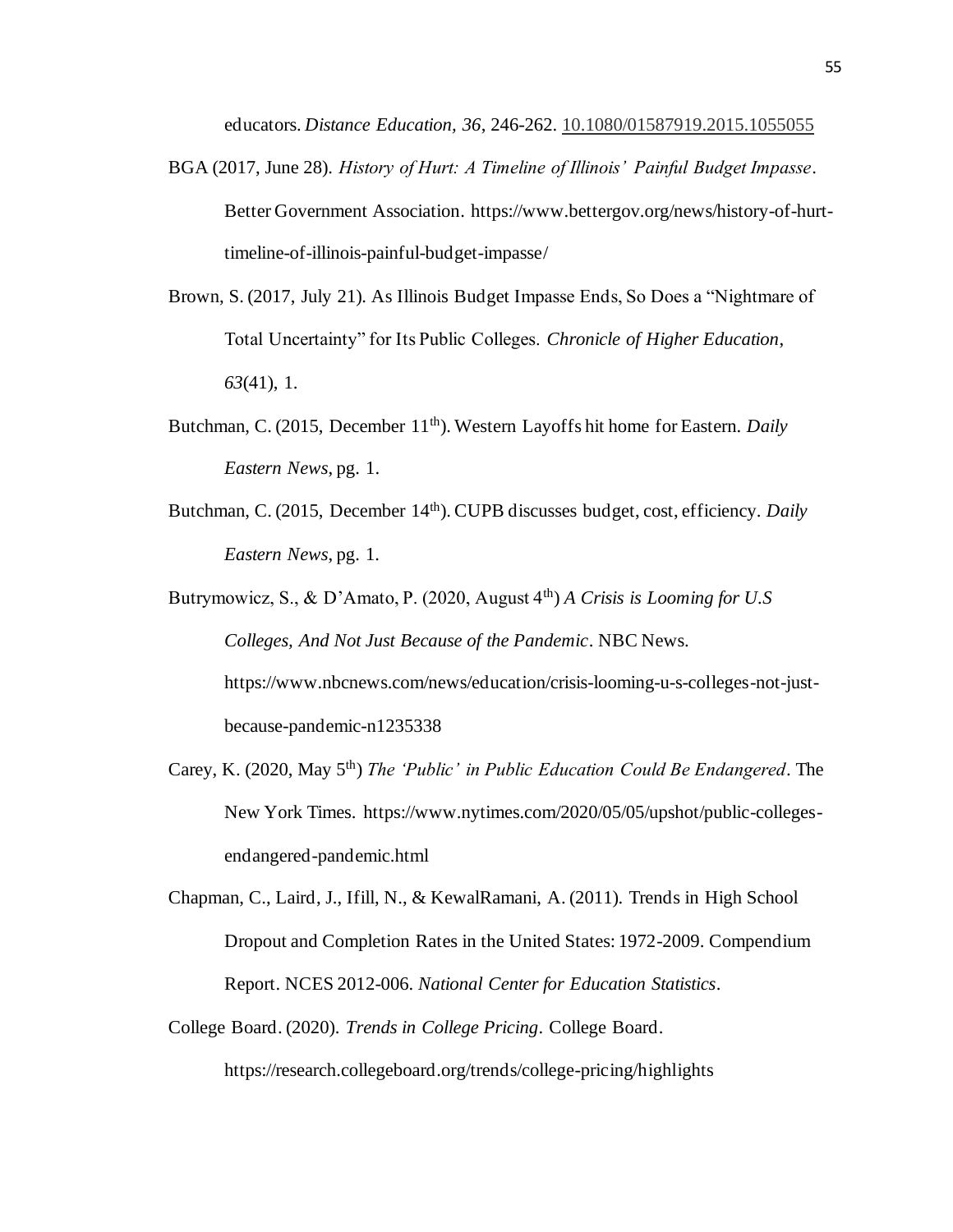- College Board. (2021). *Trends in College Pricing and Student Aid 2021*. College Board. https://research.collegeboard.org/media/pdf/trends-college-pricing-student-aid-2021.pdf
- Common Fund. (2018) 2018 HEPI Report Released.

https://www.commonfund.org/research-center/press-releases/2018-hepi-reportreleased

- Creswell, J.W. (2007) Qualitative Inquiry and Research Design: Choosing among Five Approaches. 3rd Edition, Sage, Thousand Oaks.
- Dabrowski, T., Klinger, J., (2020) *The History of Illinois's Fiscal Crisis*. Illinois Policy. https://www.illinoispolicy.org/reports/the-history-of-illinois-fiscal-crisis/
- Dabrowski, T., Klinger, J., (2017) *Moody's Downgrades 7 Universities*. Illinois Policy. https://www.illinoispolicy.org/moodys-downgrades-7-illinois-universities-5-arejunk/
- Dickler, J. (2021). *25% of Students Postponed College During COVID, Some Indefinitely*. CNBC. https://www.cnbc.com/2021/04/16/college-enrollment-sankdue-to-the-covid-pandemic.html
- Dickler, J. (2016). *College Costs Are Out of Control*. CNBC.

https://www.cnbc.com/2016/07/12/college-costs-are-out-of-control.html

- Dopfer, K. (2005). Evolutionary economics: a theoretical framework. *The evolutionary foundations of economics*, 3-55.
- Dougherty, K. J., Natow, R. S., Bork, R. H., Jones, S. M., & Vega, B. E. (2013). Accounting For Higher Education Accountability: Political Origins of State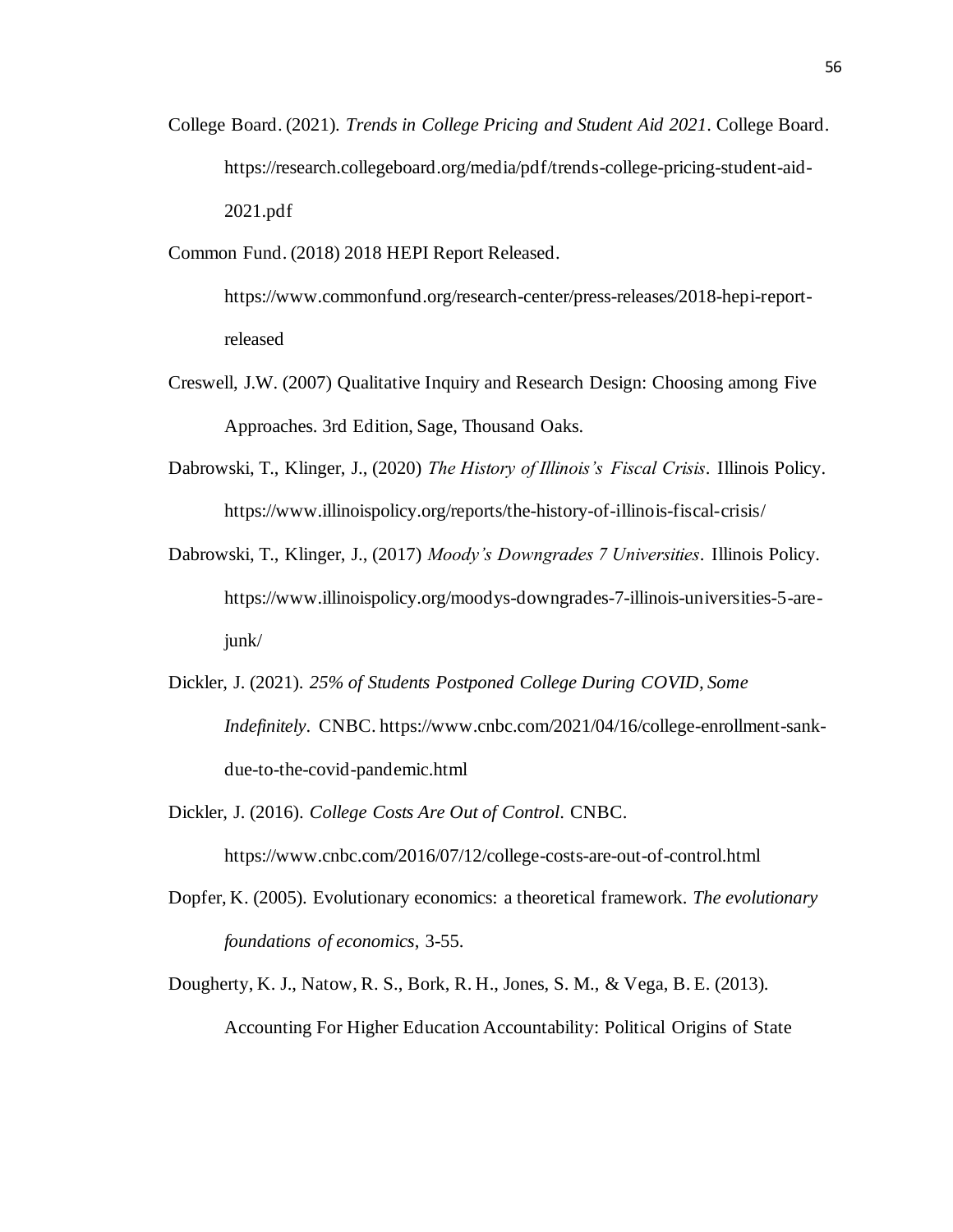Performance Funding for Higher Education. *Teachers College Record*, *115*(1), 1– 50.

- Education Unlimited,  $(2015, August 5<sup>th</sup>)$  https://www.educationunlimited.com/blog/howmany-universities-colleges-are-in-the-us/
- Frey, T. (2013). By 2030 Over 50% of Colleges Will Collapse: Part 1. *Journal of Environmental Health*, *76*(3), 58–59.
- Frey, T. (2013). By 2030 Over 50% of Colleges Will Collapse: Part 2. *Journal of Environmental Health*, *76*(4), 44–45.
- Grawe, N. (2018). *Demographics and Demand for Higher Education*. John Hopkins University Press
- Hemelt, S.W., Marcotte, D.E., (2011). The Impact of Tuition Increases on Enrollment at Public Colleges and Universities. *Educational Evaluation and Policy Analysis*. *Vol. 33, No. 4*, pp. 435-457 (23 pages). https://www.jstor.org/stable/41413066
- Horn, M.B. (2018, December 13<sup>th</sup>). *Will Half of all Colleges Really Close in the Next Decade.* Forbes. https://www.forbes.com/sites/michaelhorn/2018/12/13/will-halfof-all-colleges-really-close-in-the-next-decade/?sh=6df9b76452e5
- Hudson, W. (1939). The Morison Myth concerning the Founding of Harvard College. *Church History, 8*(2), 148-159. Retrieved October 28, 2020, from http://www.jstor.org/stable/3160652
- Inazu, J. (2018). The Purpose (And Limits) of the University. *Utah Law Review*, *2018*(5), 943–978.
- Kerkvliet, J., & Nowell, C. (2014). Public subsidies, tuition, and public universities' choices of undergraduate acceptance and retention rates in the USA. *Education*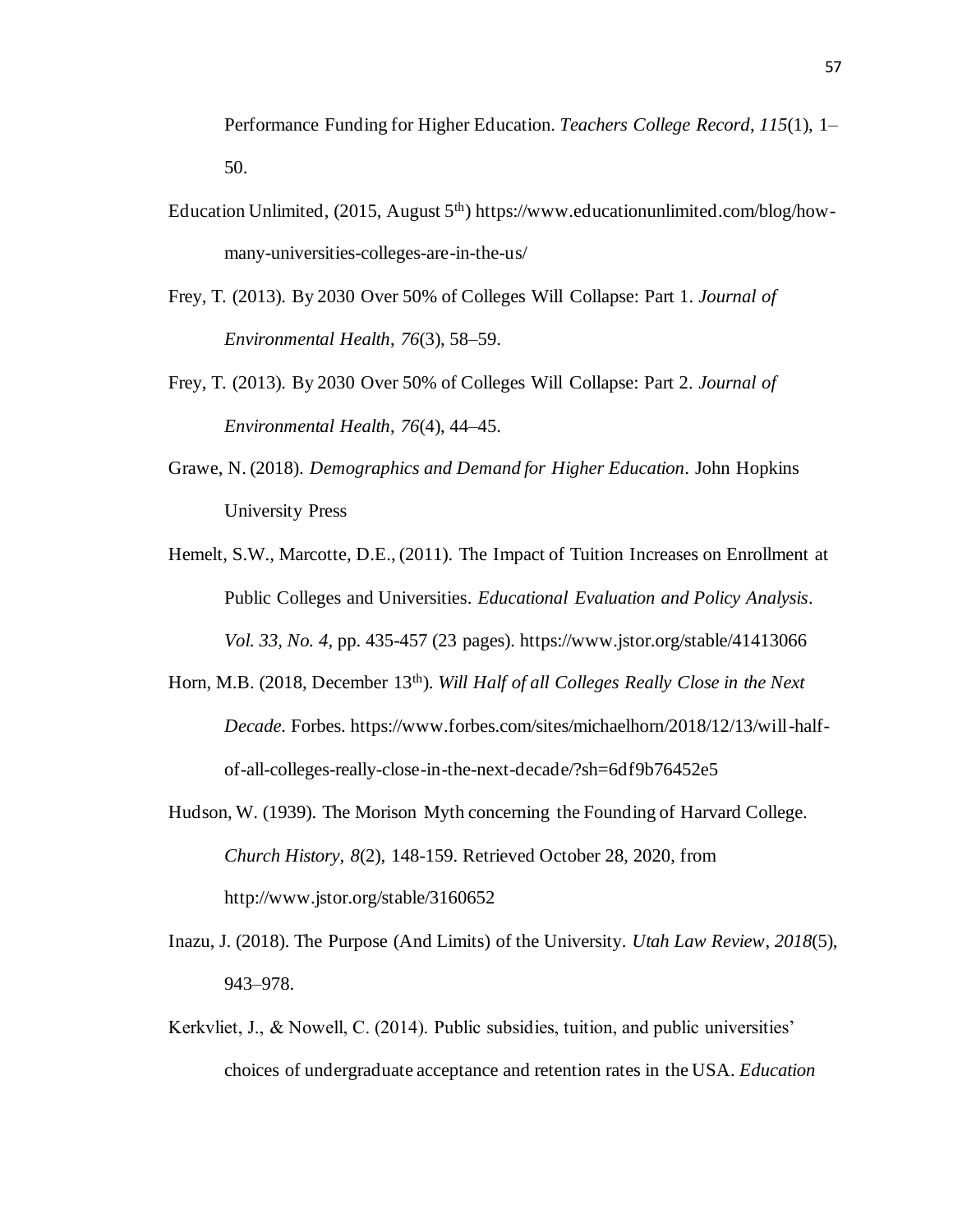*Economics*, *22*(6), 652–666. https://doi-

org.proxy1.library.eiu.edu/10.1080/09645292.2012.659

Kivistö, J. (2008). An assessment of agency theory as a framework for the governmentuniversity relationship. *Journal of Higher Education Policy & Management*, *30*(4), 339–350. https://doi-

org.proxy1.library.eiu.edu/10.1080/13600800802383018

- Kramer, D. (2017). Illinois budget impasse damaging state universities. *Physics Today*, *70*(6), 32–34. https://doi.org/10.1063/PT.3.3590
- Kronk, H. (2018) *How Universities Make and Spend Money: Four Takeaways from the Latest NCES Report*. ELearning Inside. https://news.elearninginside.com/howuniversities-make-and-spend-their-money-four-takeaways-from-the-latest-ncesreport/
- Lederman, D. (2017, April 28<sup>th</sup>) *Clay Christensen, Doubling Down*. Inside Higher Ed. https://www.insidehighered.com/digital-learning/article/2017/04/28/claychristensen-sticks-predictions-massive-college-closures
- Lassoued, Z., Alhendawi, M., & Bashitialshaaer, R. (2020). An Exploratory Study of the Obstacles for Achieving Quality in Distance Learning during the COVID-19 Pandemic. *Education Sciences*, *10*(9), 232.
- Marcus, J. (2019) *Most Americans Don't Realize State Funding for Higher Ed Fell By Billions*. PBS. https://www.pbs.org/newshour/education/most-americans-dontrealize-state-funding-for-higher-ed-fell-by-billions
- McGee K., (2020, December 6th). *After COVID, a College Enrollment Crisis? New Data From Texas Show Declining FAFSA Applications, Fewer Students Signing Up.*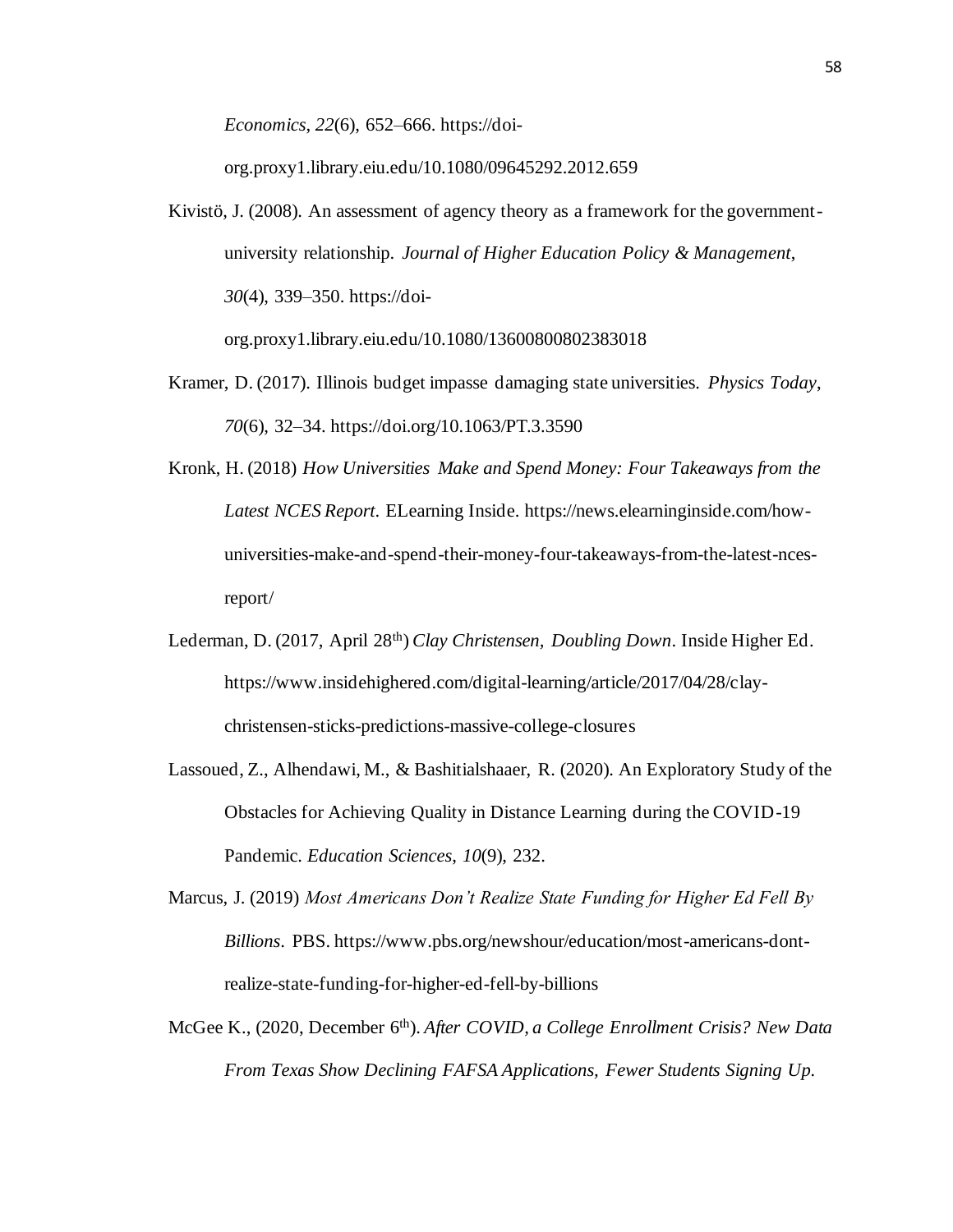The 74. https://www.the74million.org/article/after-covid-a-college-enrollmentcrisis-new-data-from-texas-show-declining-fafsa-applications-fewer-studentssigning-up/

- Mitchell, M. L. (2019). *State Higher Education Funding Cuts Have Pushed Costs to Students, Worsened Inequality* . Retrieved from Center on Budget and Policy Priorities : https://www.cbpp.org/research/state-budget-and-tax/state-highereducation-funding-cuts-have-pushed-costs-to-students
- Mitnick, B. (2013). Origin of the Theory of Agency: An Account By One of the Theory's Originators. *SSRN Electronic Journal,* 10.2139/ssrn.1020378

Morgan, K. (2021, January 28th). *Degree Inflation: How the Four-Year Degree Became Required.* BBC. https://www.bbc.com/worklife/article/20210126-degreeinflation-how-the-four-year-degree-became-required

Mortenson, T. G. (2012). State Funding: A Race to the Bottom. *Presidency*, *15*(1), 26– 29.

Murakami, K. (2020) *The Next Financial Blow*. Inside Higher Ed.

https://www.insidehighered.com/news/2020/04/13/public-colleges-face-loomingfinancial-blow-state-budget-cuts

NCES. (2019). *Fast facts: Tuition costs of colleges and universities (76)*. National Center for Education Statistics. https://nces.ed.gov/fastfacts/display.asp?id=76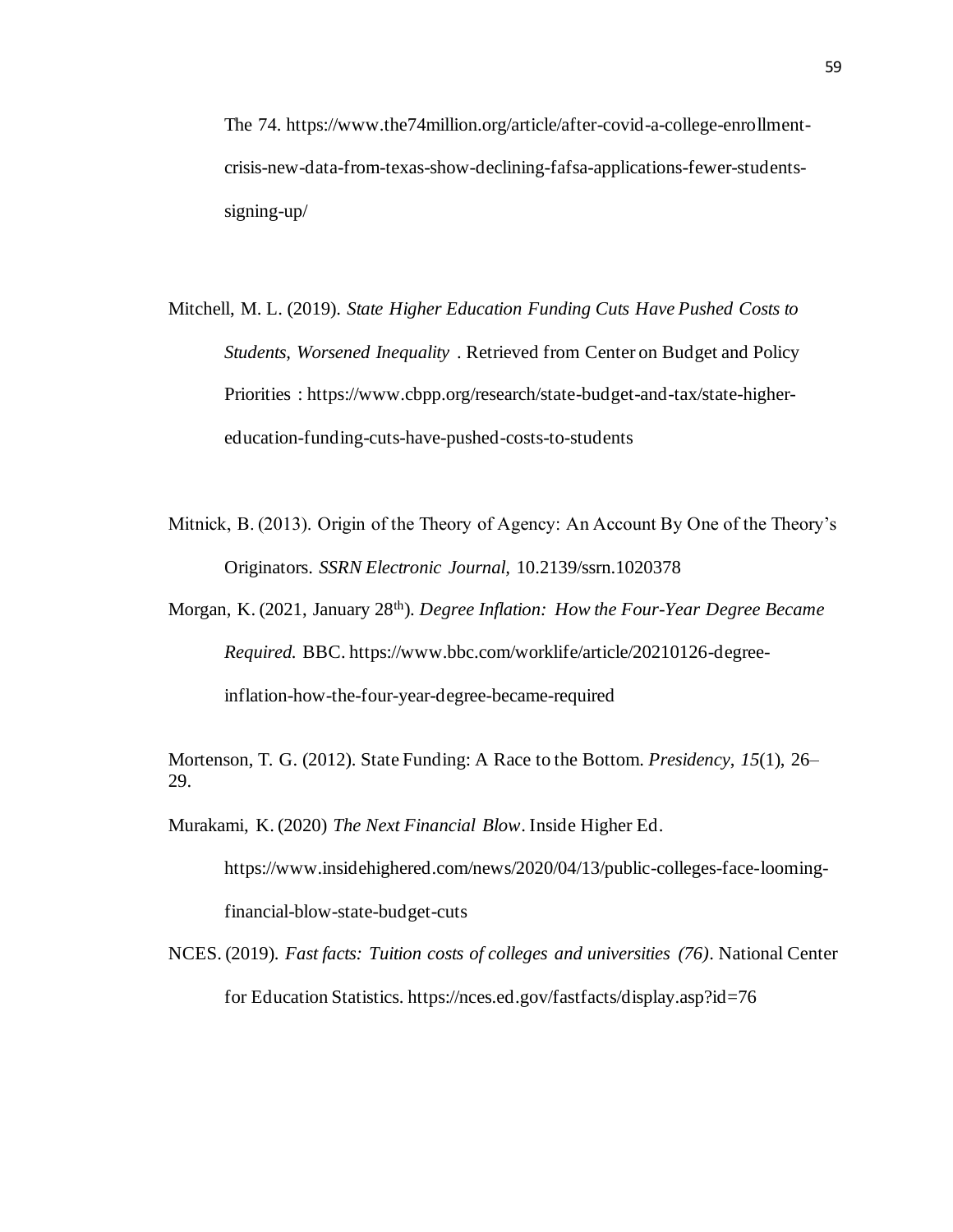- Nelson, R., & Winter, S. (2002). Evolutionary Theorizing in Economics. *The Journal of Economic Perspectives, 16*(2), 23-46. Retrieved April 24, 2021, from http://www.jstor.org/stable/2696495
- Orsolini, J. (2020). Why the Student Loan Crisis Is Everyone's Problem. *Journal of Financial Planning*, *33*(1), 12–14.

Pasadena City College. (2018) *For-profit Vs. non-profit colleges and universities.* https://pasadena.edu/academics/support/counseling/docs/articulationagreements/For-profit\_vs.\_nonprofit\_colleges\_and\_universities.pdf

- Pavlov, O. V., & Katsamakas, E. (2020). Will colleges survive the storm of declining enrollments? A computational model. *PLoS ONE*, *15*(8), 1–29. https://doiorg.proxy1.library.eiu.edu/10.1371/journal.pone.0236872
- Pew (2019, October 15<sup>th</sup>) Two Decades of Change in Federal and State Higher Education Funding. https://www.pewtrusts.org/en/research-and-analysis/issuebriefs/2019/10/two-decades-of-change-in-federal-and-state-higher-educationfunding
- Pew Charitable Trusts. (2015). Federal and state funding of higher education: A changing landscape.
- PBS. (2017, July 6<sup>th</sup>) *Illinois approves spending plan, ending nation's longest budget stalemate*. PBS News Hour. https://www.pbs.org/newshour/nation/illinois-voteend-nations-longest-budget-stalemate
- Rhodes, D. (2019, March 12<sup>th</sup>). *Illinois losing even more high school graduates to out-ofstate colleges*. chicagotribune.com.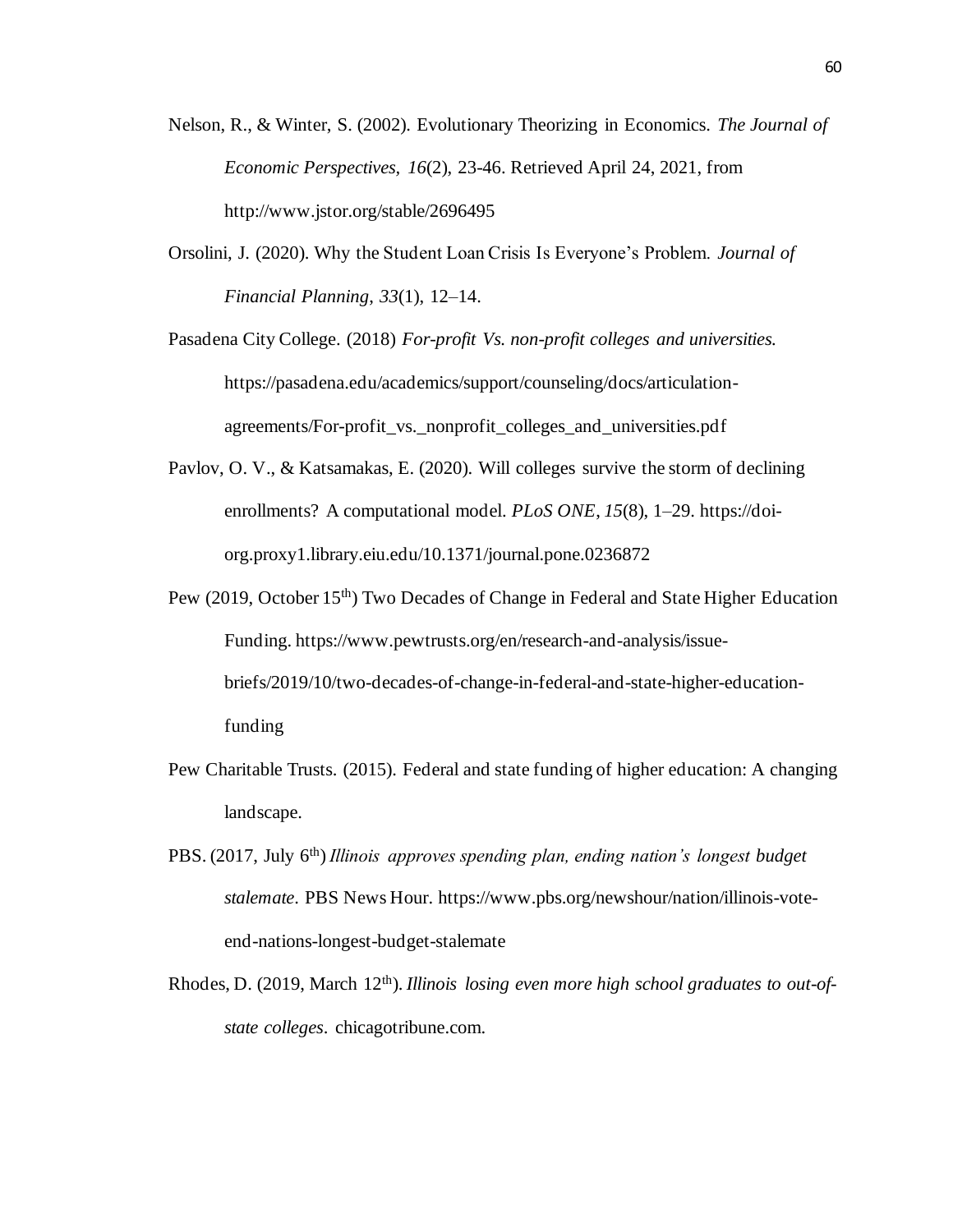https://www.chicagotribune.com/news/breaking/ct-met-illinois-students-collegeenrollment-out-of-state-20190312-story.html

Seltzer, R. (2020, December 15<sup>th</sup>) *Birth Dearth Approaches*. Inside Higher Ed. https://www.insidehighered.com/news/2020/12/15/more-high-school-graduatesthrough-2025-pool-still-shrinks-afterward

Startz, D. (2017, January 31st) *Sealing the Border Could Block One of America's Crucial Exports: Education.* Brown Center Chalkboard. https://www.brookings.edu/blog/brown-center-chalkboard/2017/01/31/sealing-

the-border-could-block-one-of-americas-crucial-exports-education/

- State of Illinois Comptroller (2021). https://illinoiscomptroller.gov/financial-data/find-areport/special-fiscal/consequences-of-illinois-2015-2017-budget-impasse-andfiscal-outlook/
- TBS Staff (2019). *For-Profit Colleges vs. Non-Profit Colleges — What's the Difference?* The Best Schools: https://thebestschools.org/magazine/for-profit-vs-non-profit/
- The Illinois Update (2021) *Illinois Public Universities were harmed by state budget impasse*. The Illinois Update. https://illinoisupdate.com/2017/09/06/illinoispublic-universities-damaged-by-state-budget-impasse/
- Thelin, J. R., Edwards, J. R., Moyen, E., Berger, J. B., & Calkins, M. V. (2022). *Higher education in the United States*. Education Encyclopedia - StateUniversity.com - StateUniversity. https://education.stateuniversity.com/pages/2044/Higher-Education-in-United-States.html
- Toner, M. (2015). The Highly Endangered Higher Education Business Model (and How to Fix It). *Presidency*, 15–18.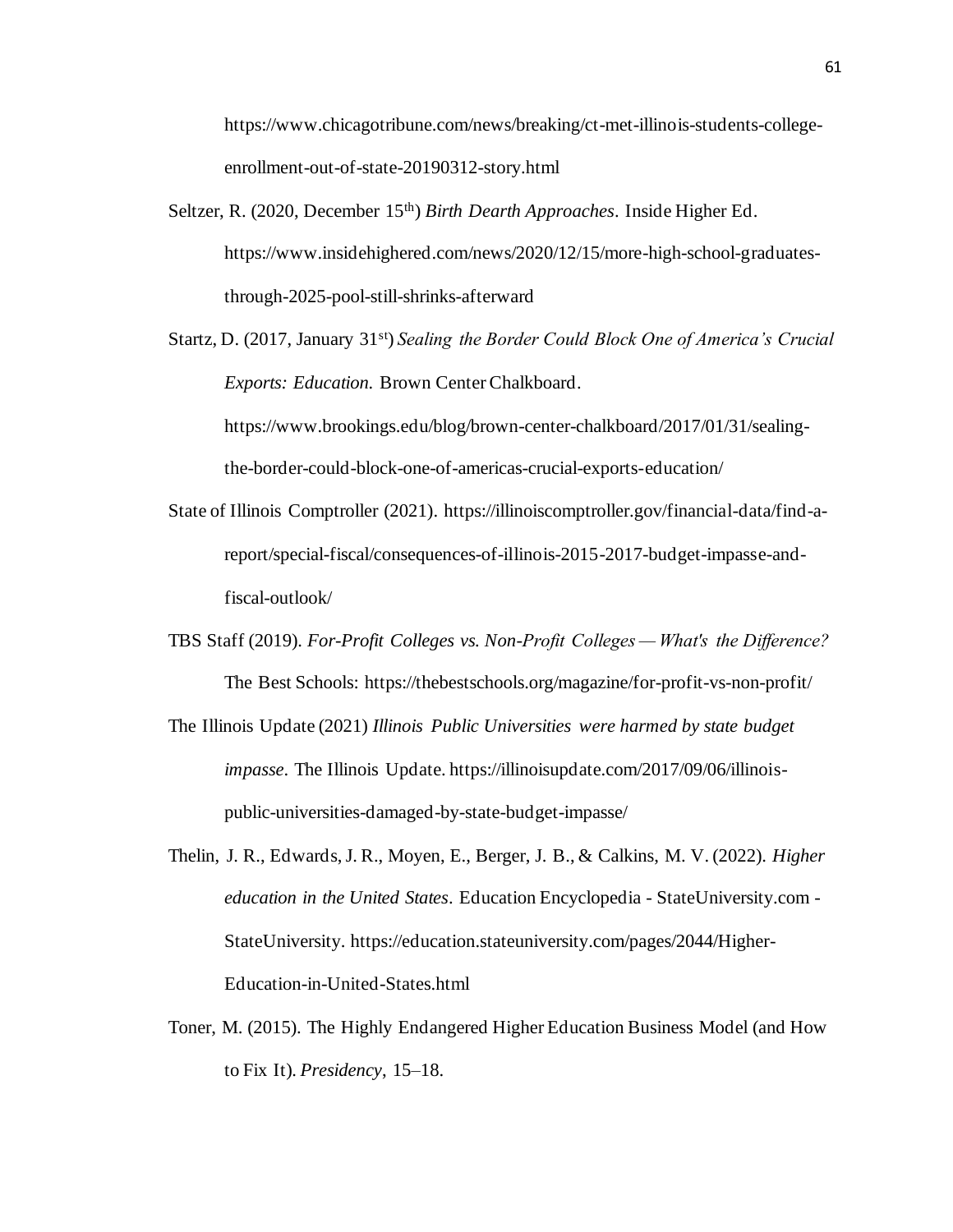- Ulbrich, T.R., Kirk, L.M. (2017) It's Time to Broaden the Conversation About the Student Debt Crisis Beyond Rising Tuition Costs. *American Journal of Pharmaceutical Education*. 2017; 81 (6) Article 101.
- University A. (2015, June 26th) *Meeting of the Board of Trustees*. Board Minutes, Reports, & Agendas.
- University A. (2015, June 27th) *Meeting of the Board of Trustees*. Board Minutes, Reports, & Agendas.
- University A. (2016) *Concerning the Budget Impasse*. Faculty Senate Resolutions. https://thekeep.eiu.edu/cgi/viewcontent.cgi?article=1009&context=fac\_senate\_res olutions
- University A. (2016, June 24th) *Meeting of the Board of Trustees*. Board Minutes, Reports, & Agendas.
- University B. (2015, June 12<sup>th</sup>) *Minutes of Meeting*. Board of Trustees Meeting Agendas & Materials.
- University B. (2015, July 9th) *Minutes of the Retreat*. Board of Trustees Meeting Agendas & Materials.
- University B. (2016, April 20<sup>th</sup>) *Minutes of the Retreat*. Board of Trustees Meeting Agendas & Materials.
- University B. (2017, July 13th) *Minutes of the Retreat*. Board of Trustees Meeting Agendas & Materials.
- University B. (2017, September 29<sup>th</sup>) *Minutes of Meeting*. Board of Trustees Meeting Agendas & Materials.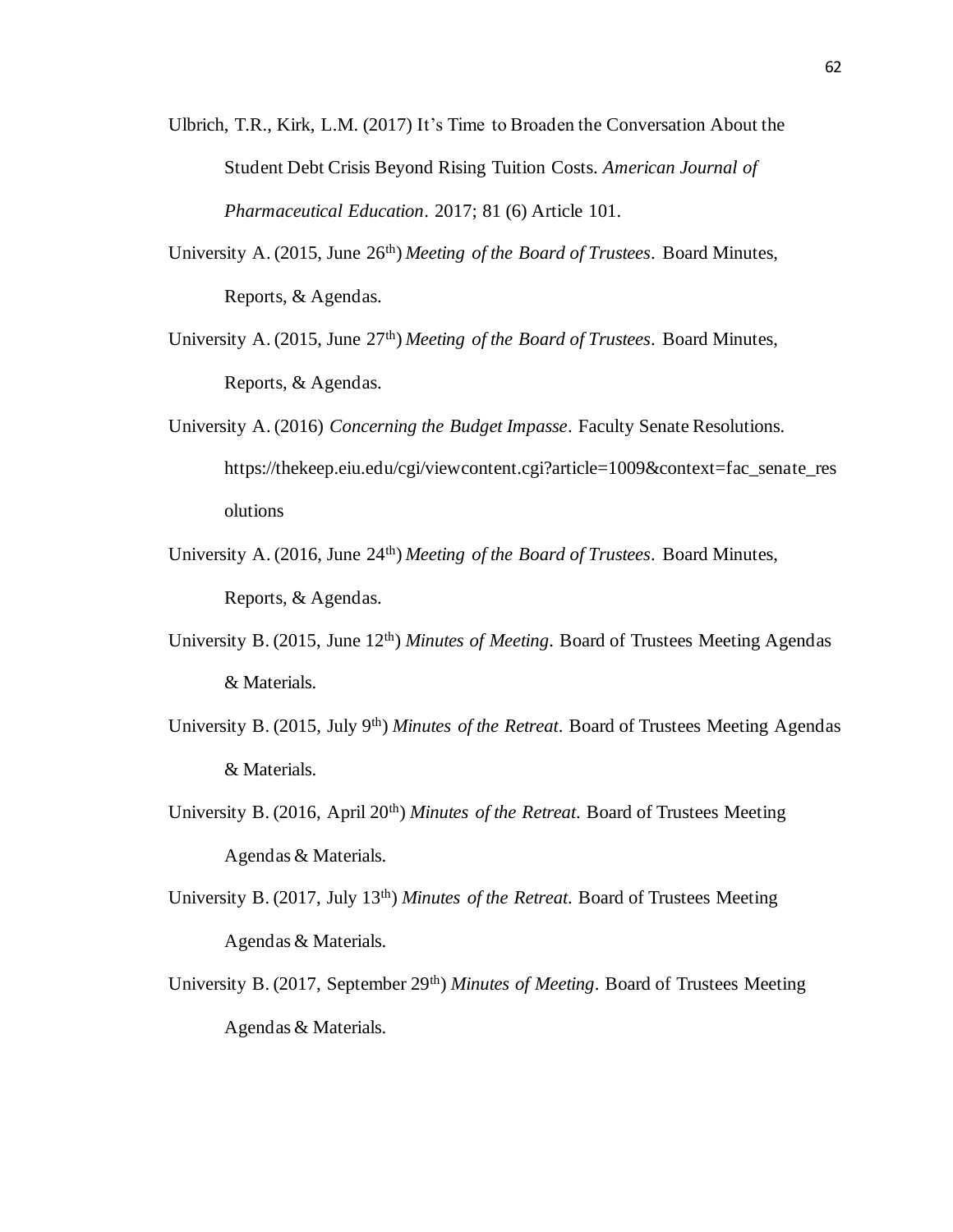- Weissman, S. (2020). It's a Different World. *Diverse: Issues in Higher Education*, *37*(4), 10–12.
- Whitford, E. (2020). *Public Higher Ed Funding Still Has Not Recovered Since the 2008 Recession.* Inside Higher Ed. https://www.insidehighered.com/news/2020/05/05/public-higher-education-

worse-spot-ever-heading-recession

- Woodhouse, K. (2015, September 28th) *Closures to Triple*. Inside Higher Ed. https://www.insidehighered.com/news/2015/09/28/moodys-predicts-collegeclosures-triple-2017
- Yin, R. K. (2011). *Qualitative research from start to finish.* The Guilford Press.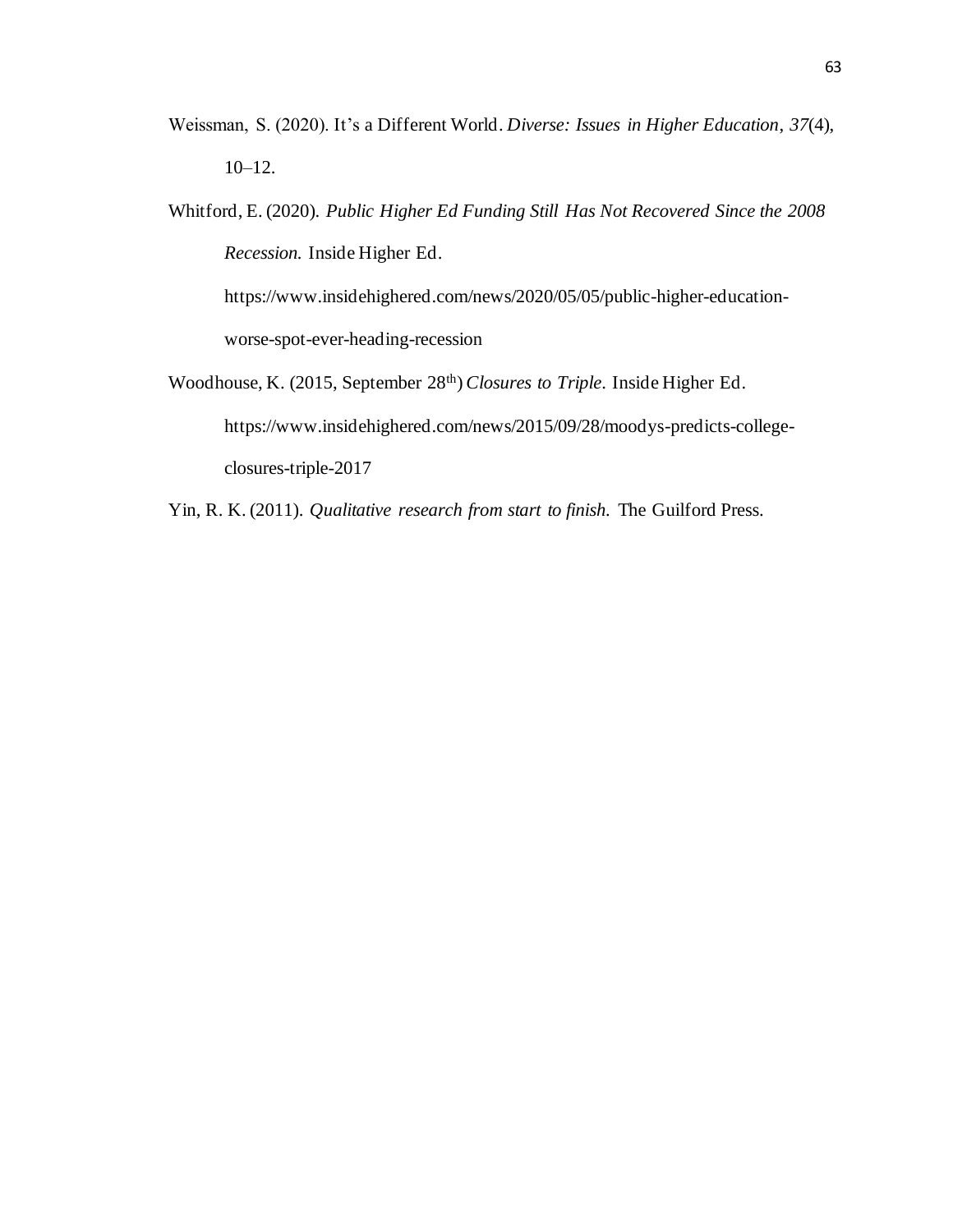#### **APPENDIX A**

#### **Interview Questions**

- 1. Can you describe how your institution was utilizing state funds in the few fiscal years prior to the state impasse?
- 2. In the fiscal year 15' before impasse, what percentage of your university's overall budget was made up of state appropriations?
- 3. What was the initial atmosphere and opinion at your institution as the budget impasse unfolded?
- 4. Prior to the impasse, what was your area of oversight's projection in terms of your budget?
- 5. When the budget impasse occurred, what were some of your institution's immediate actions and reactions during the first 3 months? Later on in the fiscal year? Fiscal year two of the impasse?
- 6. At the beginning of the impasse, what specific strategies were undertaken to respond to the lack of appropriated funds?
- 7. As the length of the impasse grew, what further strategies, if any, were developed?
- 8. Did your institution change its long-term budget planning due to the budget impasse?
- 9. What changes did your institution implement that you think will be permanent?
- 10. Going forward what are some steps that you would want to take today to insulate your institution from a future impasse?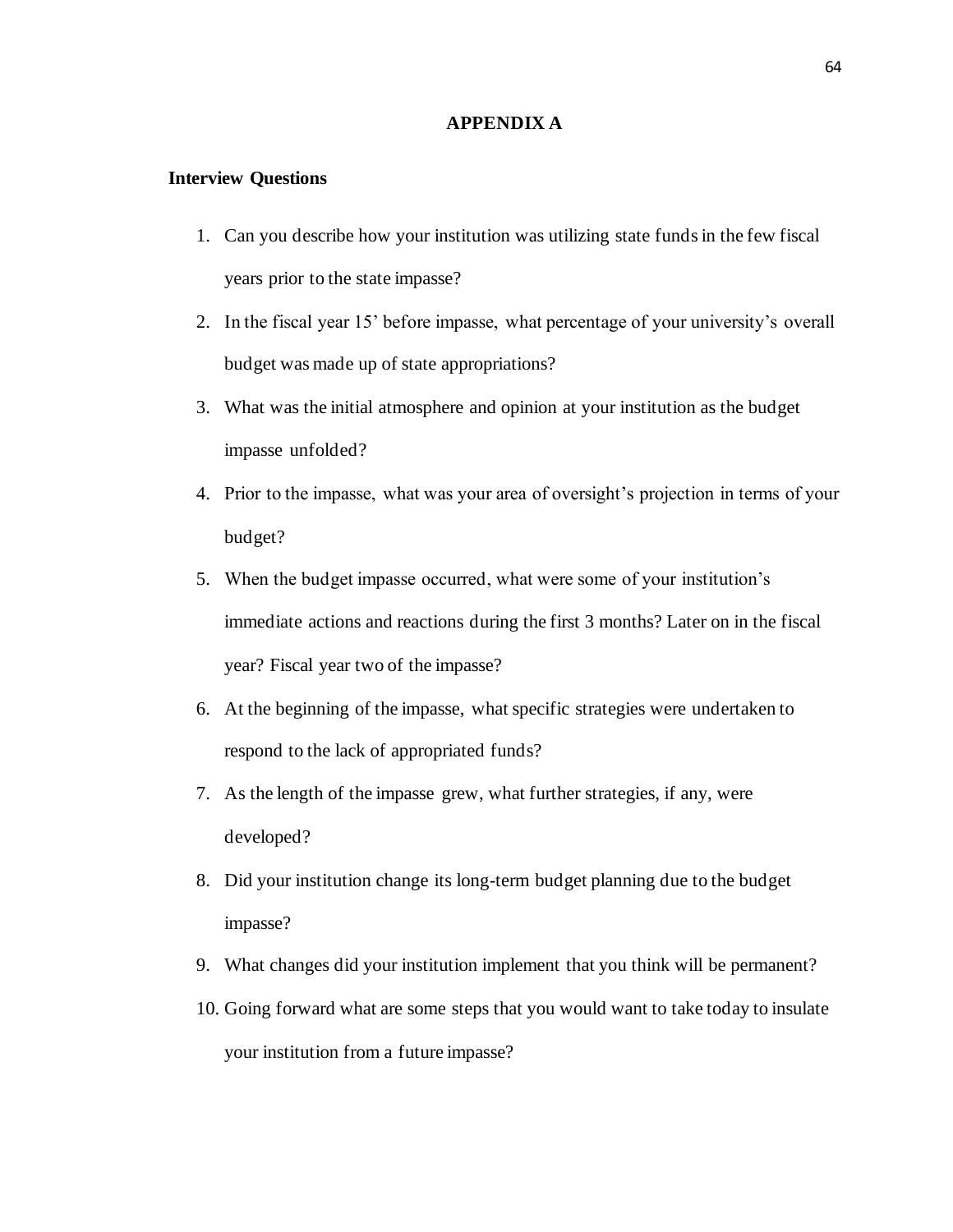- 11. Are there any examples of interventions/changes/practices that other institutions deployed to increase non appropriated revenue that you think are worth pursuing for Illinois public schools?
- 12. What expectations do you have for the state appropriation for the next ten years?

### **Informed Consent**

# **CONSENT TO PARTICIPATE IN RESEARCH**

The Illinois Budget Impasse and Higher Education: A Case Study

You are invited to participate in a research study conducted by Colin Roberts from the College of Student Affairs at Eastern Illinois University.

Your participation in this study is entirely voluntary. Please ask questions about anything you do not understand, before deciding whether or not to participate.

### • **PURPOSE OF THE STUDY**

To detail in a case study the 2015 Budget impasse and its effects on Illinois public universities.

### • **PROCEDURES**

If you volunteer to participate in this study, you will be asked to:

Participate in an interview regarding your university and their reaction to the Illinois Budget impasse, both in its official capacity and in the consequences relating to that.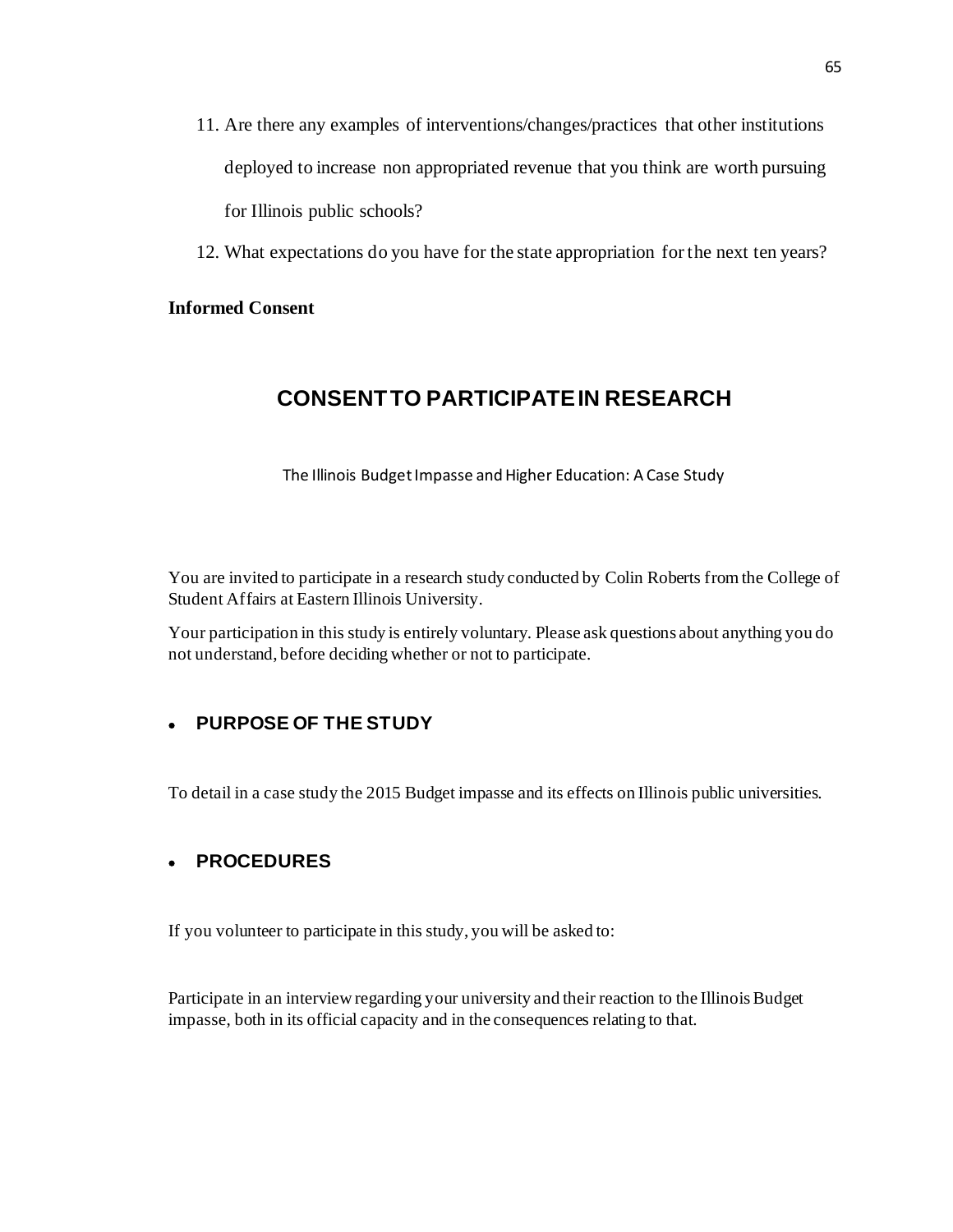### • **POTENTIAL RISKS AND DISCOMFORTS**

All answers will be anonymous; however, some questions may be triggering if subject feels uncomfortable about the impasse years.

# • **POTENTIAL BENEFITS TO SUBJECTS AND/OR TO SOCIETY**

Subject will not benefit directly from research, however research will go towards potentially benefiting industry subject is a part of.

## • **CONFIDENTIALITY**

Any information that is obtained in connection with this study and that can be identified with you will remain confidential and will be disclosed only with your permission or as required by law. Confidentiality will be maintained by means of data encryption and data erasure three years after completion of research

# • **PARTICIPATION AND WITHDRAWAL**

Participation in this research study is voluntary and not a requirement or a condition for being the recipient of benefits or services from Eastern Illinois University or any other organization sponsoring the research project. If you volunteer to be in this study, you may withdraw at any time without consequences of any kind or loss of benefits or services to which you are otherwise entitled.

There is no penalty if you withdraw from the study and you will not lose any benefits to which you are otherwise entitled.

You may also refuse to answer any questions you do not want to answer.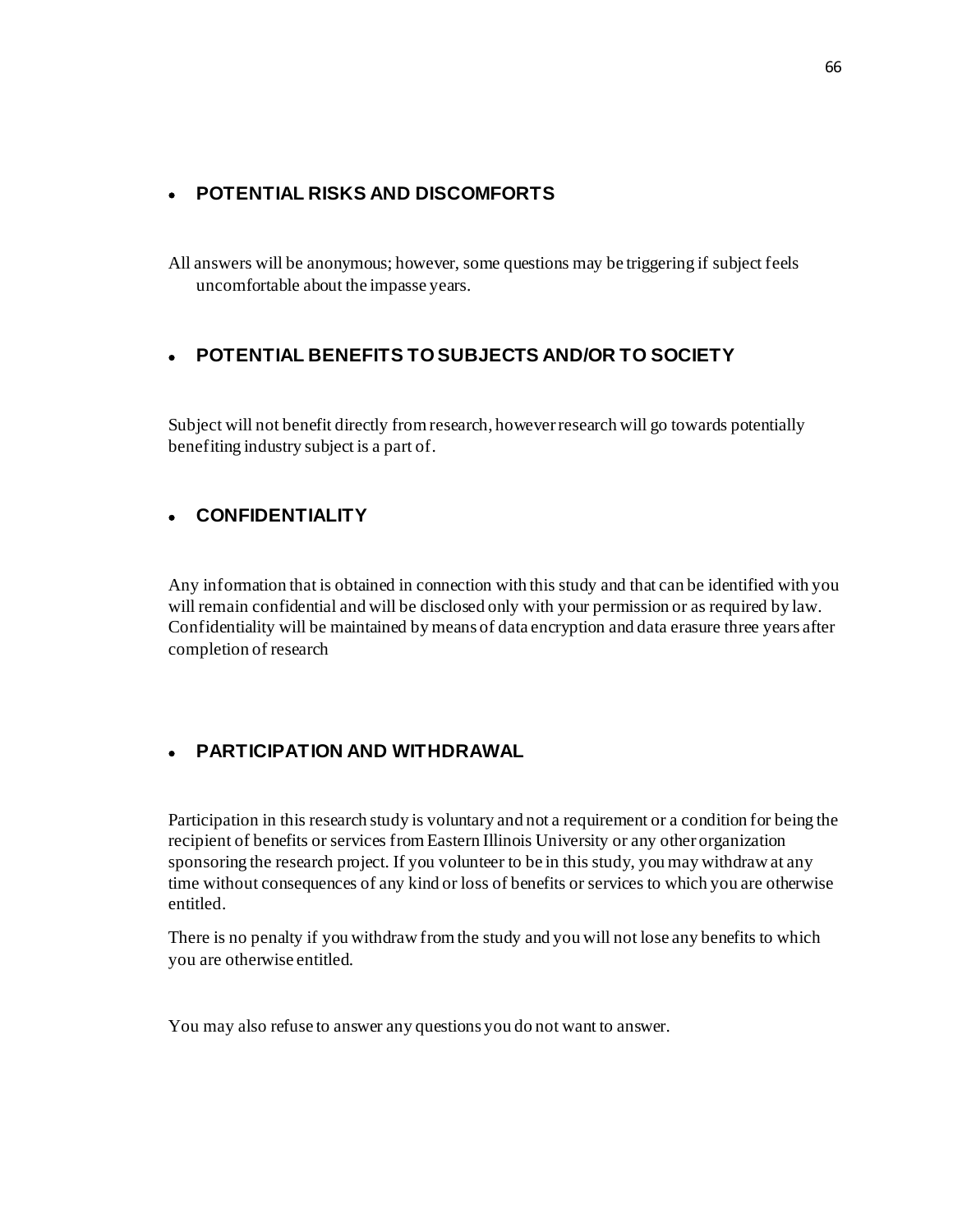If you have any questions or concerns about this research, please contact:

## **Dr. Ken Wetstein**

*Thesis Advisor* 217.581.5129 kawetstein@eiu.edu

## • **RIGHTS OF RESEARCH SUBJECTS**

If you have any questions or concerns about the treatment of human participants in this study, you may call or write:

Institutional Review Board Eastern Illinois University 600 Lincoln Ave. Charleston, IL 61920 Telephone: (217) 581-8576 E-mail: eiuirb@eiu.edu

You will be given the opportunity to discuss any questions about your rights as a research subject with a member of the IRB. The IRB is an independent committee composed of members of the University community, as well as lay members of the community not connected with EIU. The IRB has reviewed and approved this study.